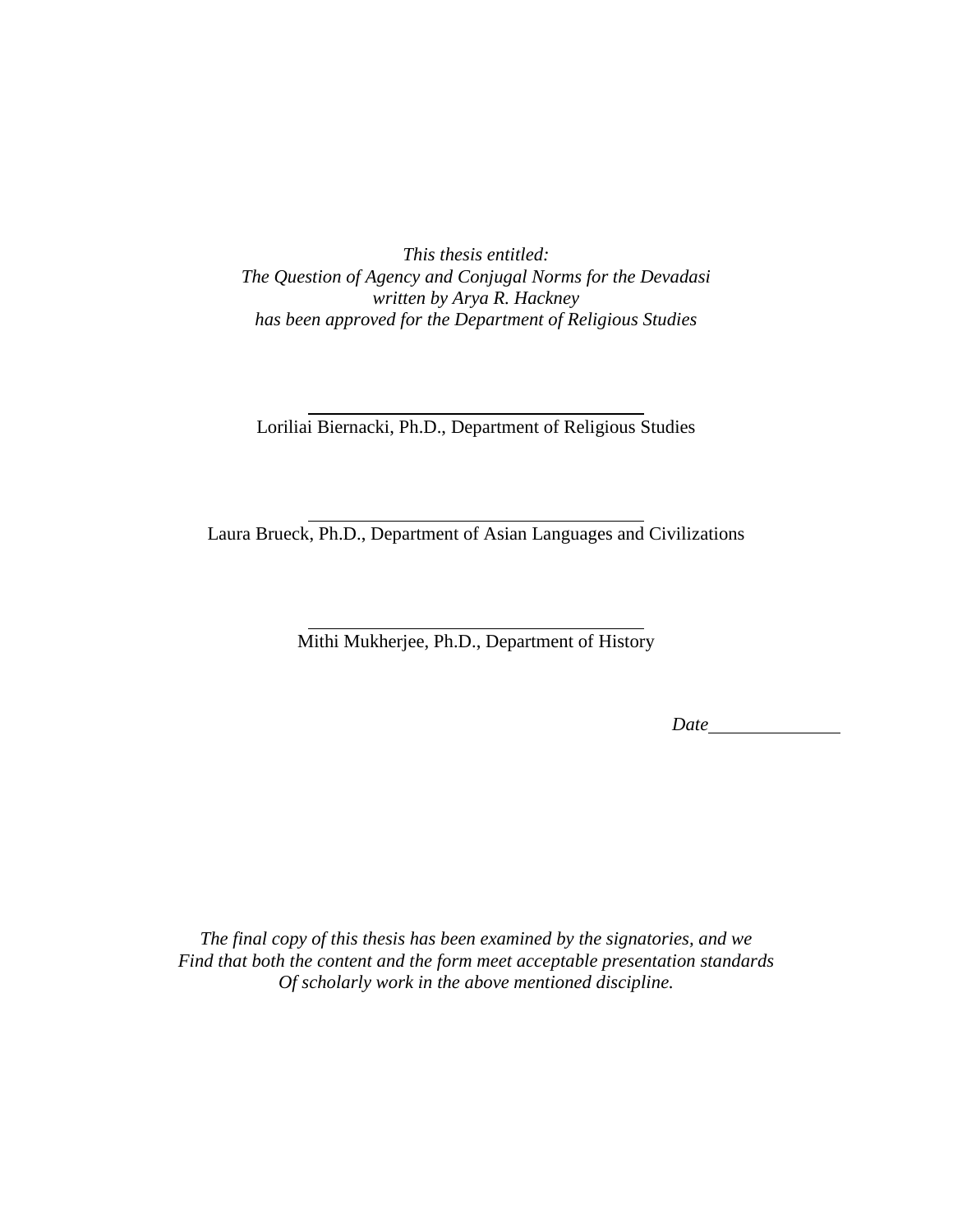*Hackney, Arya Rose (M.A., Religious Studies)* 

*The Question of Agency and Conjugal Norms for the Devadasi* 

*Thesis directed by Associate Professor Loriliai Biernacki* 

 *The devadasis have been a subject of inquiry in the history, gender studies, and postcolonial studies for South Asia. In India's colonial past, Europeans have called them 'temple prostitutes.' Apologist accounts in the present have equated them to 'nuns.' Recent postcolonial works, however, have conflated these categories and suggested many of these women were courtesans with a respectable standing in both temple and secular settings. Debates in the past have focused on the question of agency amongst the devadasis when investigating the factors leading to the Devadasi (Prevention of Dedication) Act of 1947, which effectively outlawed their system. However, this thesis examines an even more pervasive element surrounding the abolition of the devadasi system: the construction and reconstruction of conjugal norms. This shift in societal ideas regarding conjugal norms presents itself in the history of India beginning with British rule after the Indian Revolution of 1857, which extends well after Independence in 1947.*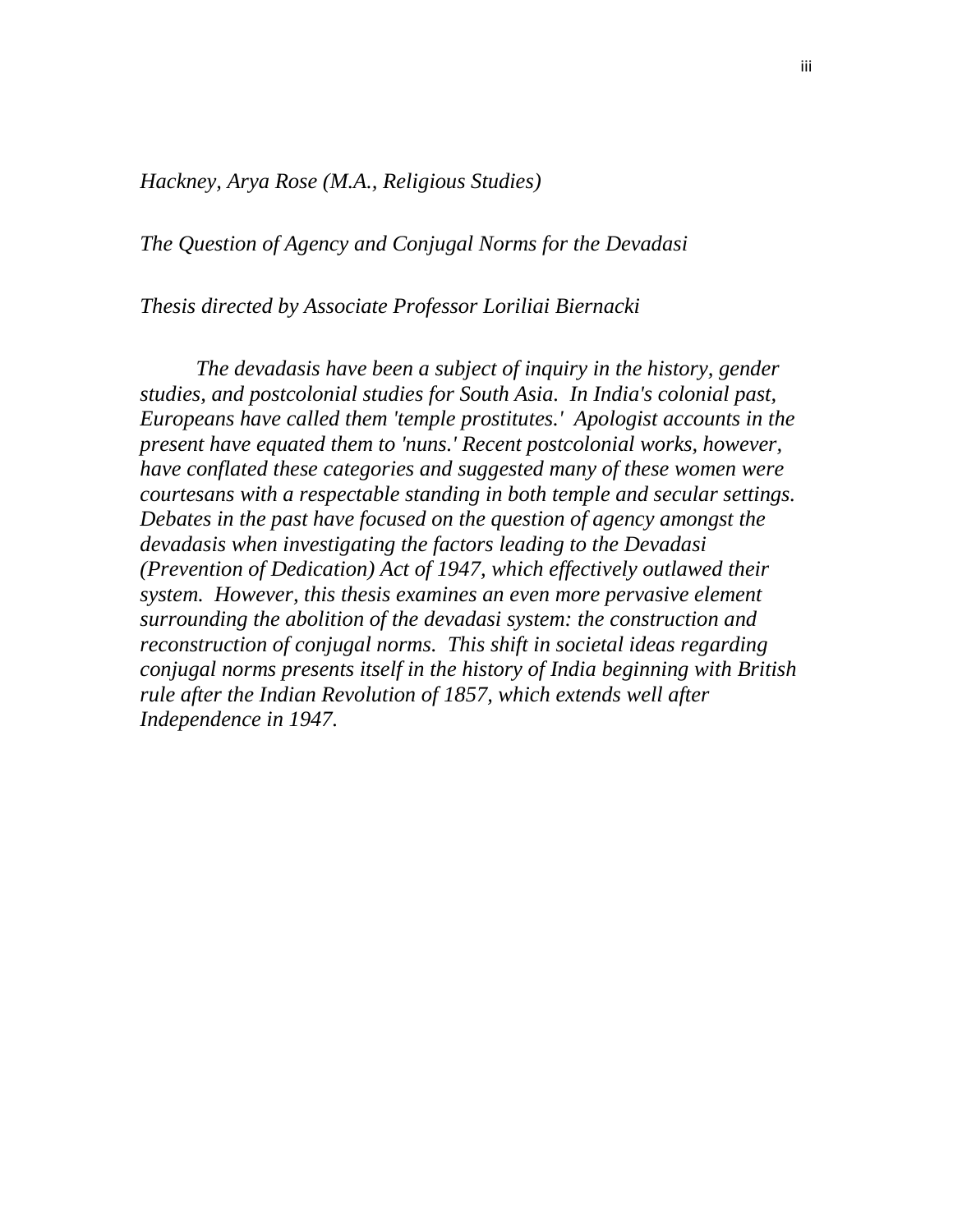# **CONTENTS**

| <b>CHAPTER</b> |                                                                    |
|----------------|--------------------------------------------------------------------|
| I.             |                                                                    |
|                | Defining "Devadasi," and Devadasis of Orissa and Tamil Nadu 2      |
|                | On Indian Courtesans and Courtesans in Literature 11               |
|                | The Abolition of the Devadasi System and Conjugal Norms:           |
|                | Operational Definitions, Methodology, and Chapter Summaries 15     |
| II.            | DEFINING PROSTITUTION, AND LEGAL ACTIONS                           |
|                | Setting the Scene: British Administration Before and After the     |
|                | The Transition from Kunal Parker's Judicial Intervention to Social |
| III.           | THE QUESTION OF AGENCY AND CONJUGAL NORMS IN                       |
|                | Contextualizing Legislative Actions Surrounding the Devadasis:     |
|                | Debates and Legislative Measures Toward the Devadasis:             |
|                |                                                                    |
| IV.            | CONCLUSIONS AND THE CONSEQUENCES OF CULTURAL                       |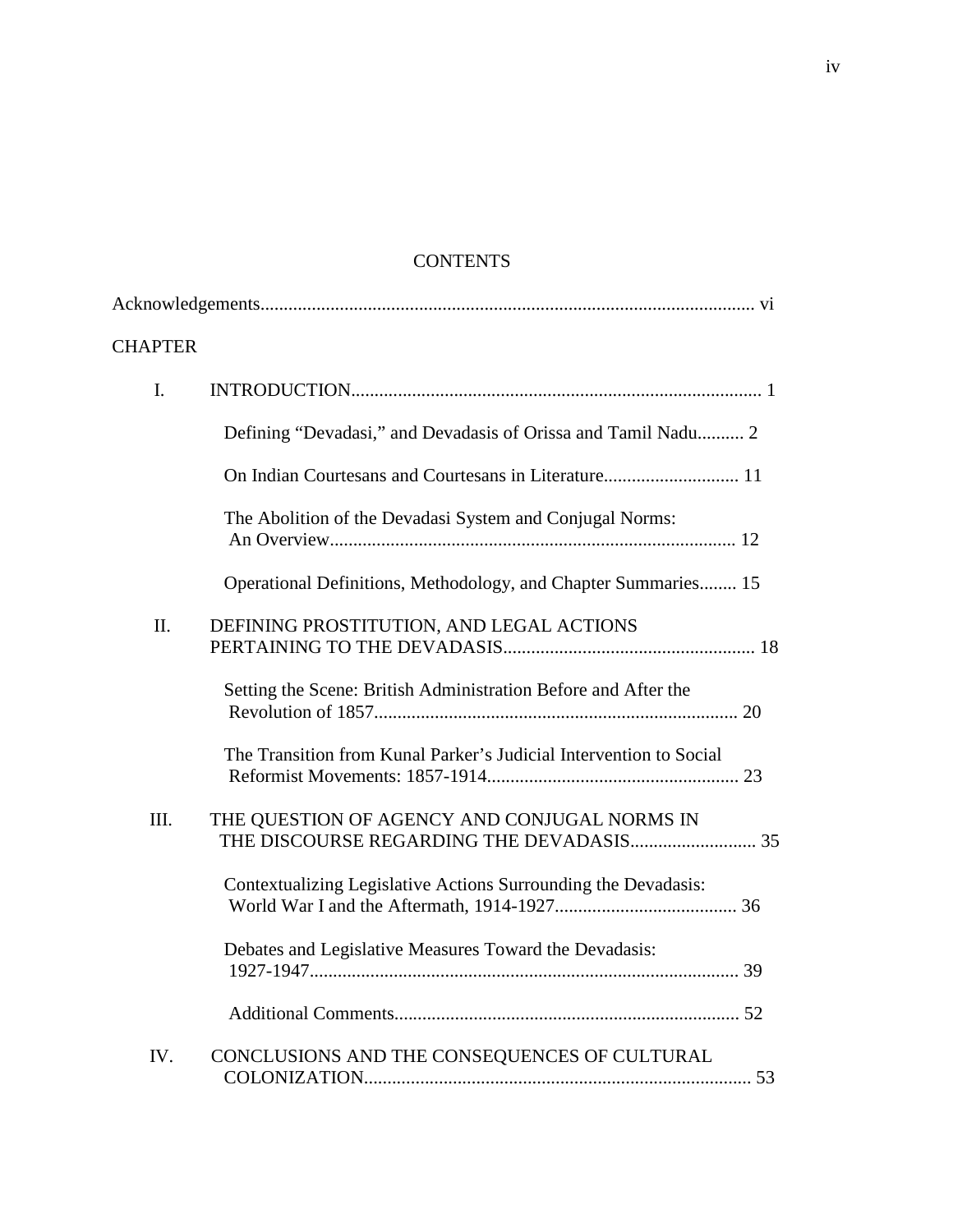| <b>BIBLIOGRAPHY.</b> |  |
|----------------------|--|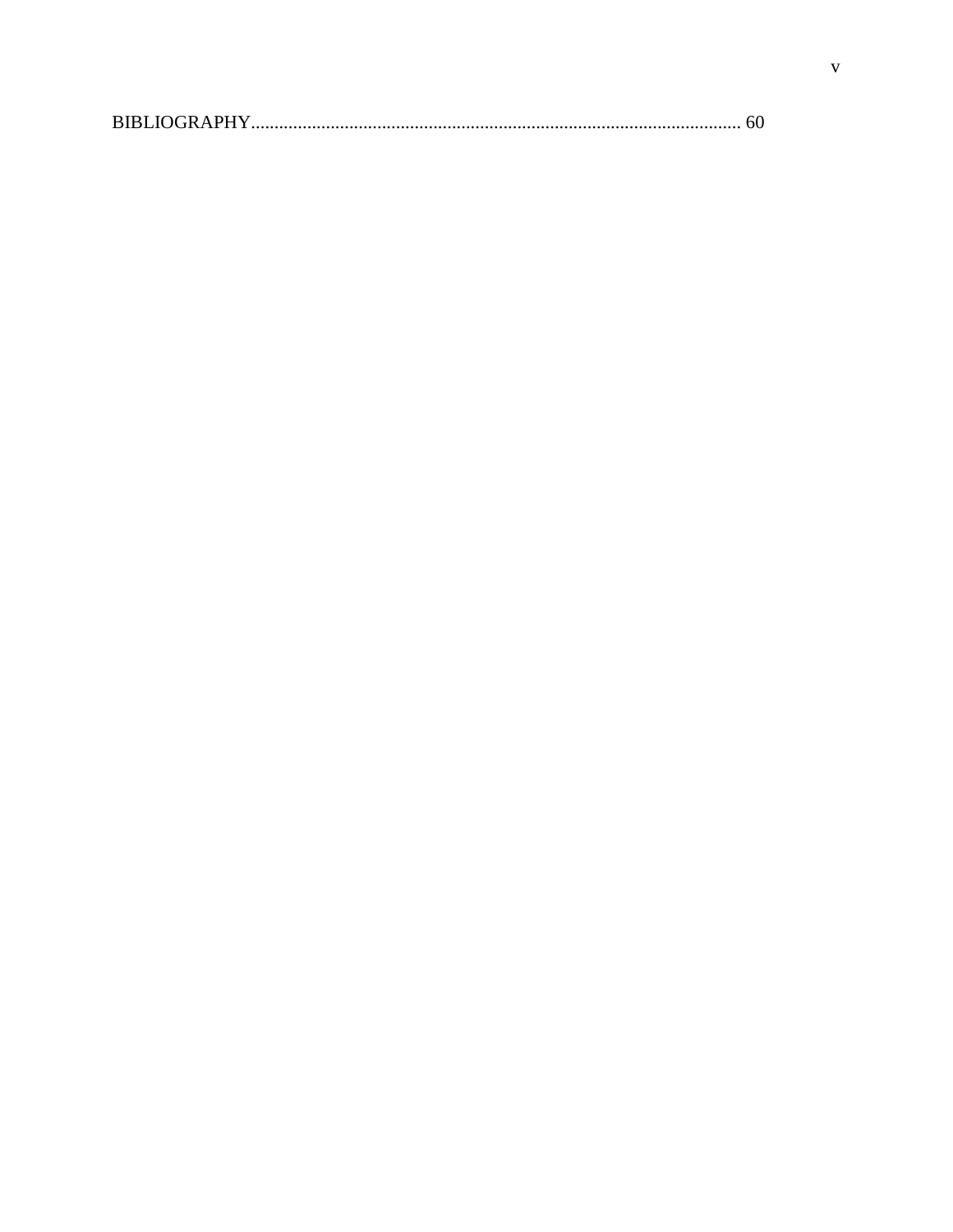#### ACKNOWLEDGEMENTS

 This thesis would never have come into existence without the education provided to me by the University of Colorado at Boulder and the intellectual and emotional support of many people. What I will say here will do no justice to the abundance of gratitude I wish to convey. I thank Dr. Loriliai Biernacki, my advisor, for her patience with me through the painstaking process of my thesis. Historian Dr. Mithi Mukherjee inspired me to pursue this subject and provided suggestions for the organization of my thesis and ideas for enriching the work – for this, I am much grateful for her assistance. Indian literature scholar, Dr. Laura Brueck, remained vigilant in pointing out where I could improve my analyses and where I could provide clarity on an otherwise complex subject. Dr. Ruth Mas also deserves my thanks because she helped me become further acquainted with the theories surrounding postcolonial studies, which have most informed my theoretical orientation. All of these women's writings and lectures have inspired me to finish my master's program, especially during its most difficult times.

 I am grateful for my colleagues in the Department of Religious Studies, all of whom been with me through this journey. Even with all of us pursuing different research subjects, every person's journey, whether as a graduate student or faculty, helped me better understand my own journey as a student. There was no one who I did not learn from in my department in some form or another. Because I have met so many students and professors in my time at the University of Colorado at Boulder, I cannot list everyone in this brief section of my thesis.

 My research has been most informed by works of multiple scholars, and to everyone I have read and drew insights from, I wish to thank them for their contributions to research on the devadāsīs. The research I have done has built upon what they have done. I also wish to acknowledge the contributions of the staff at Norlin Library, who directed me to valuable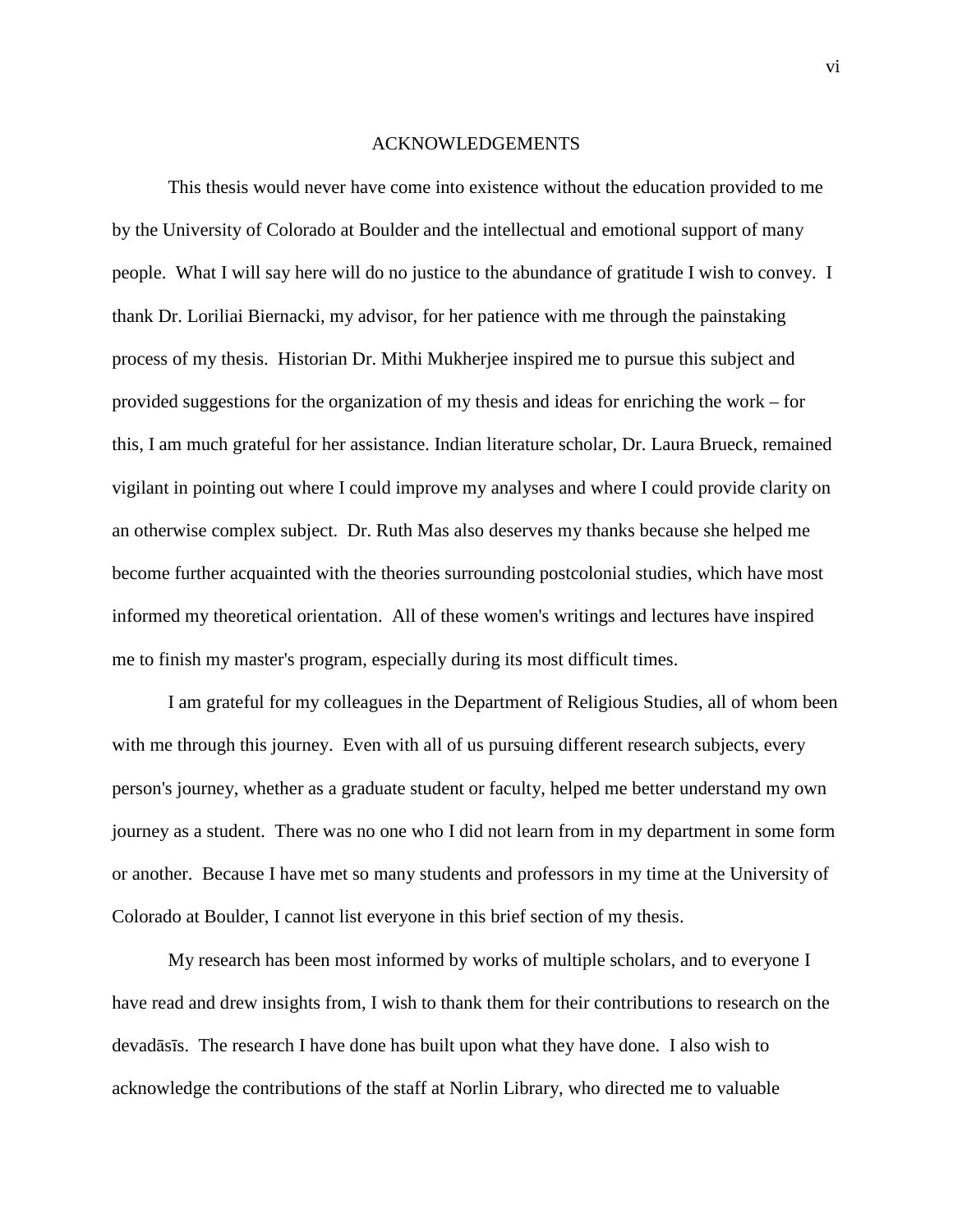resources. They have also worked tirelessly to compile my interlibrary loan requests so that I could receive them promptly. For this, I am grateful to all of these people.

 The many friends I made in my graduate career supported me in various ways, both through their resourcefulness and emotional support. Even more, I wish to thank my family for accepting my decision to pursue my master's degree. I also wish to convey my utmost appreciation to my friends for reading through my work and proofreading it. All the while, many of these people have given me tremendous emotional support.

 Lastly but importantly, I wish to express gratitude and pay my respects to Laurissa Vibhuti, my teacher in devadāsī sadir. She has offered me much emotional support and encouragement through this process. Her insights as a practitioner of the dance, combined with her extensive resources on devadāsīs, has helped me explore the direction I want to go with my thesis. Every conversation I have with her regarding the dance reminds me of why I need to continue my research and studies in myriad forms. And of course, by extension, I extend honor and respect to the present Srīmatī of our lineage, Shyamala, as well as the late Srīmātī T. Balasaraswati. It is because of these people that I have found out about the sadir, and how its history is intricately tied to the events going on in India today. I offer many thanks to all, and to many more who have been with me on this journey.

Arya R. Hackney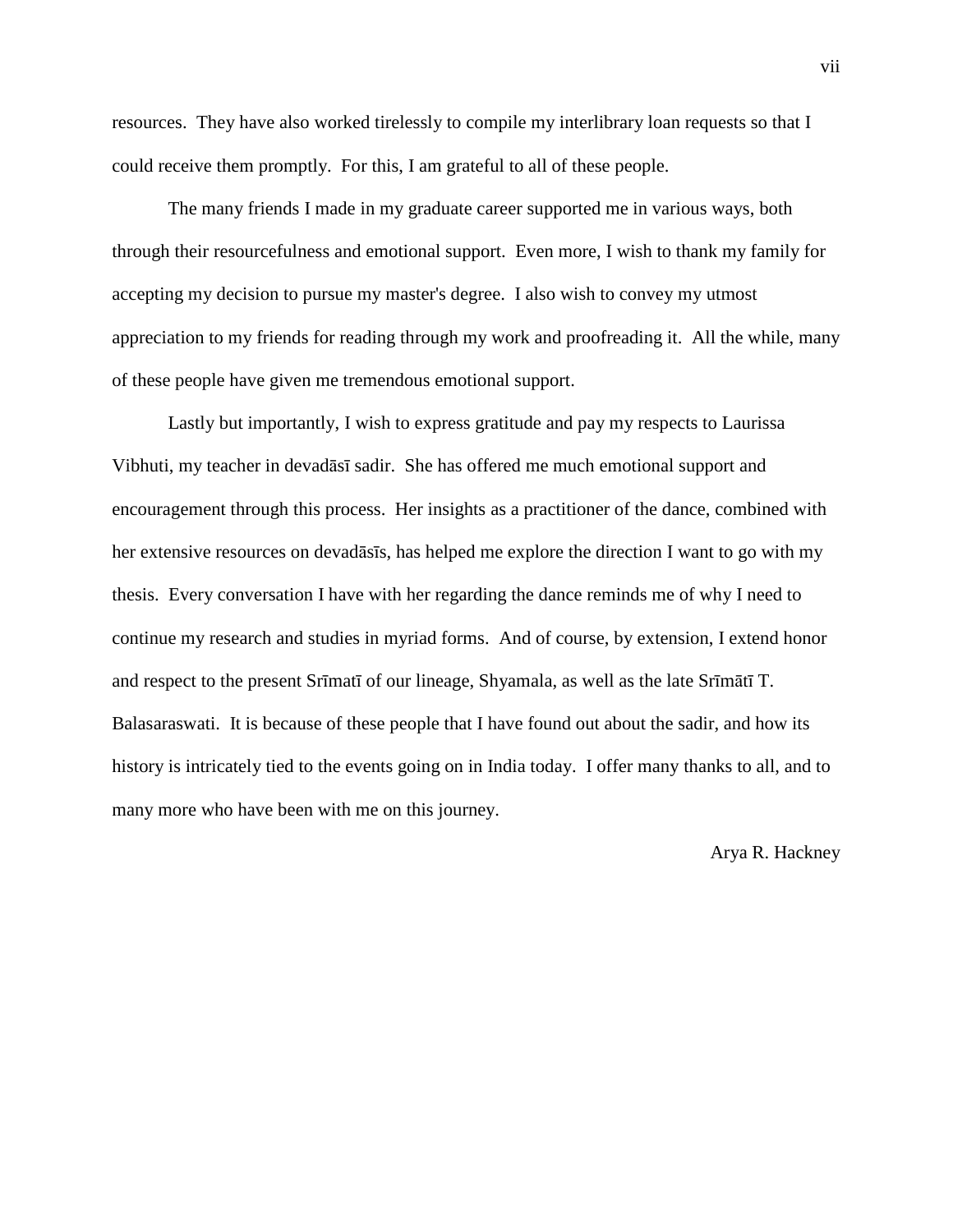### CHAPTER I

### INTRODUCTION

 I became interested in the subject of *bhāratanatyam<sup>1</sup>* and *devadāsīs 2* when I began taking lessons in *bharatanatyam*, one of the recognized forms of Indian Classical Dance.<sup>3</sup> This was what many people familiar with Indian dances called this dance form. The Srīmātī of my dance school preferred calling this dance, *"devadasi sadir."* My teacher, one of the senior instructors of the lineage, suggested this was what the dance was called before  $20<sup>th</sup>$  century reforms led to the abolition – and revival – of the dance. We discussed how this dance was practiced by a group of women called *devadasis*, or what were commonly called "temple dancers" during British rule.<sup>4</sup> A few years ago, when taking a course on Indian literature, I recalled hearing about these dancers from the professor. He said how the *devadasis* were originally meant to be "like nuns," but were eventually accused of prostitution. In a class lecture, the professor said there were cases of sexual exploitation and this fact, combined with the idea that the British thought the *bharatanatyam* was "sexually suggestive," led to the ban of the *devadasi* system. With my interest in the subject growing, I inquired as to what led to this change in the *devadasis'* status.

 My dance instructor said the dance became associated with prostitution because of cultural reforms in India. According to her, Indian reformers who were part of India's British

<sup>&</sup>lt;sup>1</sup> Henceforth the term *bhāratanatyam* will appear without diacritic marks.

<sup>&</sup>lt;sup>2</sup> From here on, the diacritics will be removed.

<sup>&</sup>lt;sup>3</sup> "Bhārata," is Sanskrit for "India." "Natyam" translates to "dance" in Sanskrit. Also see Srinivasan, Amrit, "The Hindu Temple Dancer: Prostitute or Nun?" *Cambridge Anthropology* 8, no. 1 (1983): 73-99.

<sup>4</sup> Ibid., 76.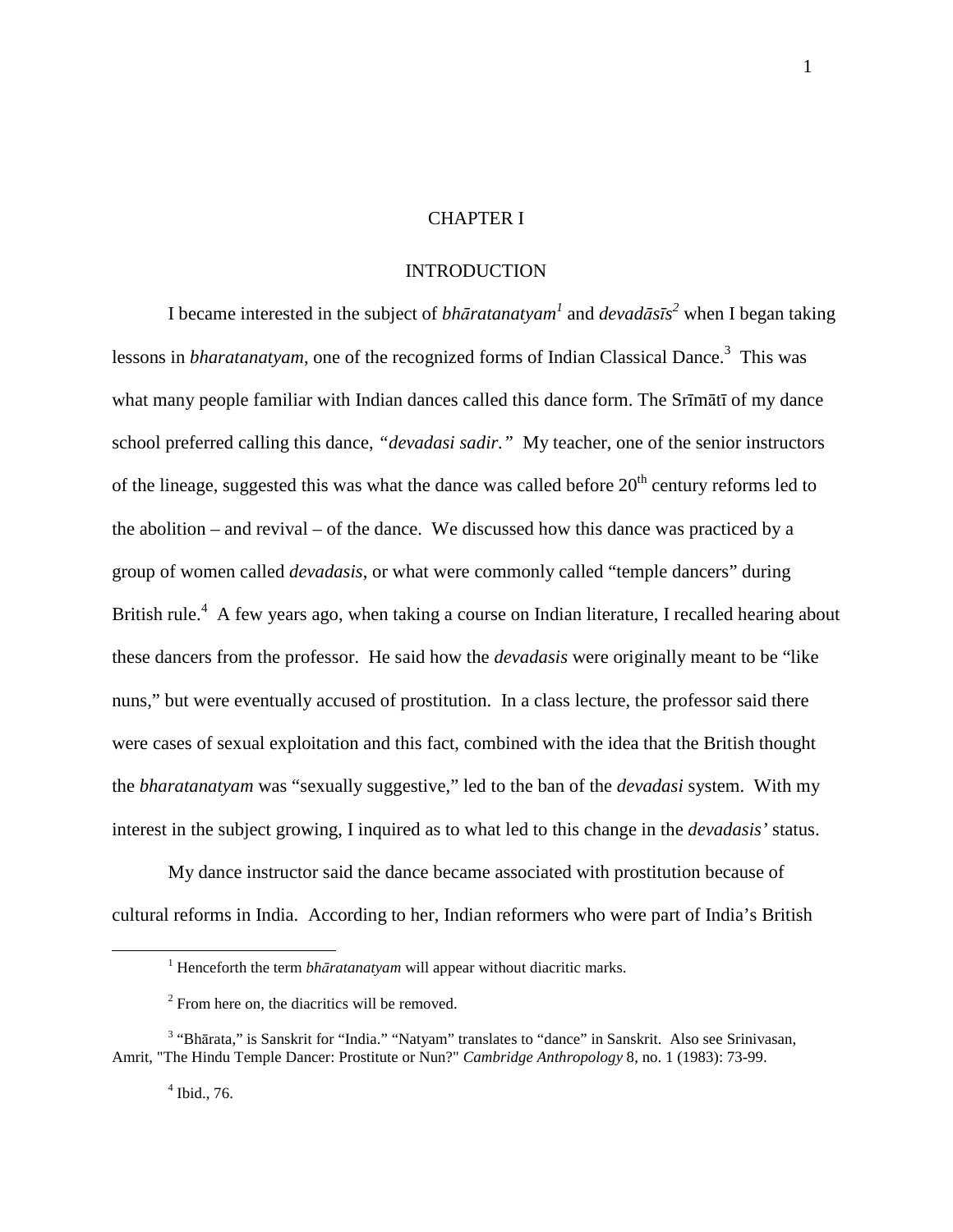elite pushed for the abolition of the *devadasi* system. I believed her and had no reason to question the legitimacy of her claims. However, as a graduate student, I knew I had to research the matter myself and juxtapose these claims with my research. Thus, I began my own inquiry on the subject of the *devadasi*, what she was, and whether she was meant to be chaste, or to engage in prostitution.

Defining "Devadasi," and Devadasis of Orissa and Tamil Nadu

 The term *devadasi* is Sanskritic in origin and has been translated as the following: servant of the god; slave of the god; or maid servant of the god.<sup>5</sup> Its very first use appears in a Jogimara cave in the Ramgarh hills of Madhya Pradesh, within a Magadhi inscription variously dating back to 300 B.C. or 100 C.E.<sup>6</sup> Today, people know *devadasis* as women who danced in temples.<sup>7</sup> British have often dismissively called these women "temple dancers" or "temple prostitutes."<sup>8</sup> Modern scholarship define the *devadasi* as a woman who married a temple deity, provided artistic services for temples she served, and gained income for her services.<sup>9</sup> Nonetheless, neither of these terms nor concepts sufficiently describe the *devadasi* and her role in Indian society – or Indian history, for that matter.

 $<sup>7</sup>$  Ibid., 5-8.</sup>

<sup>&</sup>lt;sup>5</sup> Please see J.A. Dubois, *A description of the character, manners and customs of the people of India, and of their institutions, religious and civil* (Madras: J. Higginbotham, 1862), 294-5; Davesh Soneji; *Unfinished Gestures: Devadasis, Memory, and Modernity in South India* (Chicago: University of Chicago Press, 2011), 6-7; Kay K. Jordan, *From Sacred Servant to Profane Prostitute: A History of the Changing Legal Status of the Devadasis in India, 1857-1947* (New Delhi: Manohar, 2003), 1.

<sup>6</sup> Leslie C. Orr, *Donors, Devotees, and Daughters of God: temple women in medieval Tamilnadu* (New York: Oxford University Press, 2000), 193.

<sup>8</sup> Soneji, *Unfinished Gestures*, 6-7.

<sup>&</sup>lt;sup>9</sup> Please see Jordan, *From Sacred Servant to Profane Prostitute* and Saskia Kersenboom-Story, *Nityasumangali*: *Devadasi Tradition in South India* (Delhi: Motilal Banarsidass, 1987).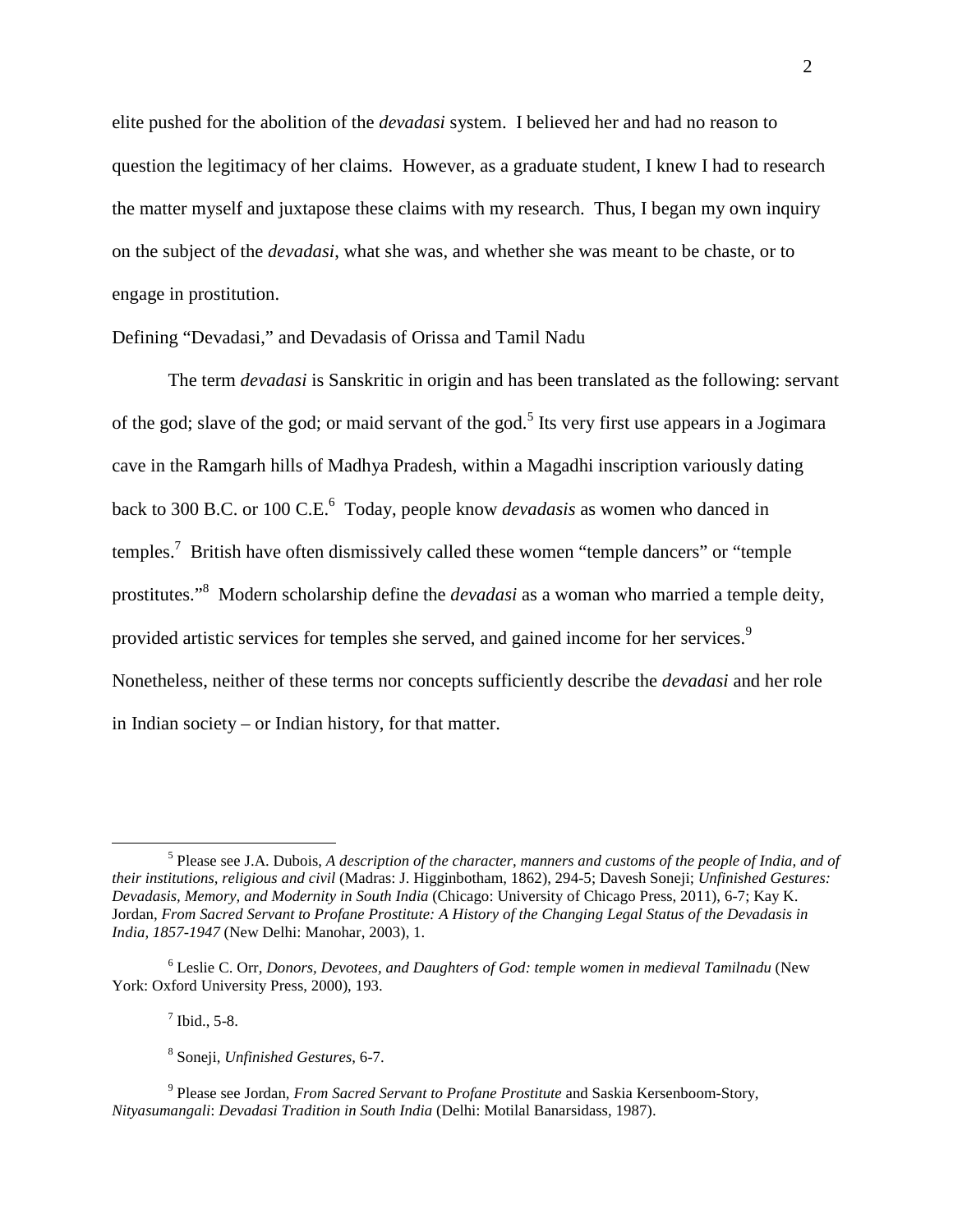As Leslie Orr suggests, the word "devadasi" had only been commonly used to describe women who danced in the temple in the  $20<sup>th</sup>$  century.<sup>10</sup> It is a Sanskritized form of the Tamil term *tevaratiyāl*, which was the common word used for temple women in Tamil Nadu.<sup>11</sup> Frédérique Marglin, consistent with what Orr states, posits that "devadasi" became a popular term in the 1920's during the dance revival movement.<sup>12</sup> With this said, there is mention of the *devadasi* in passages of the  $\bar{A}$ gamas prior to the 10<sup>th</sup> century.<sup>13</sup> In these passages, the term "devadasi" had been applied to women associated with various temple rituals. However, the very first reference of the *devadasi* as a "temple woman," a woman whose lifestyle or identity is completely tied with her association with a temple, appears in a  $12<sup>th</sup>$  century Kannada record.<sup>14</sup> And even back then, as already insinuated, it was not universally applied to all women who served a temple until recent times. Other terms were used to describe women who served temples, depending on the respective region in India.<sup>15</sup>

 Despite the issues with the term *devadasi*, I will define the devadasi as the following in my research: (a) I will define her as someone who would be considered a "temple woman" in her respective tradition, who may or may not have been involved in courtesanship; (b) she will be a woman who actively participates as specialized in the arts dedicated to her temple or deity, especially in singing and dancing; (c) furthermore, she will also be a woman who is an active

<sup>10</sup> Soneji, *Unfinished Gestures*, 6-7.

 $11$  Ibid.

<sup>&</sup>lt;sup>12</sup> Frédérique Marglin, *Wives of the God-King The Rituals of the Devadasis of Puri* (New York: Oxford University Press, 1985), 313.

<sup>13</sup> Orr, *Donors, Devotees, and Daughters of God*, 5, 193-4.

<sup>14</sup> Ibid., 5-6. The term used is *dēvadāsigal*. According to Orr, it referred to a group of women who received support from a Jain temple.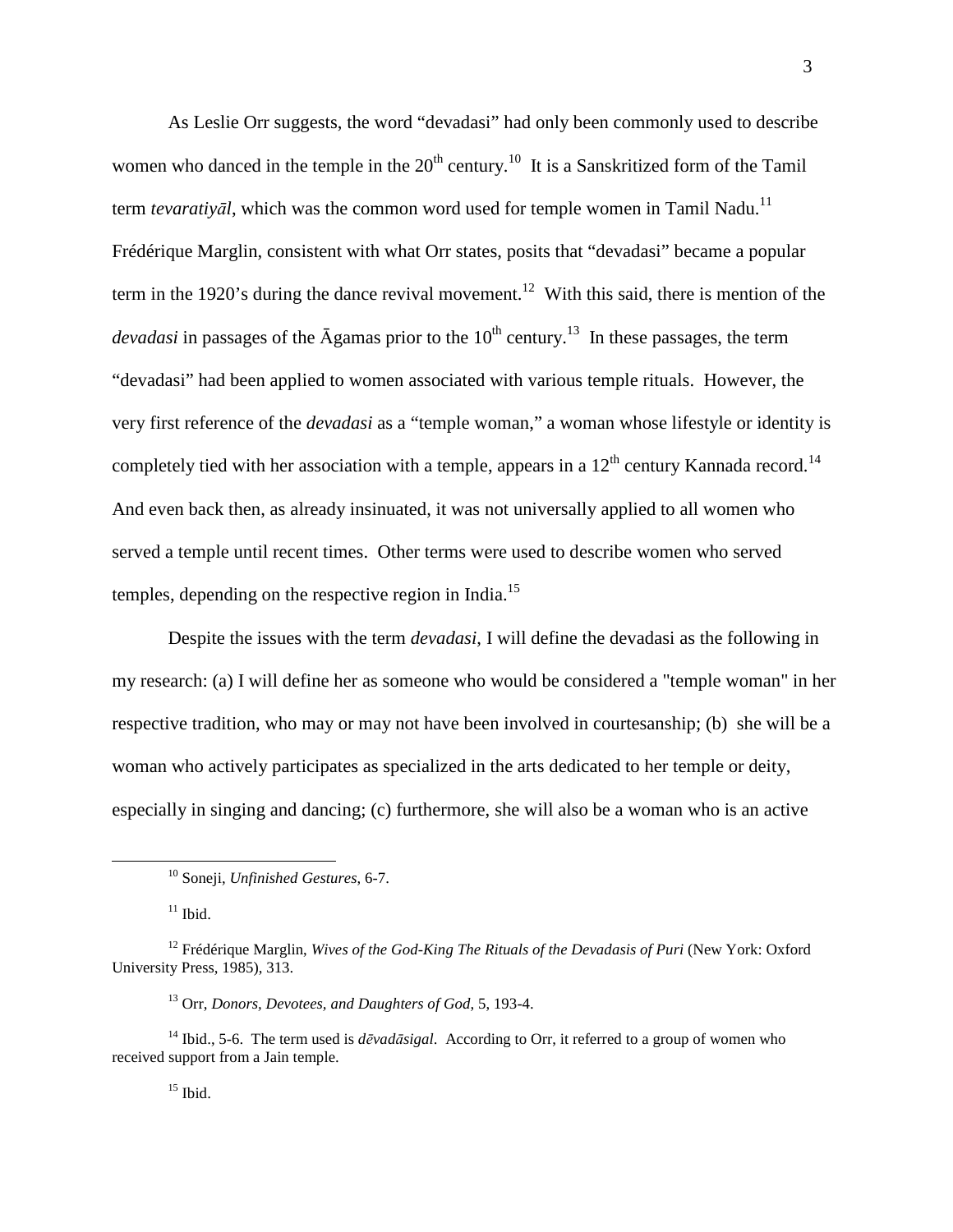agent in rituals. For the purpose of this research, I am defining her in a way similar to how Leslie Orr defines a "temple woman" in her work.<sup>16</sup>

Now that I have established how I will define *devadasis* in my work, I will discuss two ethnographic works on *devadasis* in India. One of these places is in North India: Puri, Orissa. In Orissa during the mid 1970s, Frédérique Marglin conducted extensive fieldwork among the remaining *devadasis*, who were referred to as *māhārī* by the locals.<sup>17</sup> Because it was believed to be derived from the term, māhārānī (queen), the term *mahari* placed the *devadasis* on a similar status as the queen. In Puri, these women serve the deity Lord Jagganath, and have done so for centuries through their song and dance.<sup>18</sup> These women served the temples and royal patrons as female ritual specialists. When the *mahari* was with the king, courts referred to her status as *calanti devī* (walking goddess) while the king was *calanti vishnu (walking Vishnu)*, titles associated with their symbolic functions in rituals – when they served as, respectively, Lakshmi and Vishnu.<sup>19</sup> According to Marglin, these women were considered sexually impure because they were courtesans, but auspicious because they were never widowed. Furthermore, their sexual impurity was seen as a necessary component in some rituals. For instance, the *devadasi* during one ritual acts as a courtesan who seduces the ascetic, a ritual that brings in the rain for farmers' crops. Thus, despite being considered sexually impure, her role still serves the betterment of society. $20$ 

<sup>16</sup> Ibid.

<sup>17</sup> Marglin, *Wives of the God-King*, xv. From here on, I will not use diacritics for the term, "*māhārī."* This term was described by Marglin to come from the word, "māhārānī" – the word for the "Queen" in Sanskrit.

<sup>&</sup>lt;sup>18</sup> Ibid., 84, Backcover.

<sup>&</sup>lt;sup>19</sup> Ibid., 117.

 $20$  Ibid., 117, 108.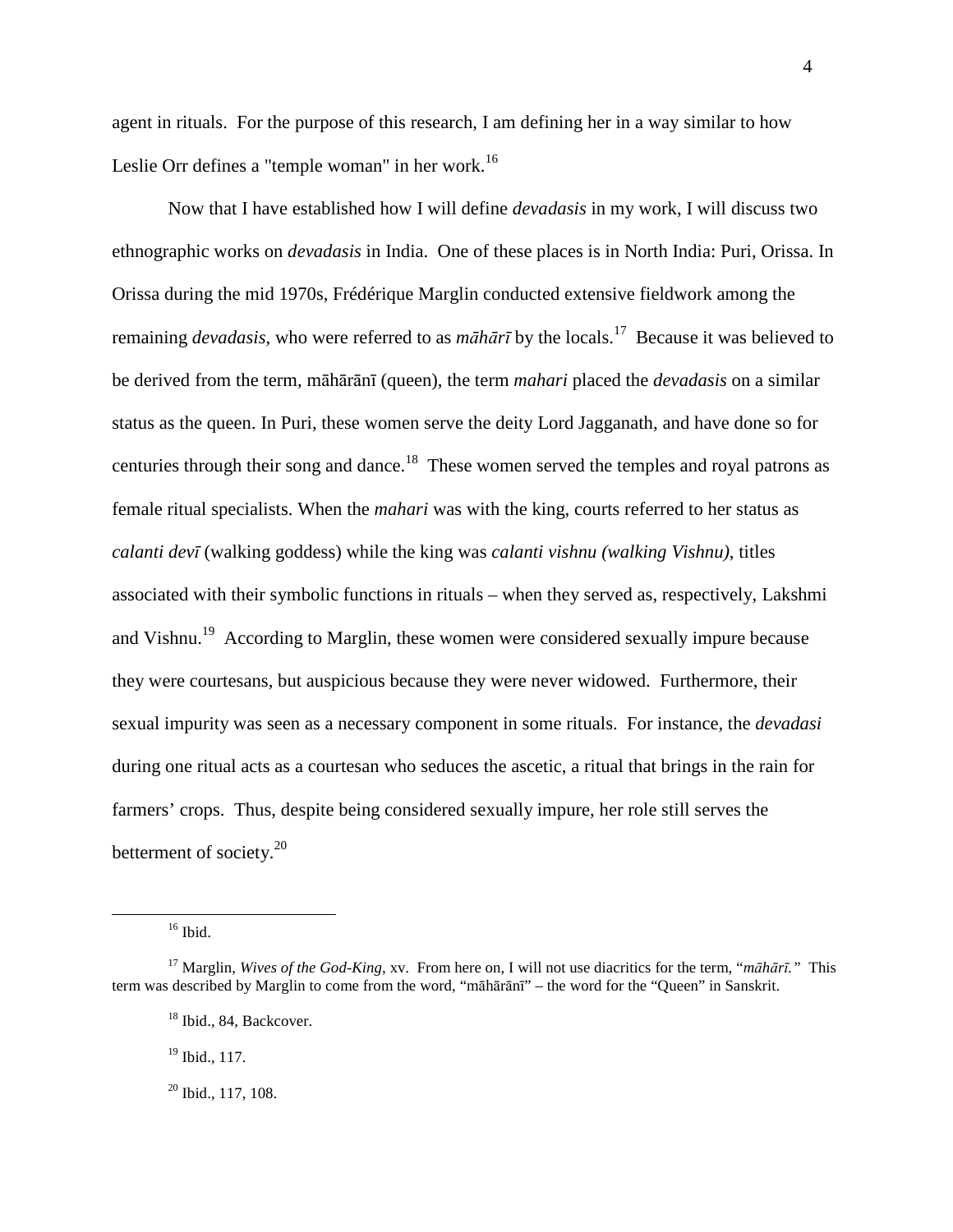Scholars have debated whether these women's concubinage always included sexual intercourse with temple patrons or if these were later establishments. Accounts by non-Indians, such as those in the  $19<sup>th</sup>$  century like that of Baptist missionary W. Ward, suggest that these women were "of infamous character" and pilgrims engaged in "criminal actions" with these women. <sup>21</sup> Clearly, these implications suggested the *mahari* were sexually active in their duties. According to Dhirendra Nath Patnaik, secretary of the Orissa Academy of Music and Dance, *maharis* were chaste prior to the Mughal Empire,<sup>22</sup> and it was only after this time that they engaged in concubinage with patrons.<sup>23</sup>

Reading this, I began wondering why he blamed the Muslims for this advancement. Even though Mughal rulers systematically destroyed Hindu temples,  $24$  something that might have affected the over all status of the devadasis associated with these temples, I believe the implications of this claim are more complex. In part, I suspect Patnaik might have placed sole responsibility on the Muslims because of the conflicts between Hindus and Muslims that escalated after the Partition. However, when using Partha Chatterjee's work in his article, *Subaltern and Bhadralok Studies*, Ramachandra Guha wrote that the reconstructed upper class Hindus have their own accepted history based on several elements. One of these elements include the view that Muslims were "warlike, predatory and expansionist" and that Islamic rule

 $21$  Penzer, N. M., "Appendix IV Sacred Prostitution. Charles Henry Tawney Junior and NM Penzer Ed," *The Ocean of Story* 1 (1968), 241.

 $^{22}$  Dhirendra Nath Patnaik suggested the Muslim invasions, but I changed this to "Mughal Empire" for the sake of specificity.

<sup>23</sup> Dhirendra Nath Patnaik, *Odissi Dance* (Cuttack: Goswami Press, 1971), 56.

<sup>&</sup>lt;sup>24</sup> Geetanjali Misra, Ajay Mahal, and Rima Shah, "Protecting the rights of sex workers: the Indian experience," *Health and human rights* (2000): 99.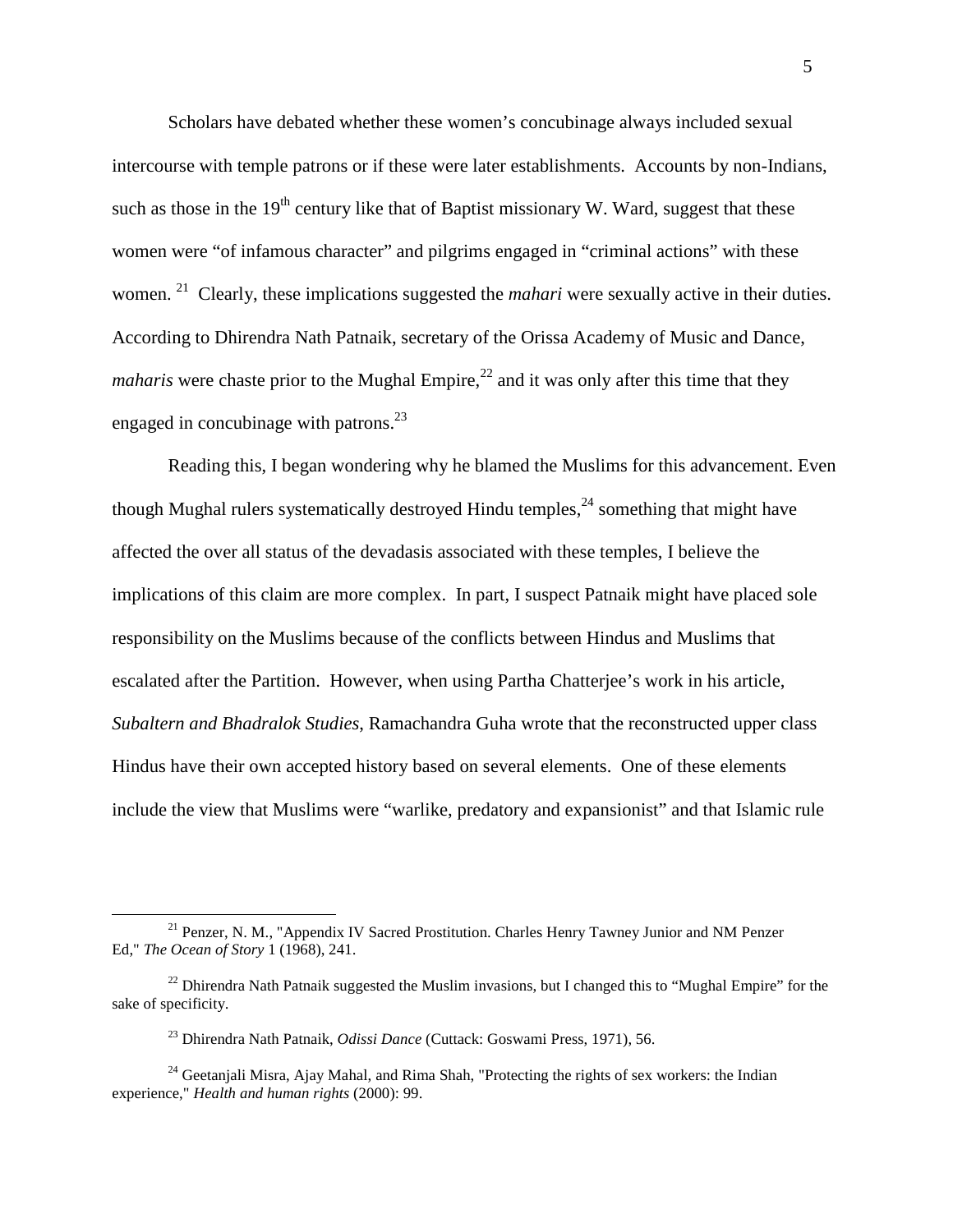was "a time of decline and degeneration (from the classical Hindu past)."<sup>25</sup> It may be true that Indian culture had transformed as the result of Islamic rule, but this perspective is worthy of consideration when evaluating Patnaik's claim. In Patnaik's proposed conclusion, there still exists the assumption that Islamic rule was fully responsible for the decline of a "classical Hindu past."

Nonetheless, Marglin exposes this claim as an apologist account in her fieldwork. Marglin suggests *devadasis* were meant to have sexual relations, but with only the king and the temple priests. However, they also engaged in intercourse with other patrons, namely patrons of Puri and the water-giving castes.<sup>26</sup> They served not only as temple ritual specialists in Puri, but also as concubines for the king in the colonial period.

Now that I have briefly touched upon the *devadasi* system and the *devadasis* in Orissa, we can move on to where the *devadasi* system possesses deep roots: South India. Namely, this information will touch upon the *devadasis* of Tamil Nadu, sometimes known as *nityasumangali*  – or the ever-auspicious female.<sup>27</sup> Saskia Kersenboom-Story conducted extensive research on the *devadasis* of this region. In addition to being patrons of song and dance, she found the *devadasis* also possessed significant ritual functions in their role as *nityasumangalī*. <sup>28</sup> While for centuries, there were bards who were believed to possess auspicious powers in a similar manner to the *devadasis* in Tamil Nadu, the first documented case of a *devadasi* in Tamil Nadu was in the 9<sup>th</sup> century. According to Kersenboom-Story's findings, notable cases of temple dancers appear in the Chola period (850-1279 C.E.). In this period, we also find the first official

 $25$  Ibid.

<sup>26</sup> Marglin, *Wives of the God-King*, 90.

<sup>27</sup> Kersenboom-Story, *Nityasumangali*, ix.

 $^{28}$  From here on. I will not use diacritics for this term.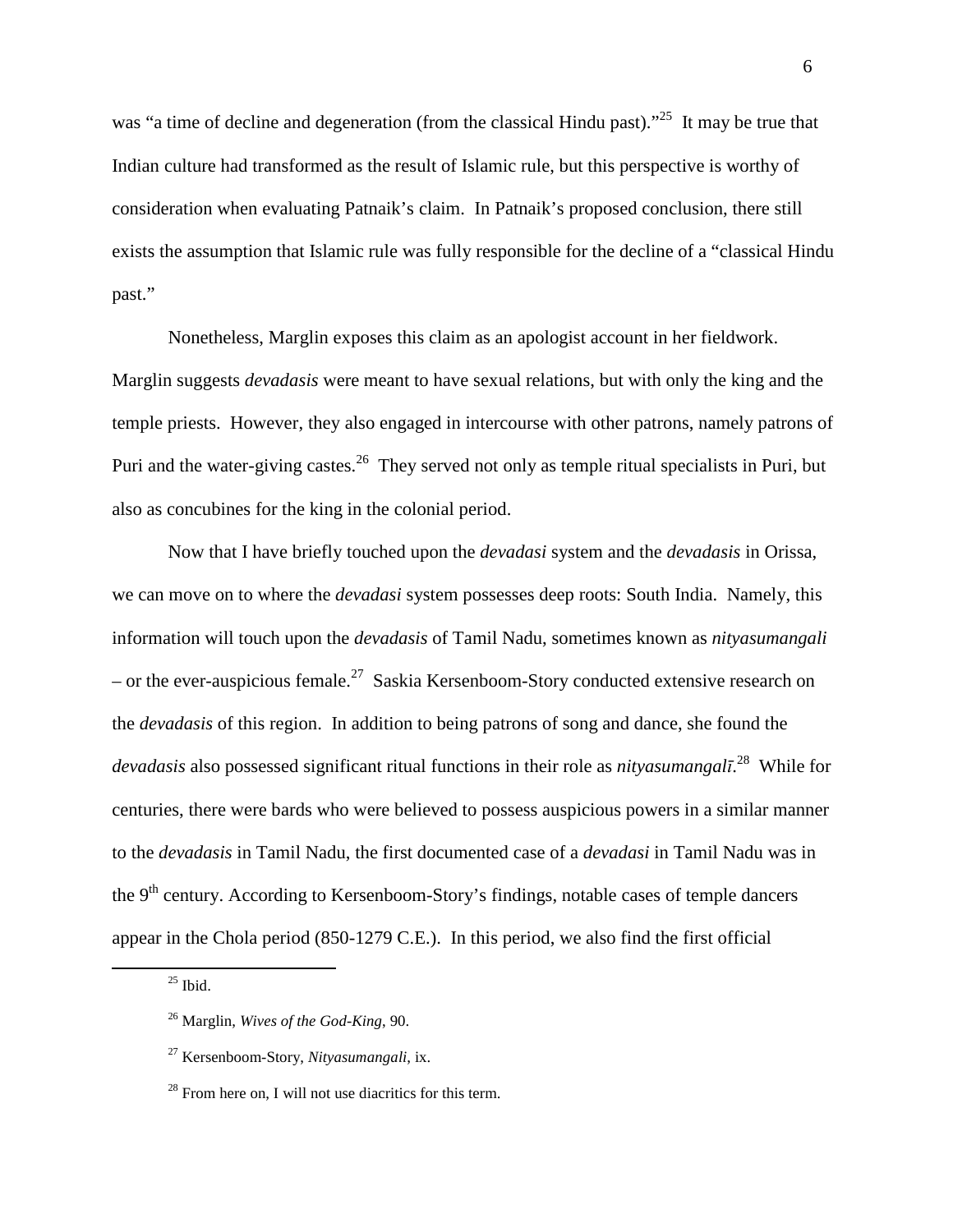reference to a *devadasi.*<sup>29</sup> Devadasis in the Chola period were held in high esteem and often considered very wealthy. They sang, danced, and conducted rituals in the temples during this time. During the Chola period, we also find an elaborate hierarchy for the *devadasis*, which determined their status. Some temple traditions had the highest ranking *devadasis* perform at very specific locations.<sup>30</sup>

The rituals the *nityasumangali* specialized in were tied to the fortune they could bring in addition to their dances and songs. Some of the important rituals the *nityasumangali* conducted involved the warding off the evil eye in both temple and secular-related settings. Furthermore, in the temples in Tamil Nadu, these women had the status in temples to present offerings before the gods, something that only Brahmins typically did.<sup>31</sup> Accounts documented by Abbe Dubois, a European from the  $19<sup>th</sup>$  century, suggested that association with these women brought not only auspiciousness, but 'the destruction of sin.'<sup>32</sup> This was what Dubois said regarding the *devadasis*  in relationship to Hindu customs:

To have any connexion with a courtesan, or with an unmarried person, is not considered a form of wickedness in the eyes of the Brahmins. These men who look upon the violation of any trivial custom as a heinous sin, see no harm in the most outrageous and licentious excesses. It was principally for their use that the dancers and prostitutes who are attached to the services of the temples were originally entertained, and they may often be heard to intone the following scandalous line : - /*Veshya darisanam punyam papa nasanam!*/ which means, 'To have intercourse with a prostitute is a virtue which takes away sin.'<sup>33</sup>

<sup>31</sup> Ibid., 36.

 $\overline{a}$ 

<sup>33</sup> Ibid. 'Veshya' actually translates to 'courtesan.' It became more associated with prostitution later in the colonial era. The transformation of this term will be alluded to in this thesis. In addition, 'darshan' in Sanskrit

<sup>29</sup> Ibid., 15-16, 23-8. I find one suggestion interesting to note: Leslie Orr mentions that the *devadasis* in Tamil Nadu developed independently from the other regions in India. Therefore, not all *devadasis*, or 'temple women,' functioned the same way. Please see Orr, *Donors, Devotees, and Daughters of God*, 50.

<sup>30</sup> Kersenboom-Story, *Nityasumangali*, 23-8.

<sup>32</sup> J.A. Dubois, *Hindu Manners, Customs, and Ceremonies,* 310-11*.*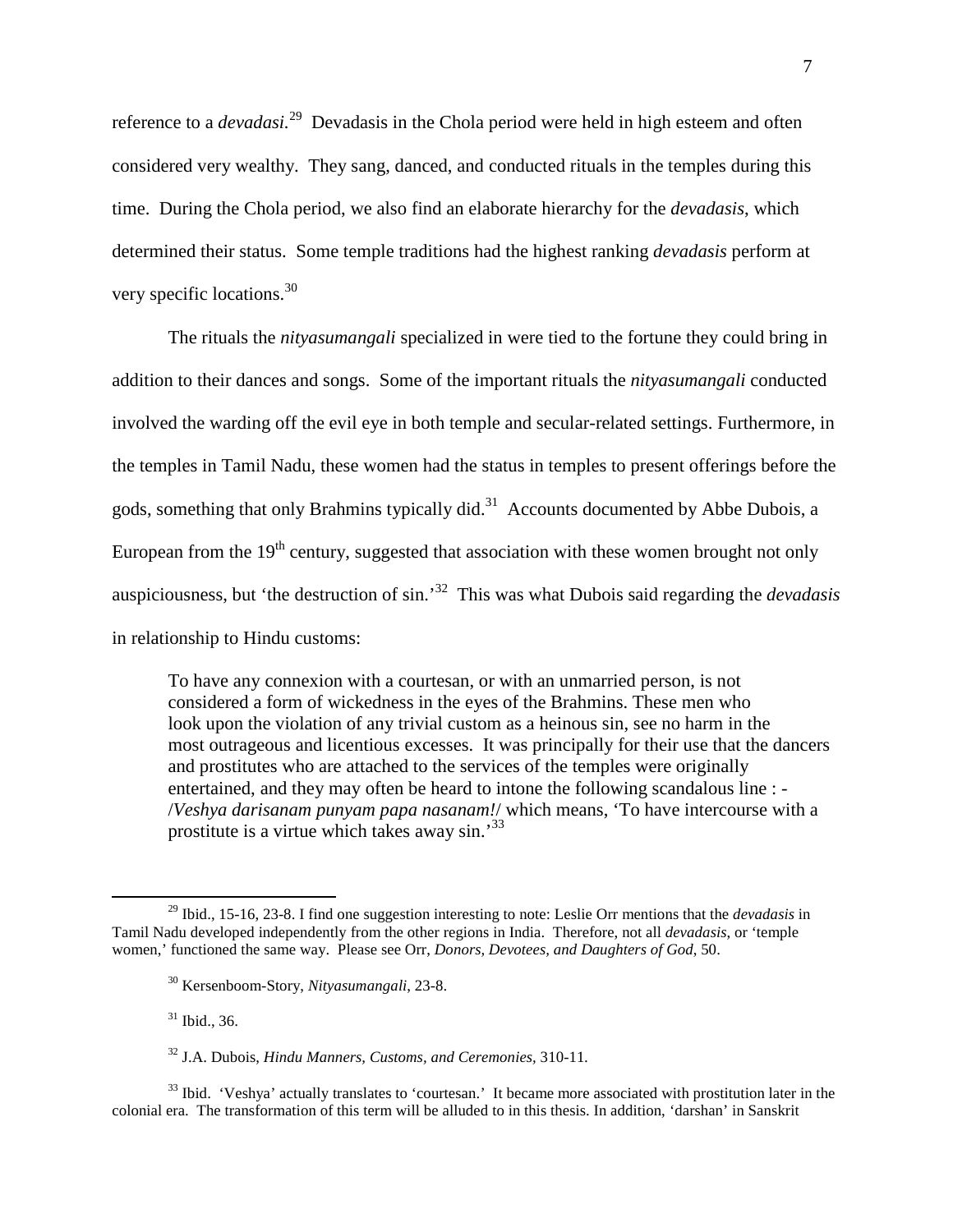Here, we see what Marglin describes as the *devadasis* becoming a "target for an exotic one-sided imaginative reconstruction."<sup>34</sup> There is an underlying, unambiguous disdain in Dubois' tone that betrays his disapproval of *devadasis*. <sup>35</sup> Even while acknowledging their role in Hindu customs, he still possesses a pervasive view of them as prostitutes and associates them with 'outrageous and licentious,' excesses.<sup>36</sup> The Sanskritic phrase he uses in his work actually translates to the phrase, "To see a courtesan is a virtue which takes away sin." However, Dubois interprets this phrase as a reference to having intercourse with a courtesan. Again, this ties into the phenomenon Marglin describes in her work.

In addition, this serves as an example for the Orientalistic tendency of Europeans to construct the notion of an "Other"<sup>37</sup> that defines non-European countries as having 'barbaric traditions.' As Philipa Levine articulates in *Orientalist Sociology and the Creation of Colonial Sexualities*, the Europeans, namely the British, applied a 'selective definition of Indian culture.'<sup>38</sup> When faced with British officials in India, courtesans stressed that they were not commercial prostitutes, but the British saw no difference between them and common prostitutes.<sup>39</sup> Dubois and other Europeans held a similar attitude toward the *devadasis*. This attitude assumed the idea

translates to 'seeing,' and not literally 'intercourse.'

<sup>36</sup> Ibid.

<sup>34</sup> Marglin, *Wives of the God-King*, 5.

<sup>35</sup> Dubois, *Hindu Manners, Customs, and Ceremonies*, 311.

<sup>37</sup> Please see Edward Said, *Orientalism* (New York: Vintage, 1979).

<sup>38</sup> Philipa Levine, "Orientalist Sociology and the Creation of Colonial Sexualities," *Feminist Review*, 65 (2000): 10-11.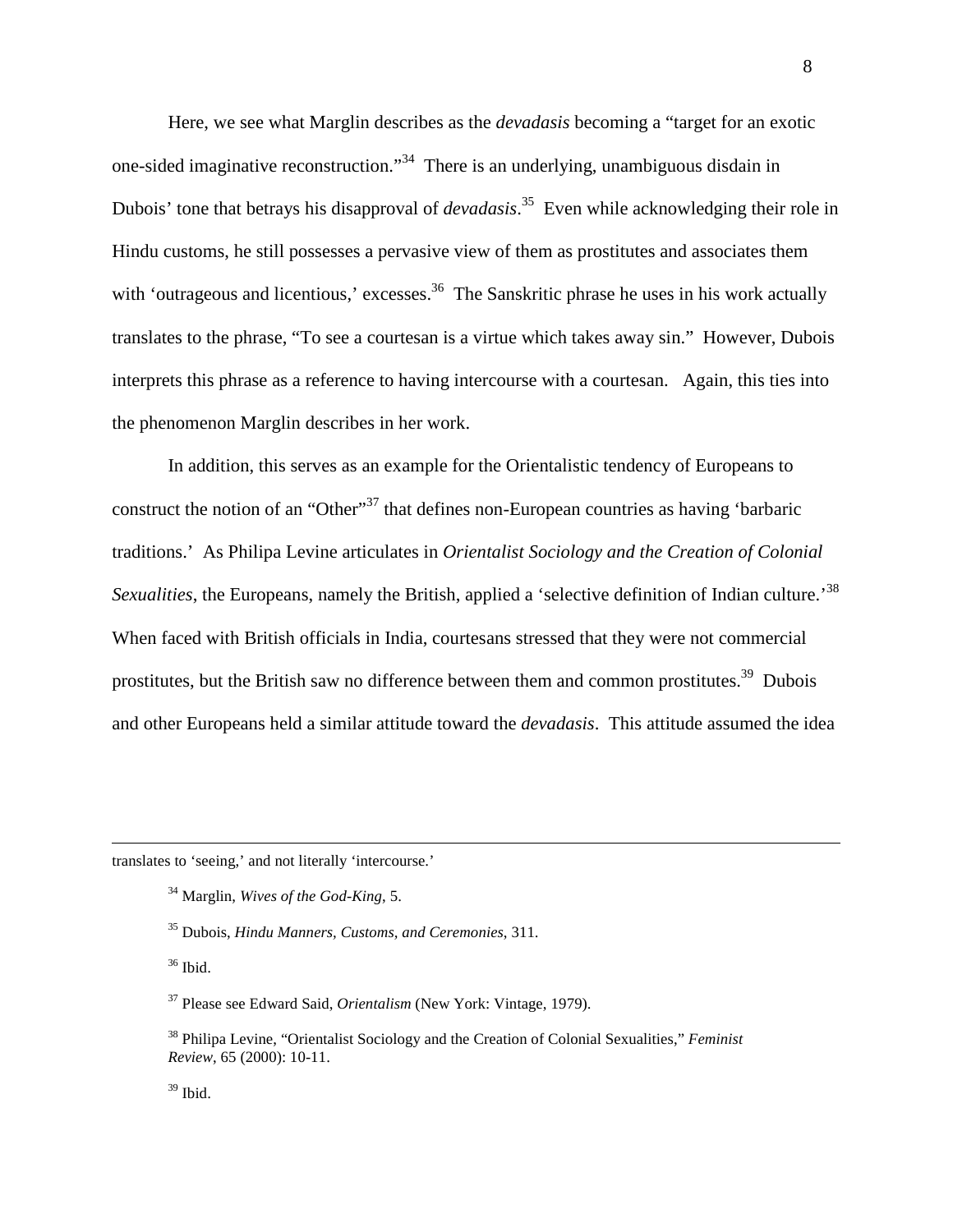of Indian 'reality' as one of degradation, and that acceptance of temple 'prostitutes' betrayed India's cultural and moral inferiority.<sup>40</sup>

With this said, Kersenboom-Story suggests the works by Dubois was generous when compared to other works by Europeans, in part because of him capitalizing the auspiciousness of the *devadasi*s. She describes him as broad-minded when compared to the ordinary Christian missionary in his time.<sup>41</sup> The fact he caught the auspiciousness of the *devadasis* in spite of their profession's relationship to courtesanship supports this conjecture.<sup>42</sup> According to Kersenboom-Story, this auspiciousness for *devadasis* entails the ability to bring prosperity and happiness to people.<sup>43</sup> Hence, the *devadasi* is important for warding off of the evil-eye, which is believed to bring misfortune to people's lives. Usually, an unmarried person – especially an unmarried woman – is considered dangerous to Indians if not controlled. As Kersenboom-Story observes, even mated pairs between gods is preferred to independent deities. <sup>44</sup> Because *devadasis* are married to temple deities, however, they are considered controlled by these entities.

The same accounts further emphasized the auspiciousness of the *devadasi* in noting how after her dismissal from service to the temple, people would call her *Kali-yuga-Lākshmis* – goddesses of fortune in the Kali Yuga. When these women appeared, people had their wishes

l

 $42$  Ibid.

 $43$  Ibid., 8.

 $44$  Ibid., 8, 70.

 $40$  Ibid.

<sup>41</sup> Kersenboom-Story, *Nityasumangali*, 46-47, 81.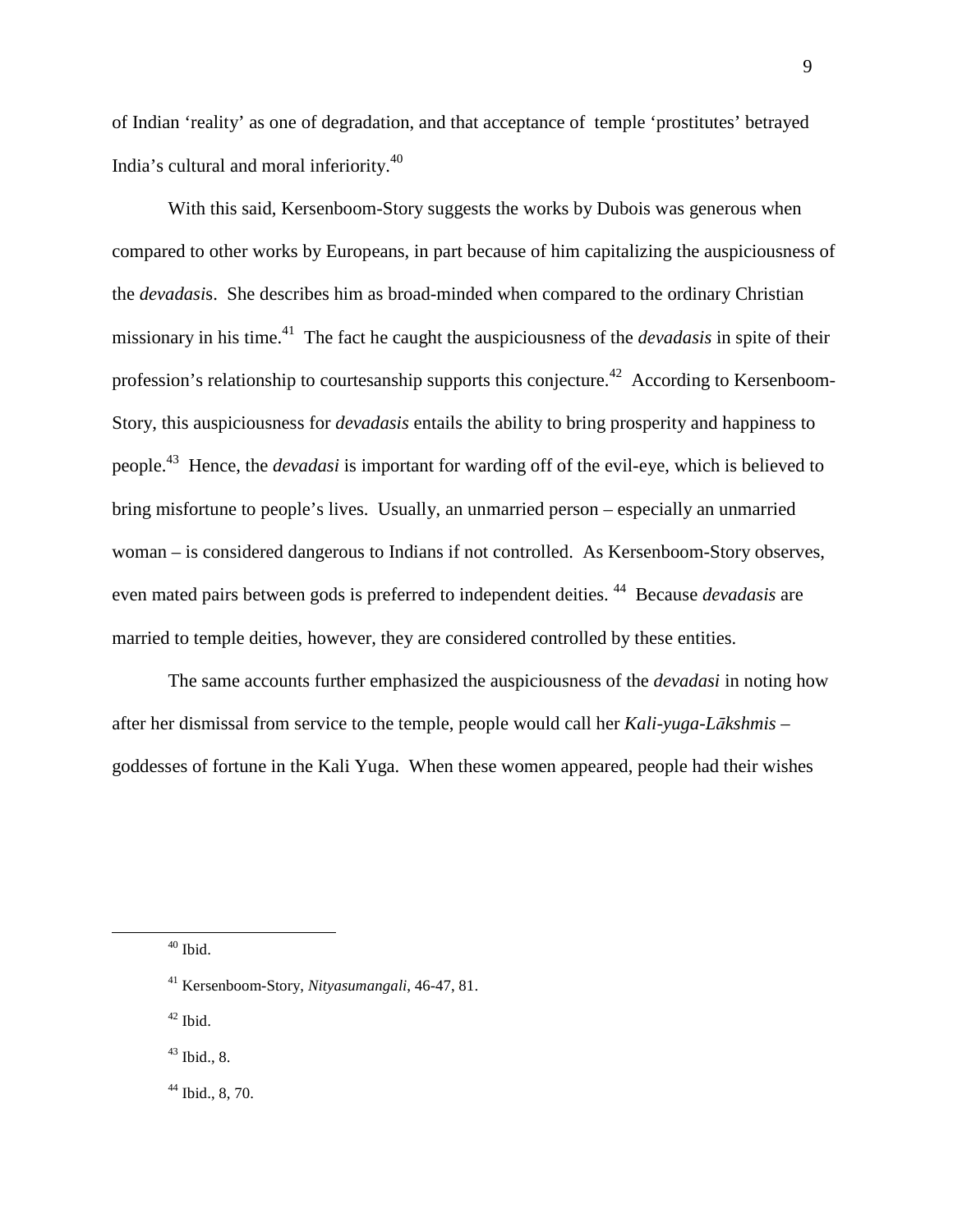granted.<sup>45</sup> *Devadasis* in South India were most commonly associated with temples dedicated to Shiva and Vishnu, but some were also dedicated to village goddesses.<sup>46</sup>

Here, we see an interesting interface regarding the *devadasis*' sexual practices. Even though precolonial Indians did not perceive the *devadasi* as a common prostitute,<sup>47</sup> there still exists a danger in Brahmanical Hinduism when it comes to unmarried individuals. This extends to courtesans – even though the *devadasis'* power is believed as controlled by her patron deity. Nonetheless, there is a striking similarity between the conjugal values of Europeans and Brahmanical Hindus at the time.<sup>48</sup> It is these similarities in values that contribute to the gradual decline in the *devadasis'* social status in the twentieth century, which we will examine later.

 Orissa and Tamil Nadu are not by far the only places that had *devadasis*. There are a number of classes of women who were considered *devadasis* or similar to the *devadasis*. For instance, we have the *natis* from Assam and the *jogadis* from Karnataka and Andhra Pradesh.<sup>49</sup> Others have done research on these women, research that I can only briefly acknowledge in my work. Because of the purpose of my research, I will be focusing mainly on the *devadasis* in South India, with mention of the ones from Puri for comparative purposes.

 $45$  Ibid., 602. Lākshmī is the goddess of prosperity while the Kali Yuga is the present age in Hinduism, often described as the most corrupt age of the four ages. The name of the age is not to be considered associated with the goddess, Kālī.

<sup>46</sup> M. D. Muthukumaraswamy and Molly Kaushal, *Folklore, Public Sphere, and Civil Society (*New Delhi: Indira Gandhi National Centre for the Arts)*,* 108.

<sup>47</sup> Jordan, *From Sacred Servant to Profane Prostitute*, 1. Kay K. Jordan also suggests the Shāstras did not claim the *devadasi* was considered a prostitute.

<sup>48</sup> Judith Whitehead, "Measuring Women's Value: Continuity and Change in the Regulation of Prostitution in Madras Presidency, 1860-1947," *Of property and propriety: The role of gender and class in imperialism and nationalism*, 21 (2001): 153-181.

<sup>49</sup> Kali Prasad Goswami, *Devadāsī: dancing damsel (*New Delhi: APH Publishing, 2000), mentions the *natis*, which are considered the category of *devadasis* in Assam. Please also see H.K. Barpujari, *The Comprehensive History of Assam Vol. II Medieval Period: Political From Thirteenth Century A.D. To the Treaty of Yandabo 1826 (*Guwahati: Publication Board Assam, 1992); Soneji, *Unfinished Gestures*, 8.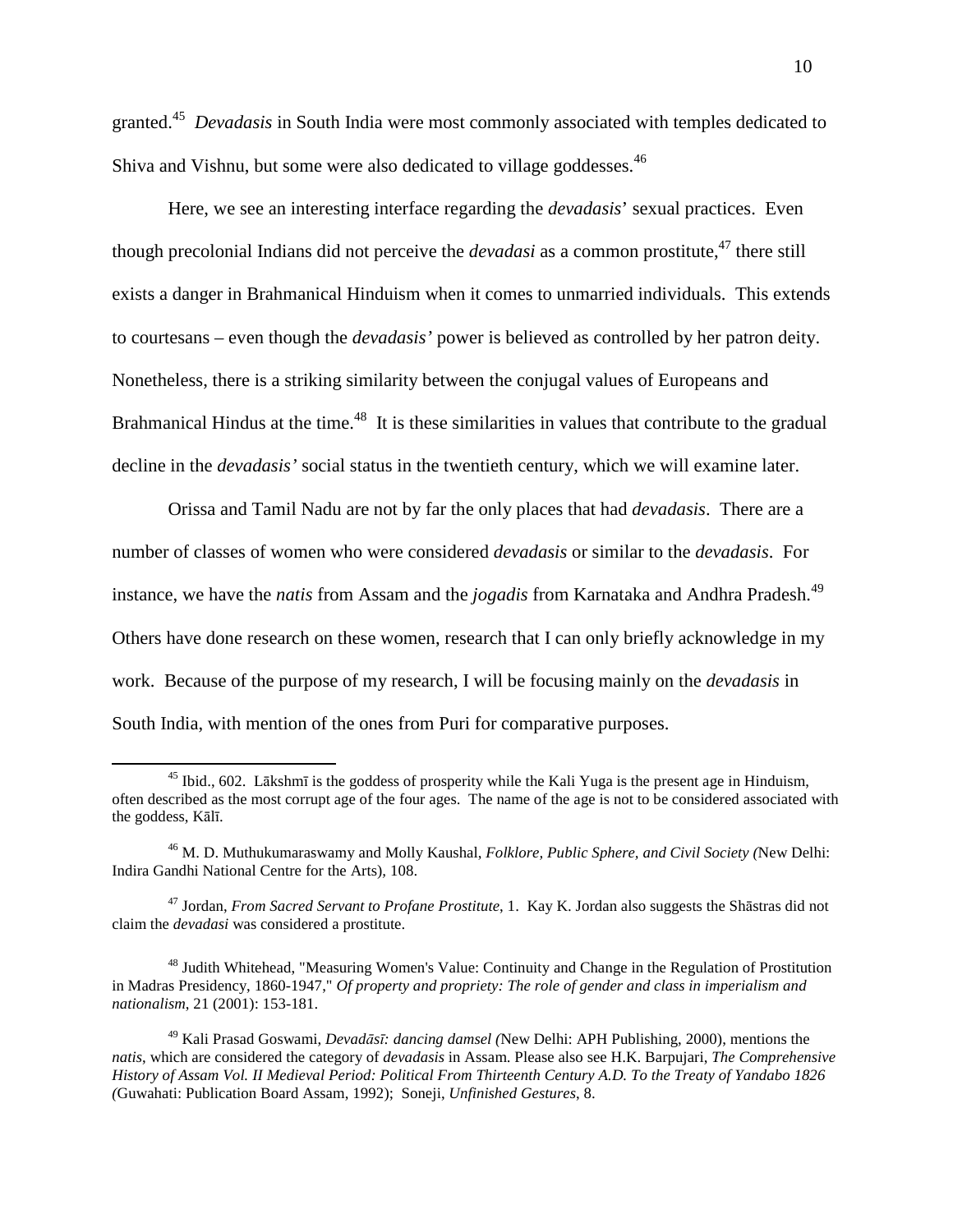On Indian Courtesans and Courtesans in Literature

 Before continuing on with the subject of the *devadasis*, I believe I should briefly address the courtesan tradition in India. First, it is quite evident that *devadasis*, whether they are the *mahari* or the *nityasumangali*, are considered a category of courtesans. These women were trained in the arts, literate, and were capable of accumulating wealth without being married. And of course, they were also sponsored by local rulers. Moreover, despite their public lives as unmarried women, they retained their self-respect. $50$ 

 However, with this in consideration, *devadasis* were not the only group of courtesans in India. They functioned as courtesans in both religious and secular settings, especially in Southern India,<sup>51</sup> but there is also the figure described in Veena Oldenburg's work *Lifestyle as Resistance*: the *tawaif*. The *tawaif* served the same functions as the *devadasi* bar in a nonreligious context. Prior to the establishment of British India, these women possessed an active role in the political scene.<sup>52</sup> However, because they funded the rebellion of 1857 and drew assistance to it, the *tawaifs'* economic and social status dwindled and they were pushed into prostitution.<sup>53</sup>

 In addition, there also exists a tradition of literature involving the courtesan. Two literary works worthy of note that revolve around the courtesan is King Shudraka's play, *The Little Clay* 

<sup>50</sup> Arthur William Ryder (translator), Shudraka (author), *The Little Clay Cart: A Hindu Drama Attributed to King Shudraka 1905* (Whitefish: Kessinger Publishing, 2004), xxi. When I say "public life" in this section, I also imply engaging in non-conjugal sexual practices. Traditionally, upper class women who have a public life are considered sexually available in a number of places. The ending of *The Little Clay Cart* shows this when Vasantasenā marries. She becomes veiled after the marriage and being declared a legal wife. This is evidence the purdah system might have spread to portions of India before the Islamic invasions.

<sup>51</sup> Soneji, *Unfinished Gestures*, 3.

 $52$  Veena Talwar Oldenburg, "Lifestyle as Resistance: The Case of the Courtesans of Lucknow, India," *Feminist Studies*, 16, no. 2 (1990): 259-260.

 $53$  Ibid.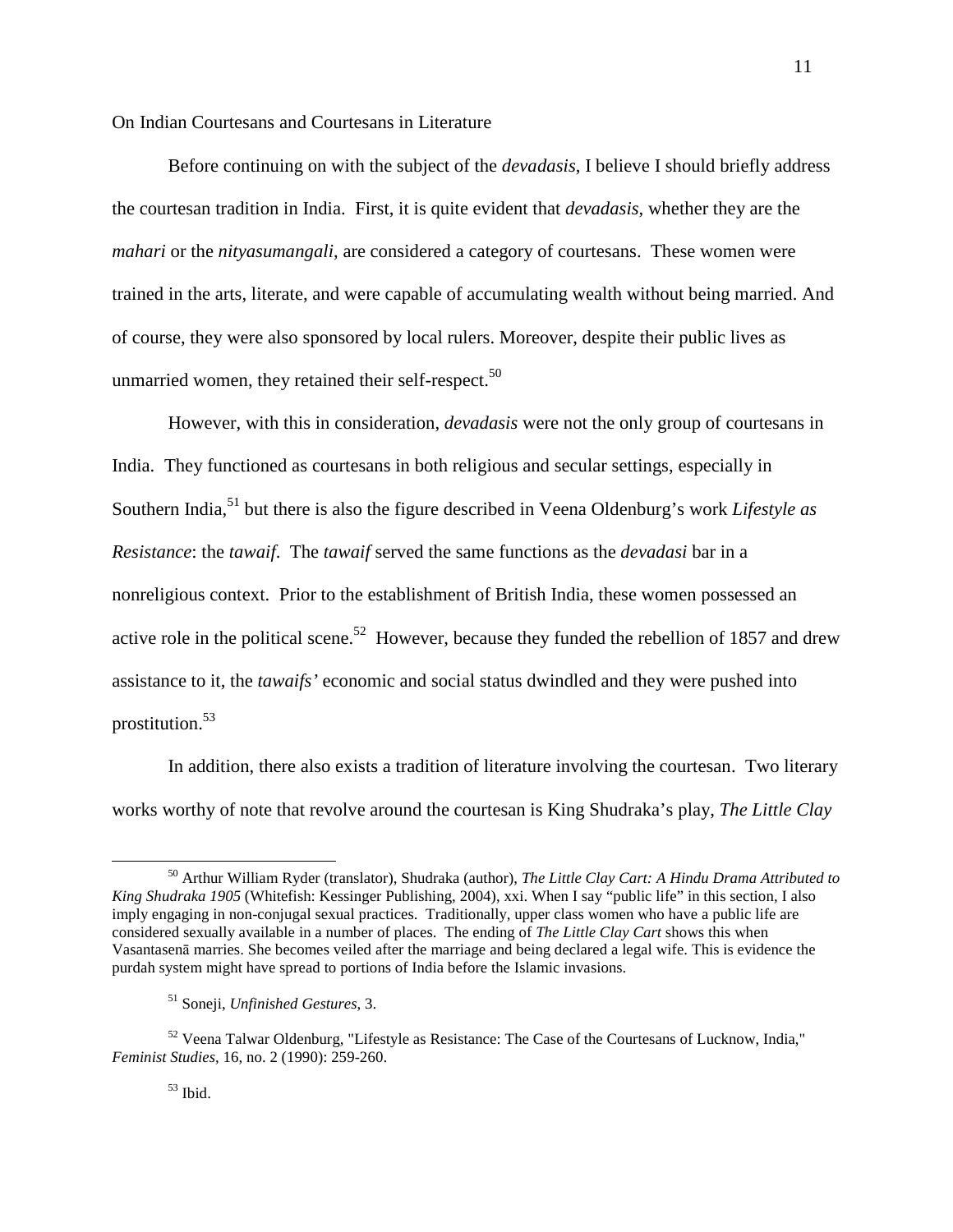*Cart*, and Vatsyayana's *Kamasutra*. Both works were composed in the  $5<sup>th</sup>$  to  $6<sup>th</sup>$  century.<sup>54</sup> With the former piece, we have a heroine named Vasantasenā who, despite her respectable status, wants to escape the dangers of her inherited way of life.<sup>55</sup> With the latter, we see a work describing the 'art of love' in its whole, but also one that describes the courtesan and how one lives as a courtesan.<sup>56</sup> Both works show a courtesan who, not too unlike the historical *tawaif*, is a woman with a public life who is of high social standing, engaged in the arts, wealthy, and educated.

The Abolition of the Devadasi System and Conjugal Norms: An Overview

By 1947, Indian reformists amongst the legislation in the Madras Presidency passed a bill that prevented the continuation of the *devadasi* system. This legislation was known as the Madras Devadasi (Prevention of Dedication) Bill of  $1947^{57}$ , which was later called the State of Tamil Nadu Devadasi (Prevention of Dedication) Bill of 1947<sup>58</sup> to reflect the state's modern name. This bill stated the following:

An Act to prevent the dedication of women as devadasis in the [State of Tamil Nadu] / WHEREAS the practice still prevails in certain parts of the [State of Tamil Nadu] of dedicating women as "devadasis" to Hindu deities, idols, objects of worship, temples and other religious institutions;/ AND WHEREAS such

 $\overline{a}$ 

<sup>57</sup> Madras Devadasi (Prevention of Dedication) Bill of 1947, later called Tamil Nadu Devadasi (Prevention of Dedication) Bill of 1947. Please see Tamil Nadu Act XXXI, 1947, 1009-11.

<sup>54</sup> Please see Ryder (translator), Shudraka (author), *The Little Clay Cart: A Hindu Drama Attributed to King Shudraka 1905* and Wendy Doniger and Sudhir Kakar, eds, *Kamasutra (*New York: Oxford University Press, 2009).

<sup>55</sup> Ryder (translator), Shudraka (author), *The Little Clay Cart: A Hindu Drama Attributed to King Shudraka 1905*. Interesting to note, Vasantasenā wishes to become a legal wife in this play, which implicates a valued monogamous, conjugal narrative for the courtesan character. She wants to marry a man in this play as a means to escape the life of a courtesan. This is a case synonymous with the courtesan heroine in a more contemporary work, Umrao Jān. However, as Veena Oldenberg's work suggests, a significant number of courtesans found more intimate relationships with other courtesans. Please see "Lifestyle as Resistance," 275-6.

<sup>56</sup> Doniger and Sudhir Kakar, eds, *Kamasutra*, xi-xxix.

<sup>58</sup> Please see Tamil Nadu Act XXXI, 1947, 1009.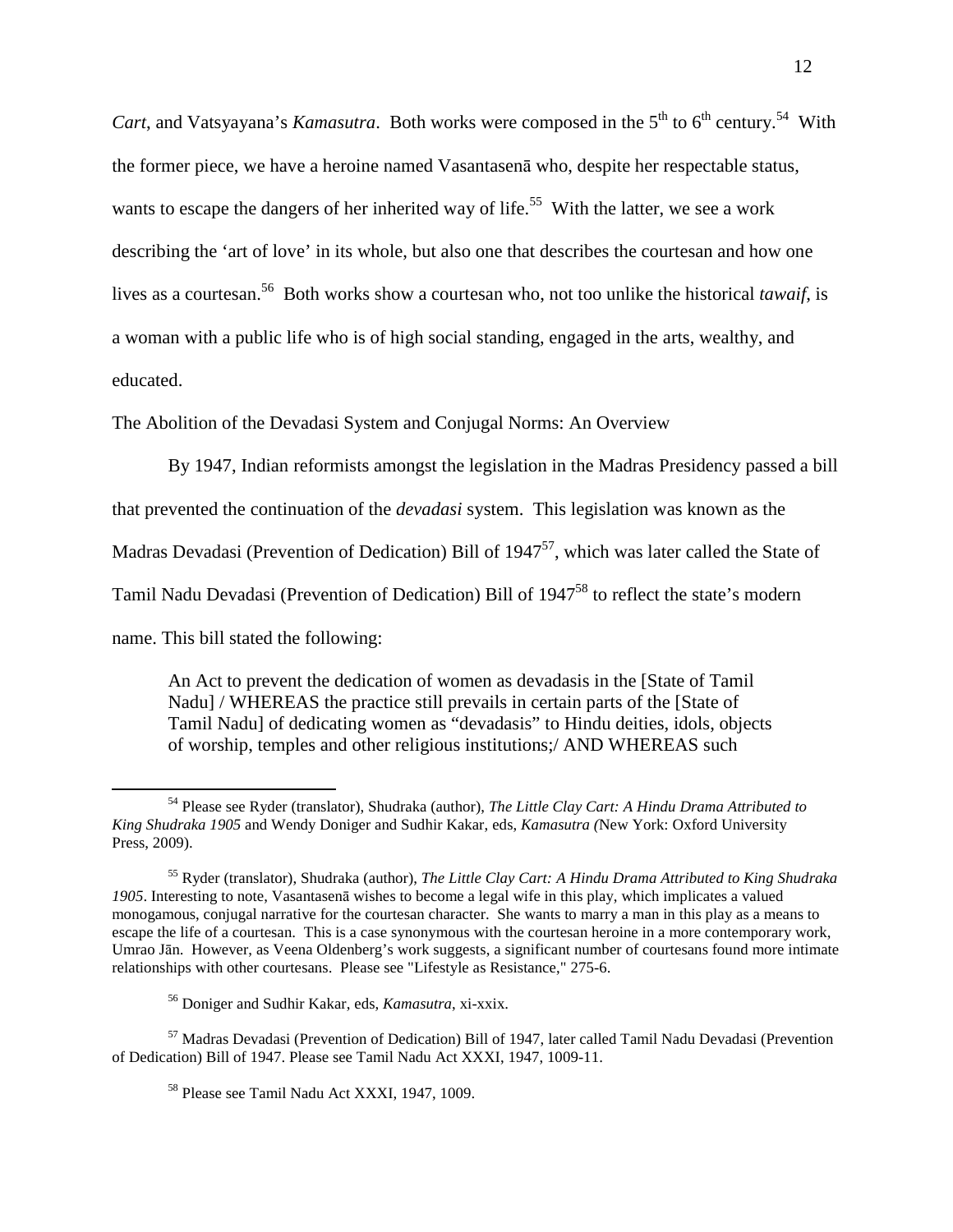practice, however ancient and pure in its origin, leads many of the women so dedicated to a life of prostitution;/ AND WHEREAS it is necessary to put an end to the practice…

Reformists who pushed for the bill suggested that *devadasis* practiced prostitution, led amoral lives, and that their status as women would improve if this measure was passed. Amongst these reformers was social worker and activist, Dr. Muthulakshmi Reddy, who said the following regarding the *devadasis*:

It is beyond my comprehension how in a country which can boast of innumerable saints…irresponsibility in vice has been ignored and even encouraged [through the *devadasi* system] to the detriment of the health of the individual and of the future race…Modern science has proved that continence is conducive to the health and well-being of the individual, family, and the future race, and that sexual immorality harms both the individual and the community (Reddy 1926: 146-7).<sup>59</sup>

An interesting component of Dr. Reddy's quote is that she uses similar language to

Dubois in his writings on Hindu customs. In Dubois' writings on the *devadasi*, he suggested these women were 'strumpets,' 'shameful,' 'indecent,' and that 'virtuous women would consider the mention of them affront.<sup>'60</sup> Dr. Reddy, even while describing the medical reasons for opposing the *devadasi* system, emphasizes the aspect of their 'sexual inmorality' and how it 'harms both the individual and the community.' We have a case where an English educated Indian adopts the language of the Europeans in the eighteenth and nineteenth century when describing Indian customs.

Another noteworthy component of the quote by Dr. Reddy is the use of medical science combined with moral language. Judith Whitehead discusses this at length in her work, *Community Honor/Sexual Boundaries*. After the British passed the Contagious Diseases Act

<sup>59</sup> Muthulakshmi Reddy, as quoted in Whitehead. "Measuring Women's Value," 168.

<sup>60</sup> Please see Dubois, *A description of the character, manners and customs of the people of India, and of their institutions, religious and civil*, and Dubois, *Hindu Manners, Customs and Ceremonies*.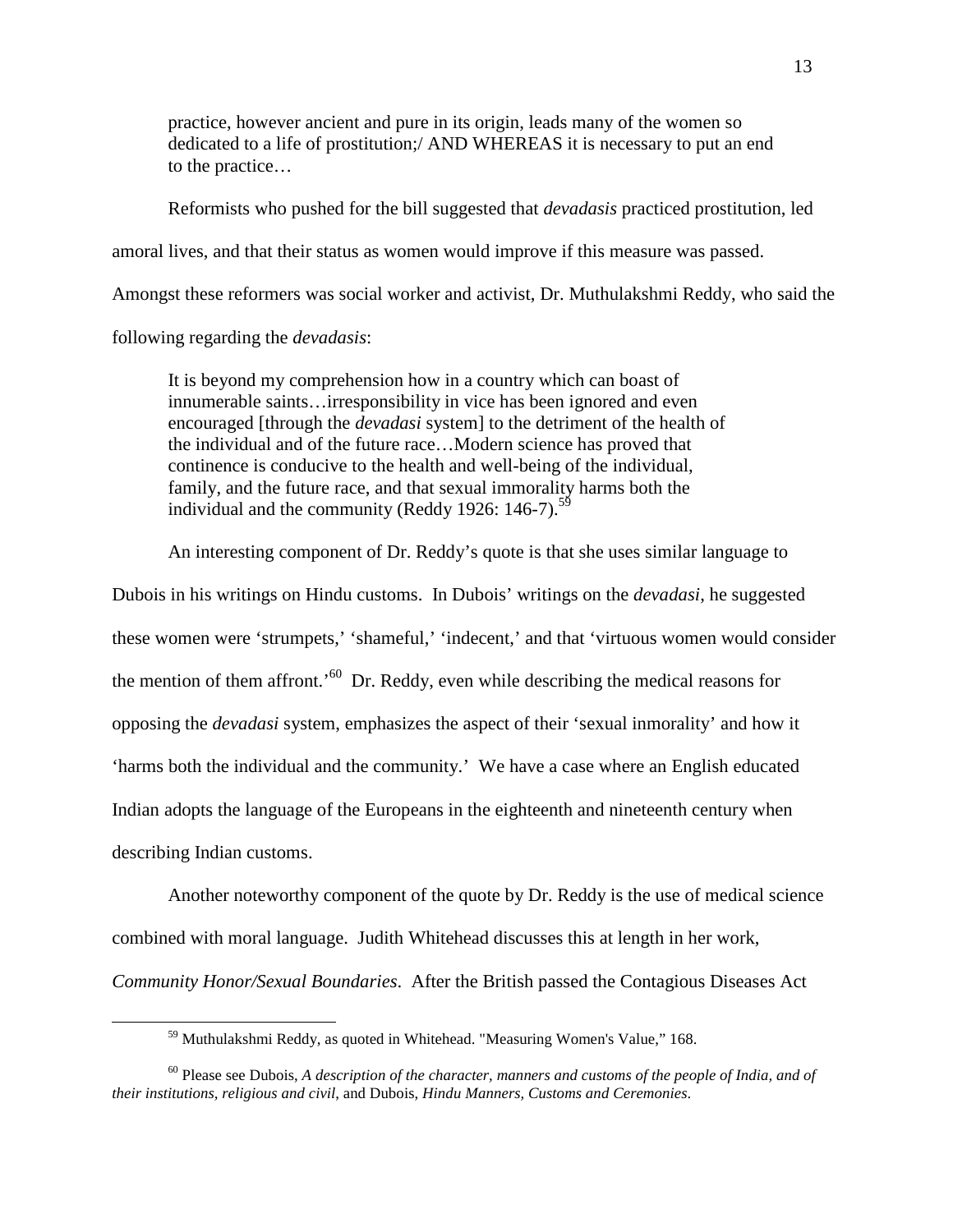(1868-1888) in the late  $19<sup>th</sup>$  century, they met considerable opposition from Indian nationalists. In the view of the nationalists, this act exemplified exploitation of Indian women by British troops and served as evidence for India's national shame.<sup>61</sup> However, Whitehead also posits the following: "nationalists criticized many aspects of British and European culture and society, the basic terms through which the human body and the body politic were to be understood, regulated, and controlled were unconsciously set by nationalist acceptance of the superiority of Western medicine."<sup>62</sup> I agree with this observation and believe it is the crux of what occurs with Dr. Reddy's use of medical science. Over time, the English educated in India adopted Western medical models, but also the values that came with it.

Despite being nonreligious in appearance, these values still support a conjugal norm in Indian society. Janaki Nair eloquently states the following regarding the abolition of the *devadasi* system: "Maintenance of the family order through delineating the boundaries between licit and illicit sexuality was legally sanctioned […] in a parodic echo of earlier military discourse, though framed as a concern for the sexual health of the Indian population."<sup>63</sup> Nair insists the events surrounding the *devadasi* system's abolition had less to do with public health concerns. Instead, it had more to do with enforcing a binary that values a patriarchal, monogamous and heterosexual conjugal sexuality while devaluing other modes of sexuality, placing these modes in the category of prostitution.<sup>64</sup> Mytheli Sreenivas states a similar argument in her article, *Creating Conjugal Subjects*. Sreenivas postulates that the discourse and

<sup>&</sup>lt;sup>61</sup> Judy Whitehead, "Community Honor/Sexual Boundaries: A Discursive Analysis of Devadasi Criminalization in Madras, India, 1920–1947," *Prostitution: On Whores, Hustlers, and Johns* (1998): 92-3.

 $62$  Ibid.

 $<sup>63</sup>$  Janaki Nair, "'Imperial Reason', National Honour and New Patriarchal Compacts in early twentieth-</sup> century India." In *History Workshop Journal*, vol. 66, no. 1, pp. 208-226, (Oxford University Press, 2008), 208-9.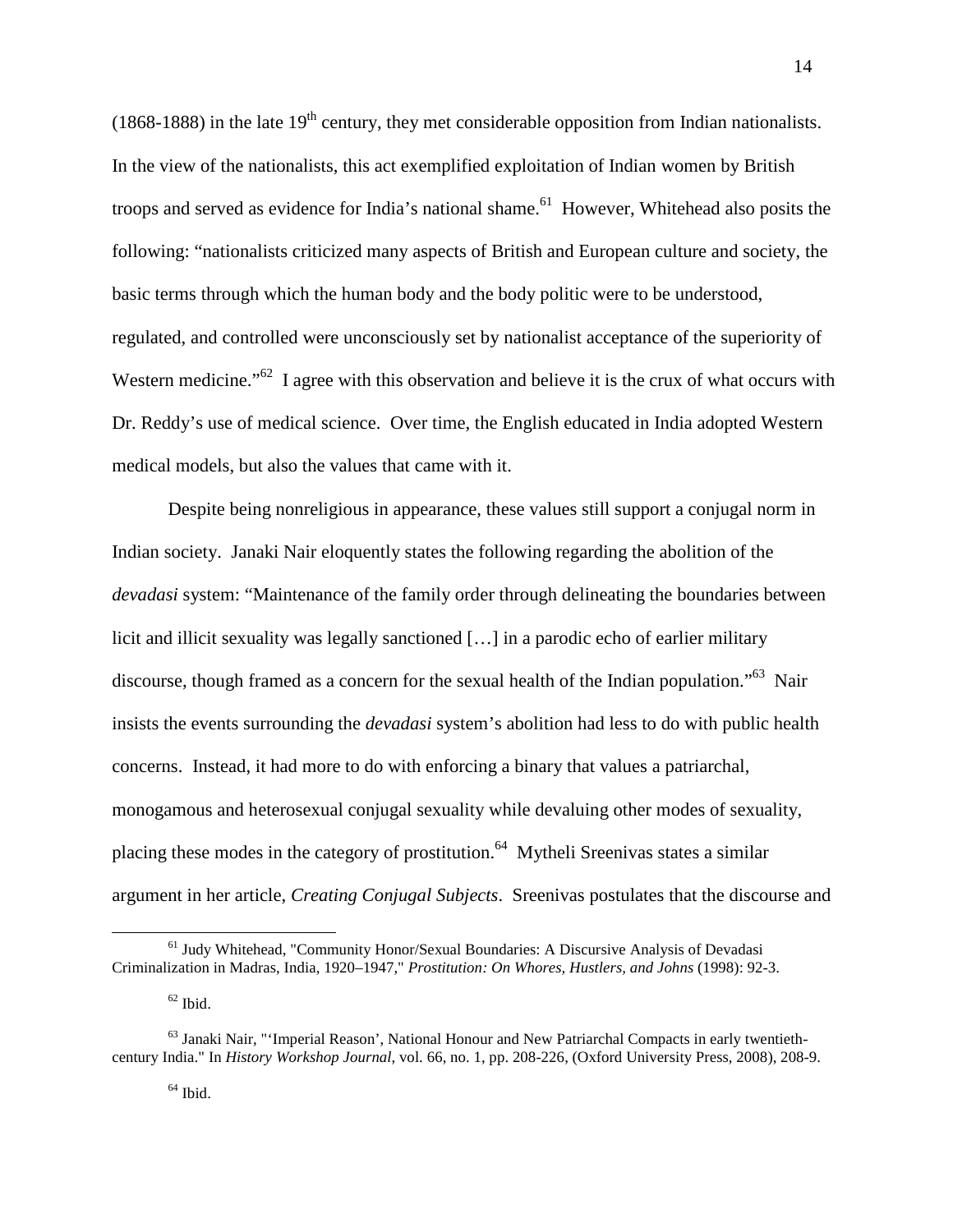debate surrounding the *devadasi* was a product of an overarching, "wider discourse about the centrality of heterosexual, monogamous marriage to household organization, feminist politics, and national citizenship."<sup>65</sup> The bill abolishing the *devadasi* system does not address the issue of prostitution whatsoever, but classifies *devadasis* as prostitutes and bans their practices regardless of the conjugal practices it entailed.<sup>66</sup> Agreeing with Nair and Sreenivas, I will argue that the abolition of the *devadasi* system had little to do with the *devadasis'* lack of agency or her status, but the construction – and reconstruction – of conjugal norms.

Operational Definitions, Methodology, and Chapter Summaries

 I have already defined how I will use the word *devadasi* in this research when I discussed the history and etymology of the term. However, there is an important term I wish to address in this section before I talk about methodology and the chapter summaries. This term is *purity*. 67

 In Hinduism and Indian society, there are several forms of purity. These forms include caste and sexual purity. This thesis will be focused on sexual purity unless it states otherwise. I operationally define sexual purity as the freedom from sexual practices that are seen as polluting, contaminating, or debasing. Because of the focus of this thesis, I will look at purity in its relation to conjugal norms. For Brahmanical Hinduism, a woman who is sexually pure is mainly defined by the sexual norms from Manu's Dhārmashāstras.<sup>68</sup> As such, she will not have sex with anyone but her husband if she wishes to retain her sexual purity. Even though Victorian women are not part of Brahmanical Hinduism, their ideas regarding sexual purity are on par with the

<sup>65</sup> Mytheli Sreenivas, "Creating Conjugal Subjects: Devadasis and the Politics of Marriage in Colonial Madras Presidency," *Feminist Studies* (2011), 65.

<sup>66</sup> Please see Tamil Nadu Act XXXI, 1947.

 $67$  From here on, I will not italicize this term.

<sup>68</sup> G. Buhler, "Manusmriti. Canada" (1969).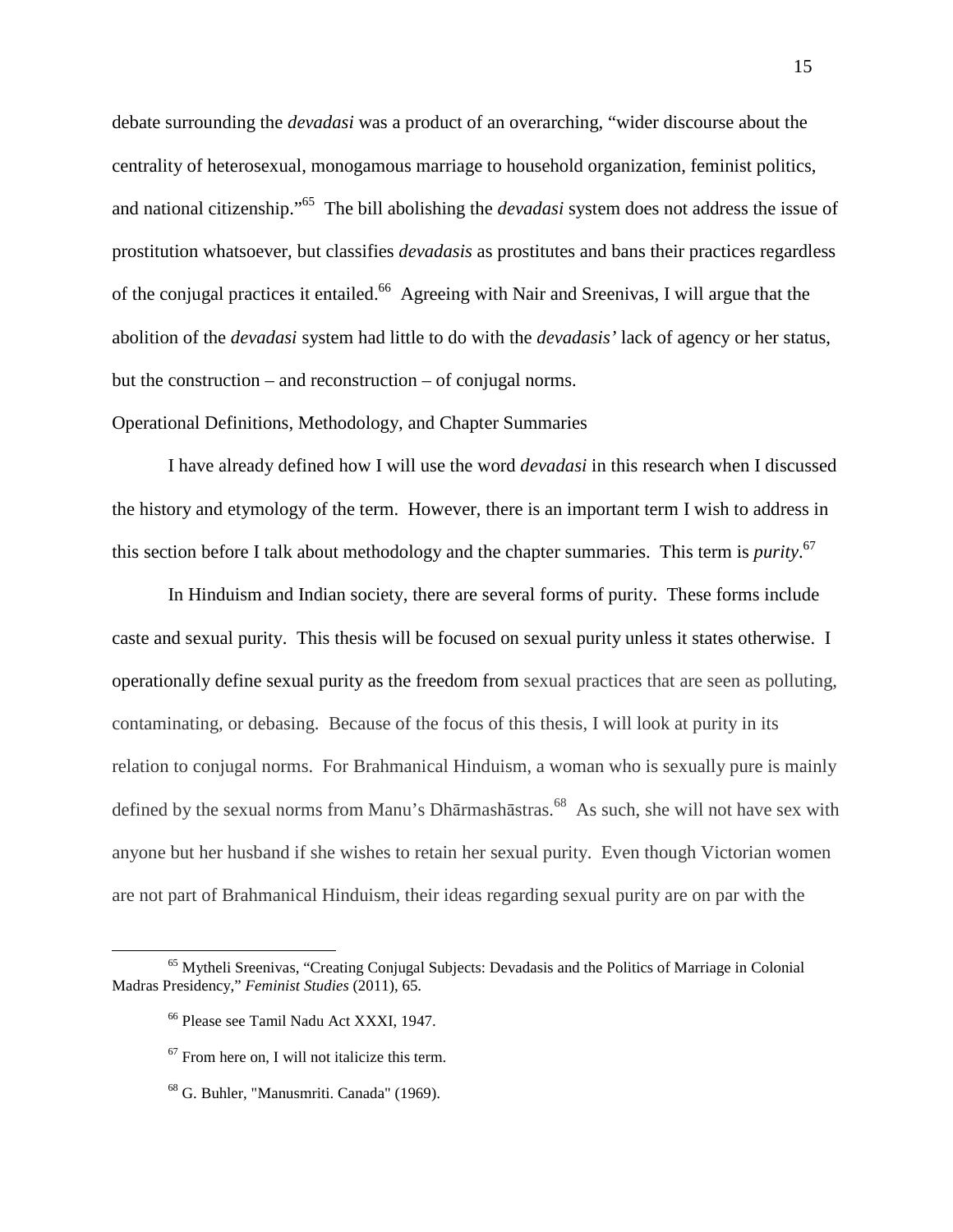conceptualization of Indian women's sexuality.<sup>69</sup> Indian courtesans, however, do not subscribe to these purity rules. Within this thesis, I will use sexual purity and the word purity interchangeably.

Now I wish to briefly discuss the methodology of this work. This work by its nature is interdisciplinary, so the methodology used in it will reflect as much. It is without question a postcolonial project, a critique of colonial narratives while also scrutinizing counter-narratives. I will use mainly historical, political science, and anthropological information to support my argument, but I will also supplement the information with journal articles from a variety of disciplines. Theoretical orientations will come from various fields, including and especially history, gender studies, and postcolonial studies.

Chapter two will use primarily historical information to support its argument. I will look at the legal definition of prostitution in the  $19<sup>th</sup>$  century and the penal codes addressing it. In addition, I will address how courtesans were not legally defined as prostitutes until the enactment of the penal codes. Then after doing this, I will look at some of the legal cases involving *devadasis* during the 19<sup>th</sup> century, leading to the 20<sup>th</sup> century. My main goal in this chapter is to use Kunal Parker's argument as support for the over all argument of my thesis. He argues that "judicial intervention" played a crucial role in legal actions pertaining to the *devadasis*. <sup>70</sup> Within this chapter, we will see the relationship between the redefining of prostitution, judicial intervention, and the construction of conjugal norms in the colonial era that later appear in the reform movements in the later part of the  $19<sup>th</sup>$  century.

 $69$  Levine, "Orientalist Sociology and the Creation of Colonial Sexualities"; Whitehead, "Measuring Women's Value."

 $70$  Kunal Parker, "A Corporation of 'Superior Prostitutes:' Anglo-Indian Legal Conceptions of Temple Dancing Girls, 1800-1914," *Modern Asian Studies*, 32, no. 3, (1998): 559-633.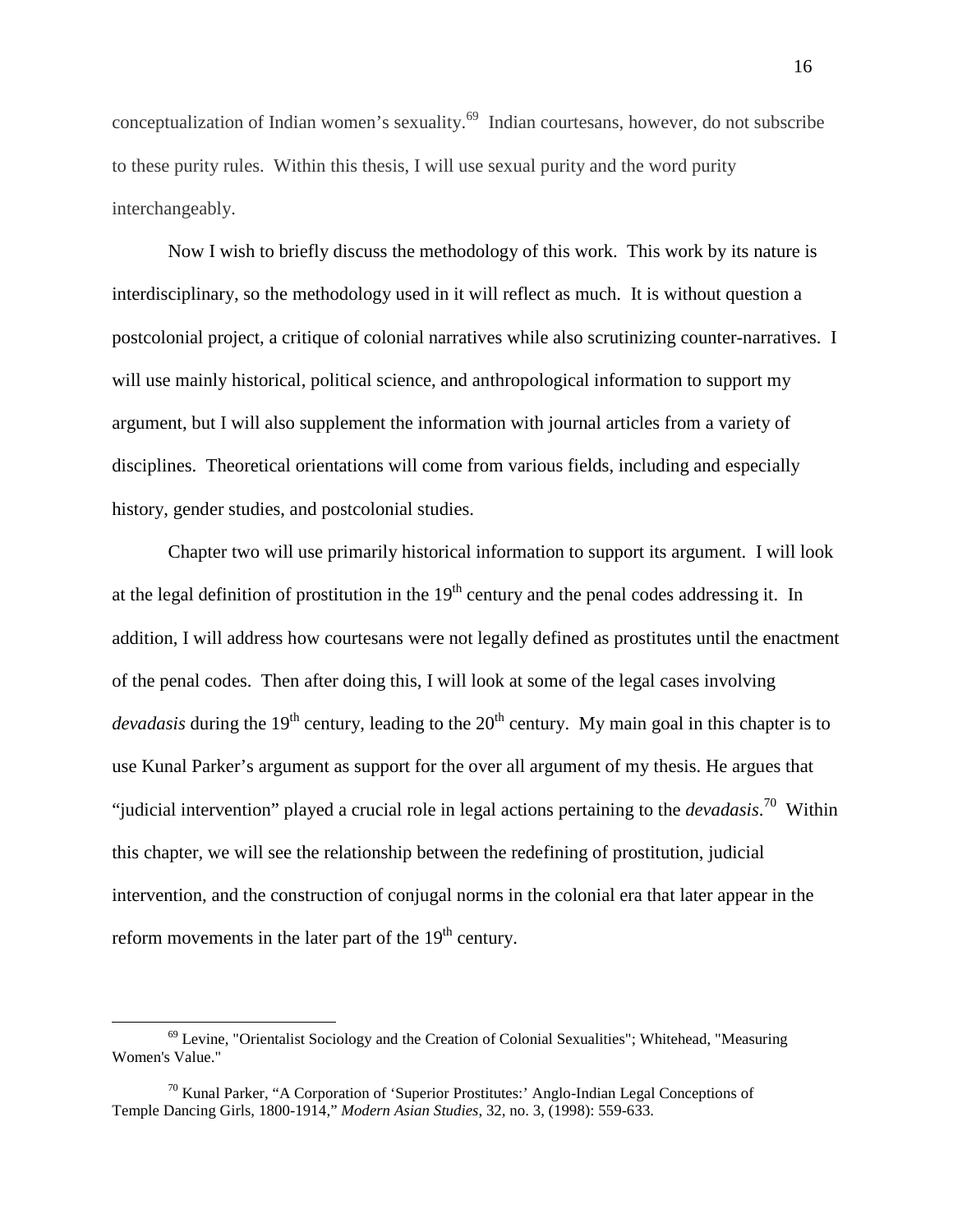In chapter three, I will simultaneously address two important discourses surrounding the abolition of the *devadasi* system: the question of her agency and the enforcement of conjugal norms. Then upon addressing how problematic the former discourse is, I will show how the abolition of the *devadasi* system had more to do with the enforcement of reconstructed conjugal norms. I will look at statements by 18<sup>th</sup> and 19<sup>th</sup> century Europeans, Indian reformists, *devadasis*, and Indian revivalists. I will analyze these quotes and show the significance of sexual purity in them, which will inexorably tie into the argument of the thesis.

I will close this thesis in chapter four by reiterating the over all argument. Then I will provide a brief reflection on it and its relationship to modern day events regarding the *devadasis*. These reflections are meant to offer other considerations to the topic of the thesis, the argument itself, and theoretical implications.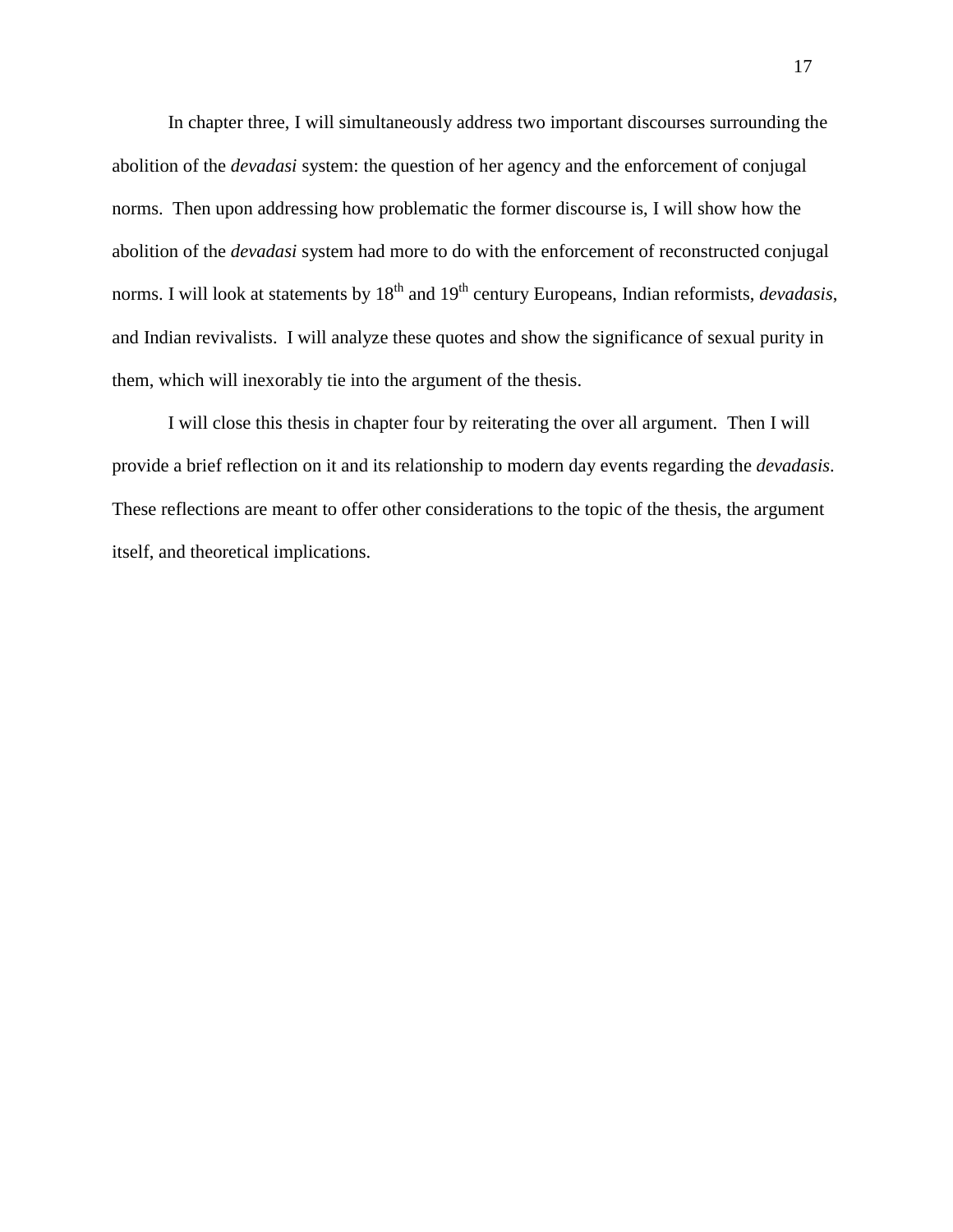### CHAPTER II

# DEFINING PROSTITUTION, AND LEGAL ACTIONS PERTAINING TO THE DEVADASIS

 Before the abolition of the *devadasi* system, there were myriad of legal actions and a process of cultural colonization that affected their legal status and in kind, their social respectability. These actions focused on the redefining of prostitution after the Indian Revolution of 1857, actions that placed various classes of women under the definition of prostitution.<sup>71</sup> Worthy of noting, not all of these women were legally or socially classified as prostitutes prior to these movements – the *devadasis* included.<sup>72</sup>

Once more, as Philipa Levine suggested in her article on *Orientalist Sociology and the Creation of Colonial Sexualities*, the British were selective in the definitions they defined and applied when studying Indian society.<sup>73</sup> When defining prostitution in India, the British acted on what Michel Foucault described as an 'archaeology of knowledge.<sup>74</sup> Ever since the beginning of the  $19<sup>th</sup>$  century, the British focused on collecting data and detailing all of their accounts as their way of studying India.<sup>75</sup> As David Ludden postulated, they disseminated this information as "empirical data and factualized statements" in Parliamentary debates.<sup>76</sup> They presented this information through the Parliamentary debates, but also selectively distributed the information in

 $171$  Erica Wald, "Defining Prostitution and Redefining Women's Roles: The Colonial State and Society in Early 19th Century India," *History Compass*, 7, no. 6 (2009): 1470-1483.

 $72$  Ibid.

 $^{73}$  Levine, "Orientalist Sociology and the Creation of Colonial Sexualities," 10-11.

<sup>74</sup> Foucault, Michel, *Archaeology of Knowledge* (New York: Vintage, 2010)*.* 

 $75$  Levine, "Orientalist Sociology and the Creation of Colonial Sexualities," 5-6.

<sup>76</sup> David Ludden, "Orientalist Empiricism: Transformations of Colonial Knowledge," *Orientalism and the postcolonial predicament: perspectives on South Asia* (1993): 264-5.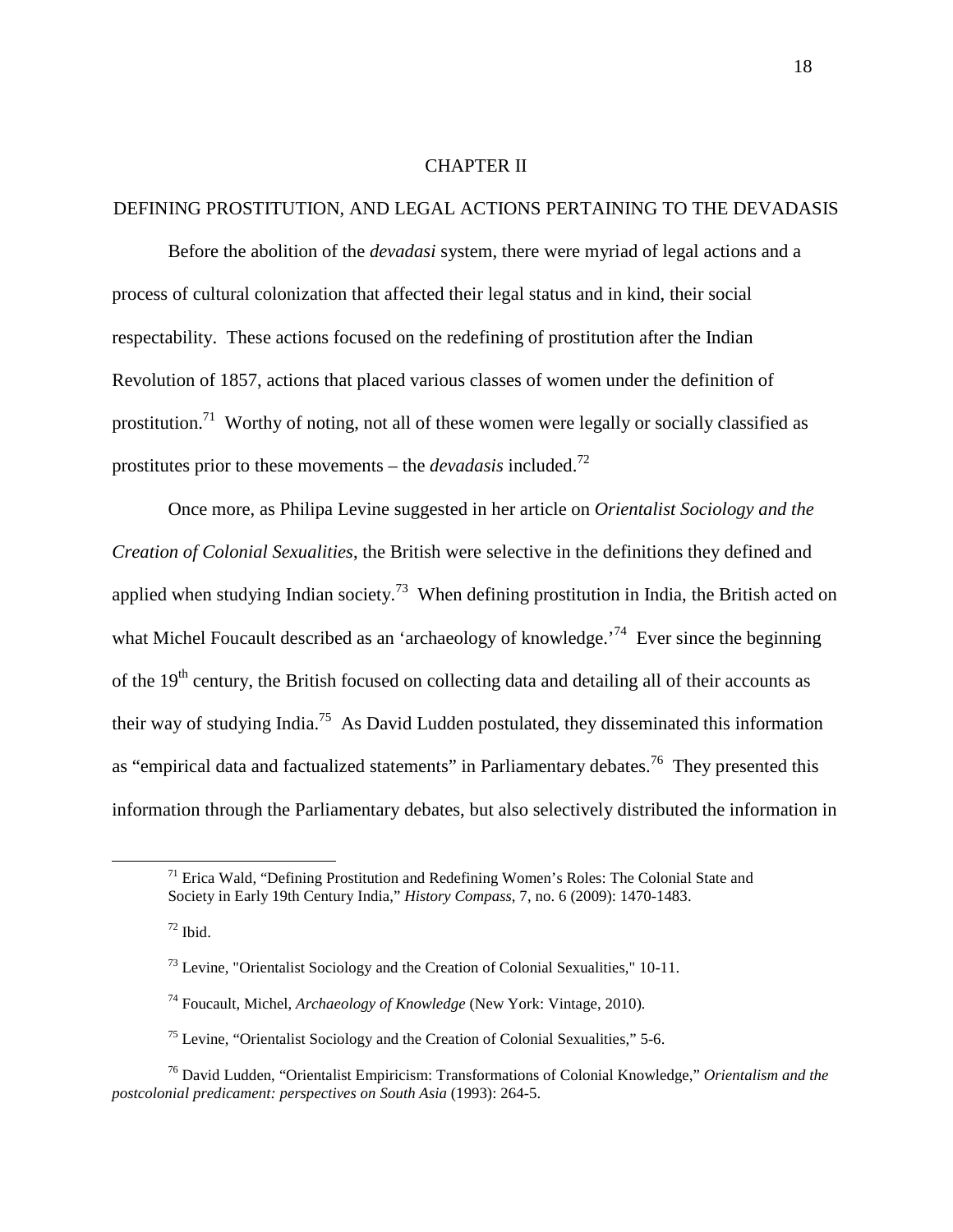the guise of "objective knowledge."<sup>77</sup> Despite the allegations of the knowledge being "objective," the British used this knowledge to confirm – and construct – their own ideas of Indian society. After 1850, this knowledge became well established in both European ideas of India as well as in the ideas of English educated Indians.<sup>78</sup>

An important component of these ideas created through this knowledge base is differentiation between various binaries. When it came to how the British defined prostitution, they defined classes of women based on what they perceived as respectable and unrespectable women. Prostitutes in British India became a category to describe any woman not considered respectable by British administration, even when the group of women may not have been legally defined as prostitutes.<sup>79</sup>

Relevant to this discussion, defining prostitution became a problem in the British administration of India. Kunal Parker problematizes this issue in his article, *A Corporation of*  'Superior Prostitutes.<sup>'80</sup> In this article, Kunal Parker examines the cases pertaining to the *devadasis* after the Revolution of 1857 and how sections in the Penal Code of 1861 were used against the *devadasis*. These penal codes were not originally designed with the *devadasis* in mind, but then became applied to them under what Parker insisted was primarily "judicial intervention."<sup>81</sup> I agree with his argument because this judicial intervention exhibits the nuances of how British administration both legally and socially defined prostitution. Importantly, it is also an ostensible example of how the English educated elite eventually adopted the attitude of

l

<sup>80</sup> Parker, "A Corporation of 'Superior Prostitutes."

 $81$  Ibid.

 $77$  Ibid., 265-7.

<sup>78</sup> Ibid., 265-276.

 $79$  Please see Levine, "Orientalist Sociology and the Creation of Colonial Sexualities," and Wald, "Defining Prostitution and Redefining Women's Roles."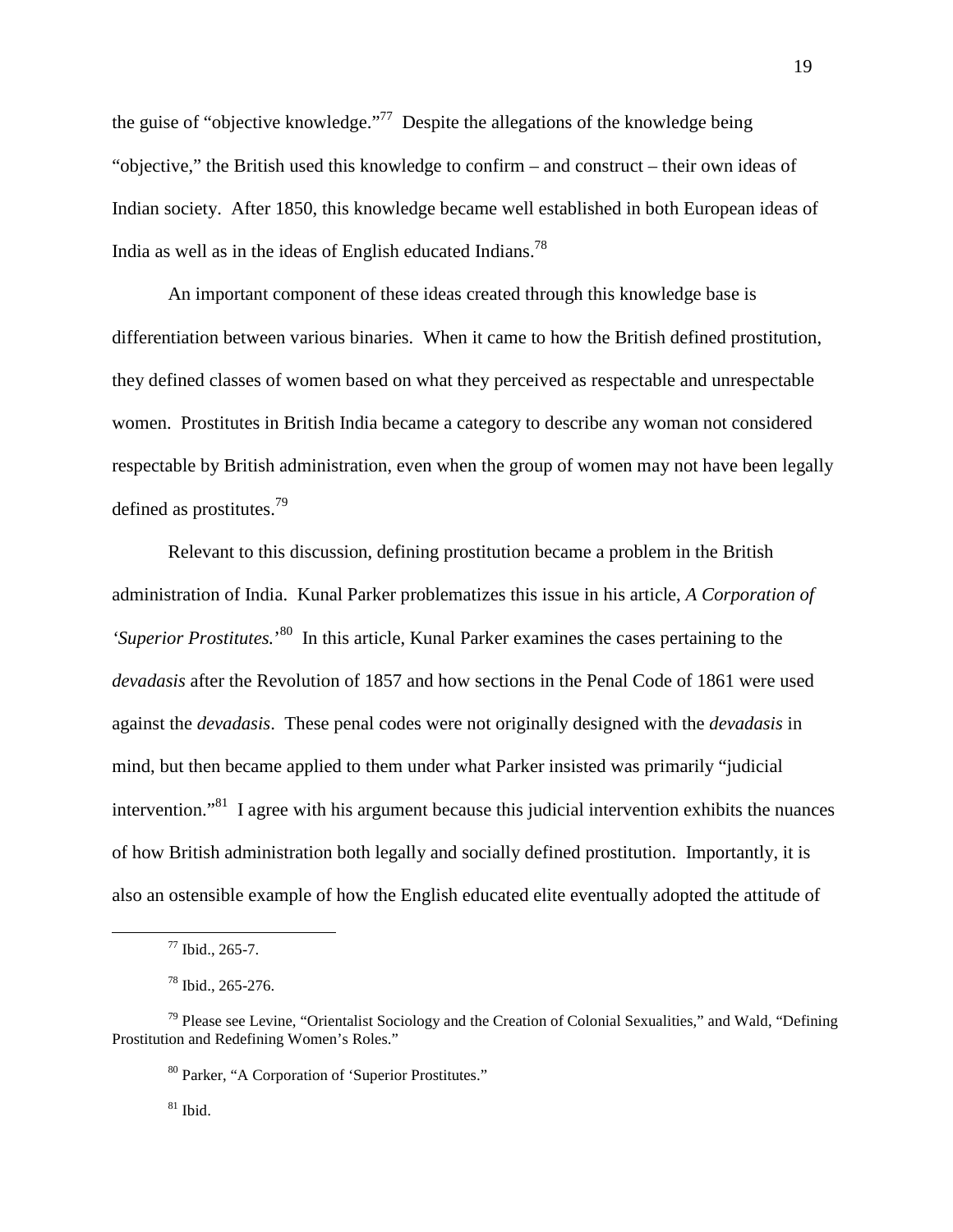the colonizers. This becomes an important component in showing how conjugal norms were constructed – and reconstructed when the Madras Presidency abolishes the *devadasi* system.

After evaluating some important court cases that involve judicial intervention, I will examine the social reform movements that follow. These movements will show traces of the same attitudes the reformists and justices in the courts express when handling legal cases involving the *devadasis*. Upon doing this, I will show a case where an apologist voice participates in the discourse regarding the *devadasi* system. Then I will show where the reformist and apologist assume the same normatives pertaining to the value of sexual purity, as well as the assumption that *devadasi* system "became corrupt" in the colonial period.

Before I look at some of the important court cases and social movements pertaining to the *devadasis*, though, I will contextualize the interactions between the British officials and the reformists. I will do this by explaining the attitudes the British held before the Indian Revolution of 1857, and then how these attitudes shift after the revolt. Then we will see how this dynamic affects the application of sections in the 1861 Penal Code.

Setting the Scene: British Administration Before and After the Revolution of 1857

Prior to the Indian Revolution of 1857, the British administration acted more directly when passing legislation in India. The movement to abolish *sati* is an example of this direct intervention.<sup>82</sup> Here, we have a case of the British outlawing a custom, suggesting it would improve the status of Indian women.<sup>83</sup> Backed by missionaries and Hindu reformists alike, the

<sup>82</sup> Lata Mani, *Recasting Women: Essays in Indian Colonial History* (New Brunswick: Rutgers University Press, 1990), "Contentious Traditions," 88-9.

<sup>83</sup> Ibid., 88-90.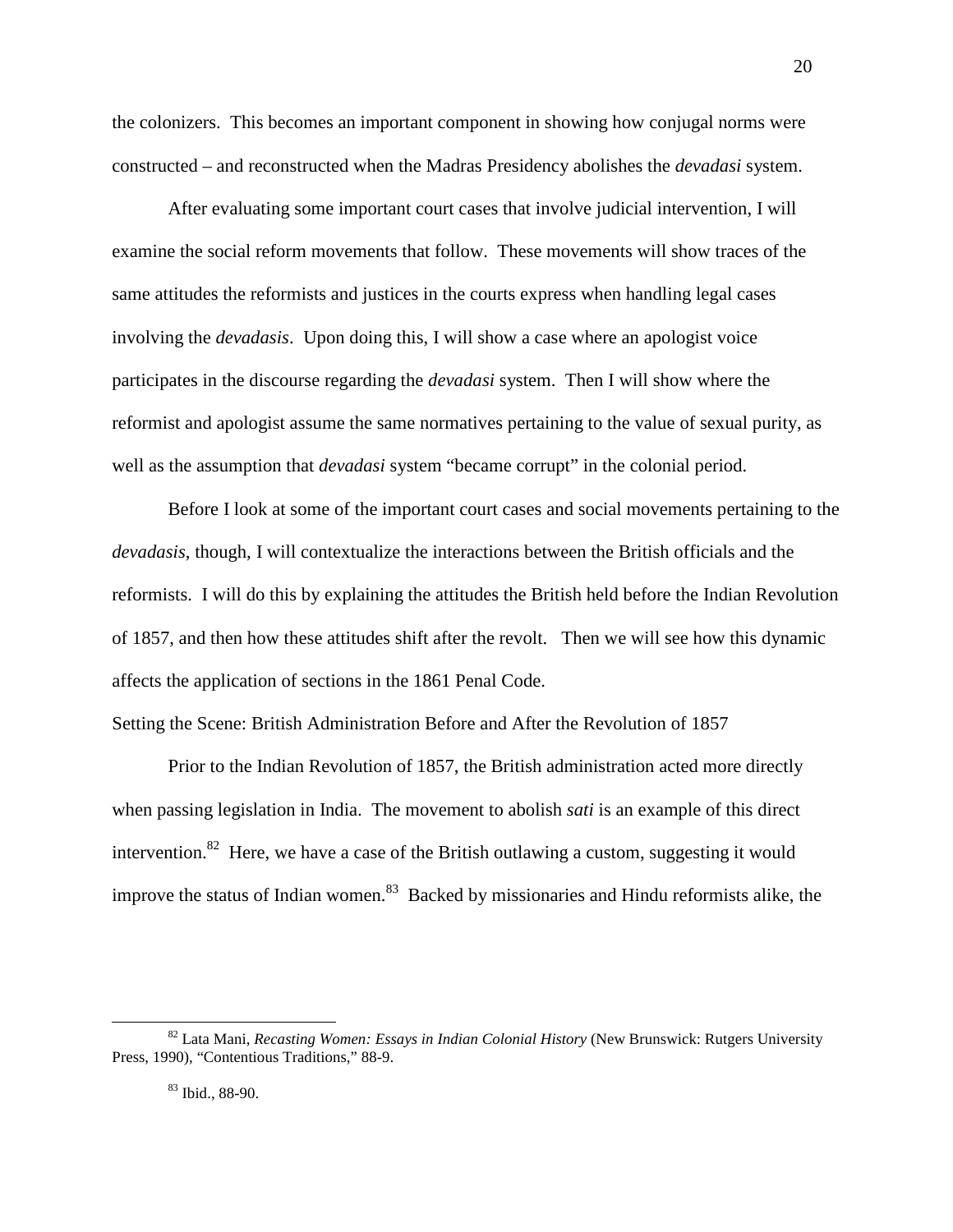British successfully outlawed the practice in  $1829$ .<sup>84</sup> However, just as Mani shows, not all Indians supported this measure. Furthermore, the debates surrounding *sati* exemplified how "women become emblematic of tradition, and the reworking of tradition is largely conducted through debating the rights and status of women in society.<sup> $35$ </sup> I believe this theory applies equally to the debates surrounding the abolition of the *devadasi* system. In the second chapter, I will discuss this in length when addressing the question of agency in the discourse surrounding the *devadasis*. For now, I wish to contextualize the scene leading up to the series of judicial interventions of the courts.

When the British introduced new cartridges, these cartridges were rumored to have been greased with animal fat. In these claims, it was said the animal fat included pig and cow fat, both of which were considered impure substances to Muslims and Hindus, respectively. This sparked a fear of British rule in India as well as fear that the British were trying to force Hindus and Muslims to convert to Christianity. Regardless of whether these rumors were factual, it was enough to make Indians believe that the British attempted to blatantly disrespect their customs and defile them by forcing sepoys to take in these impure substances. As a result, Indians all over the subcontinent began to revolt against British rule, leading to the Indian Revolution of 1857 – sometimes called the '1857 Mutiny.'<sup>86</sup>

The sepoys lost the revolution.<sup>87</sup> However, despite this, the British learned about the stakes that came with their former attitudes on Indian customs. They saw how these attitudes

<sup>84</sup> Ibid., "Contentious Traditions." Also see Radha Kumar, *The History of Doing: An Illustrated Account of Movements for Women's Rights and Feminism in India 1800-1990* (New Delhi: Zubaan, 1997), 7-14.

<sup>85</sup> Mani, *Recasting Women*, "Contentious Traditions," 90.

<sup>86</sup> Stanley Wolpert, *A New History of India* (New York: Oxford University Press, 1997), 233.

<sup>87</sup> Ibid.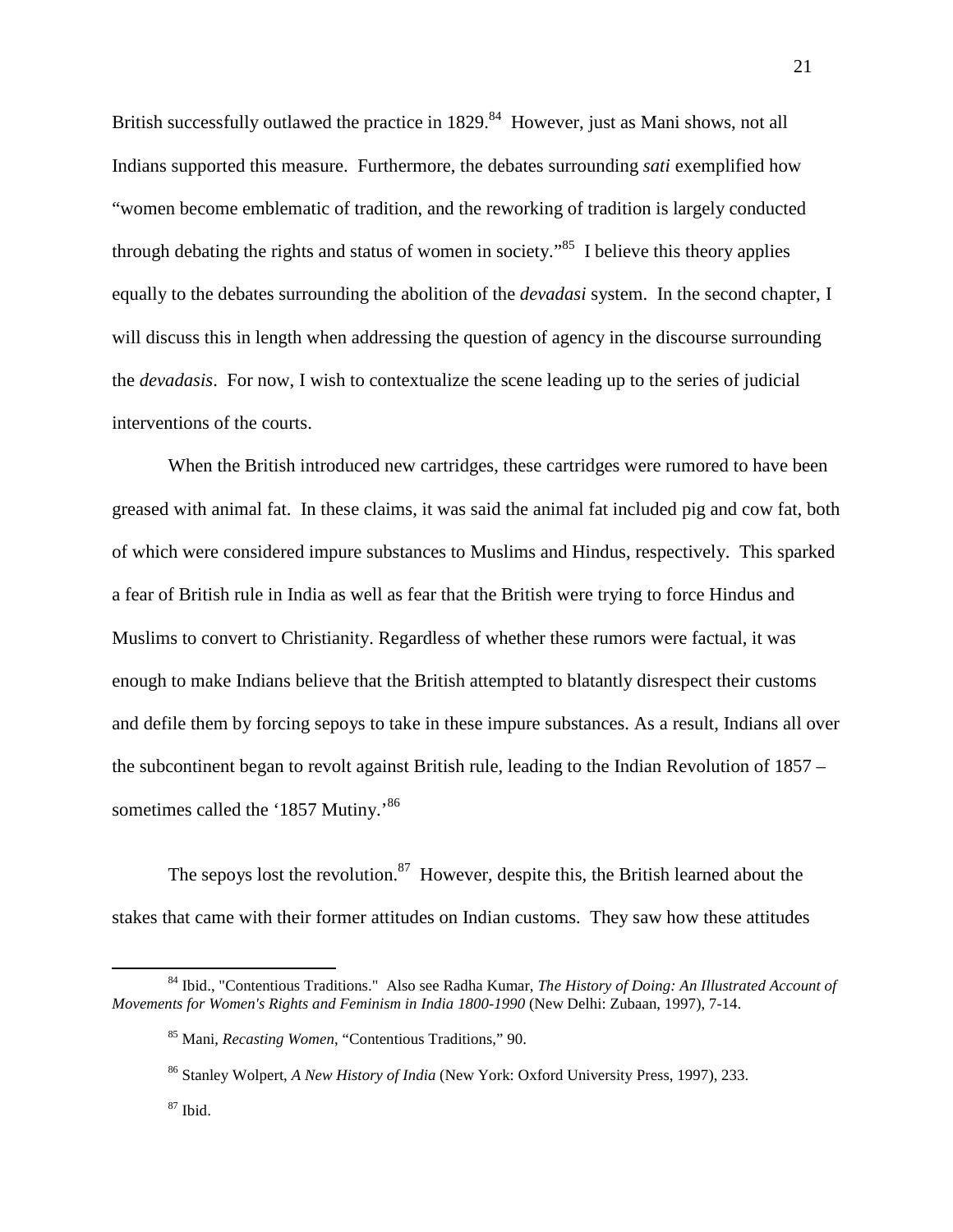perpetuated the situation leading to the Mutiny. We can see this in the speech made by prominent leaders in the Empire. On November 1, 1858, Queen Victoria stated the following:

…We disclaim alike the right and the desire to impose our convictions on any of our subjects. We declare it to be our royal will and pleasure that none be in anywise favoured, none molested or disquieted, by reason of their religious faith or observances, but that all shall alike enjoy the equal and impartial protection of the law; and we do strictly charge and enjoin all those who may be in authority under us that they abstain from all interference with the religious belief or worship of any of our subjects on pain of our highest displeasure.<sup>88</sup>

The aforementioned statement by the Crown assures the Indian people that the British administration would protect the people's rights to practice their religion. They would not interfere with the local customs of the people when it came to their religion like they did during the abolition of *sati*, or the events prior to the Revolution. From the late 19<sup>th</sup> century to the early  $20<sup>th</sup>$  century, this lack of direct interference on part of the British themselves initially served in favor of the *devadasis*. Over time, though, we will see how this changed as a result of a negotiation between laws passed in India and the interpretation of these laws by the courts.

During the time of the East Indian Trading Company, any territory the British ruled recognized the traditional Hindu and Muslim customs in their laws. Governor-General Warren Hastings in 1772 stated the religious laws of Indians determined marriage, inheritance, and adoption. However, while the religious laws of Hindus and Muslims applied to these realms, their application did not extend to criminal law.<sup>89</sup> After 1860, women who engaged in sexual intercourse outside of marriage were defined as prostitutes by British standards and the standards of the newly constructed English educated elite. This happened regardless of whether or not

<sup>88</sup> Cyril Henry Philips, and Harischandra Lal Singh, *The Evolution of India and Pakistan, 1858 to 1947: select documents*, Vol. 4., (London: Oxford University Press, 1962), 11.

<sup>89</sup> Jordan, *From Sacred Servant to Profane Prostitute*, 37.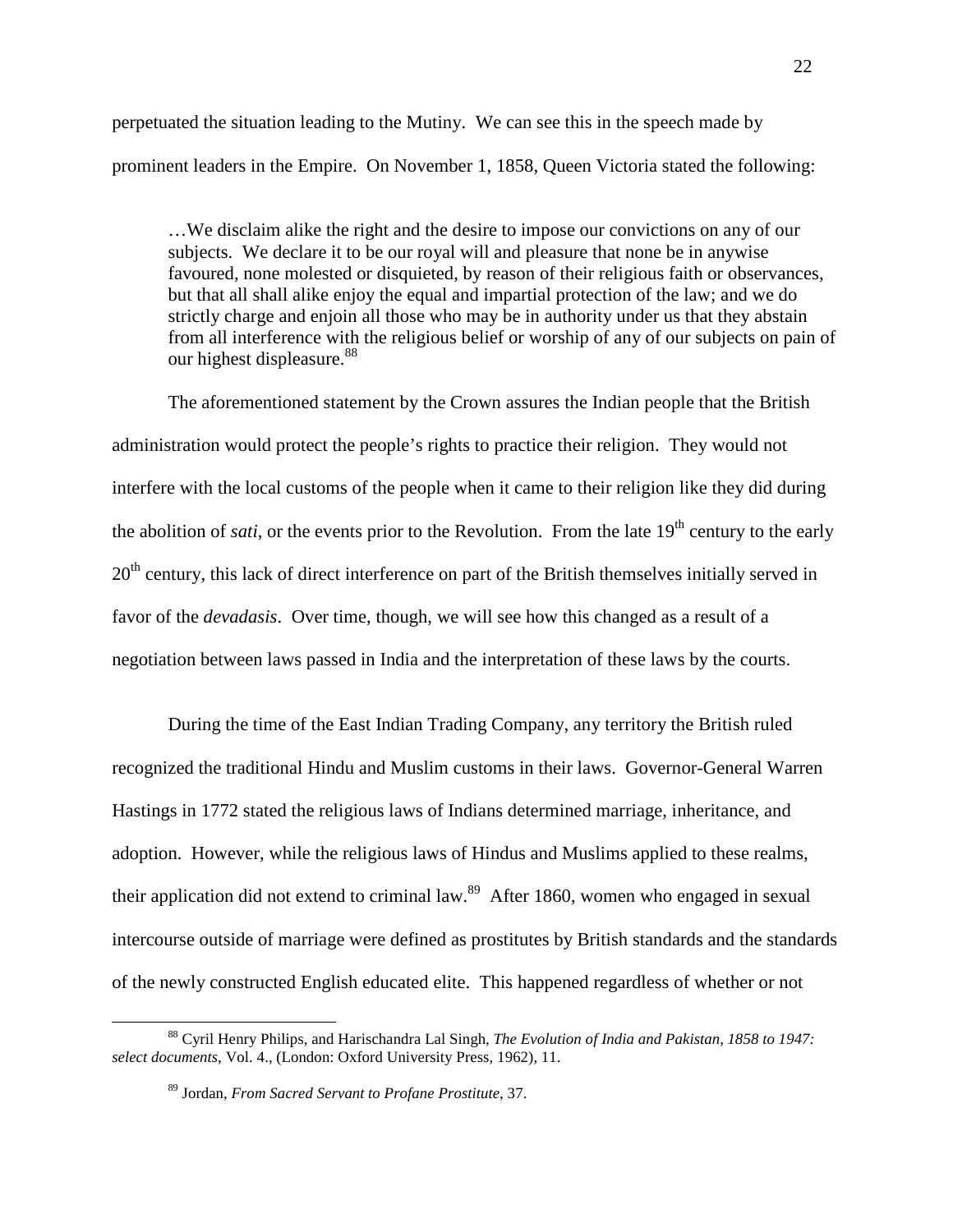*devadasis* were considered prostitutes in the laws prior to 1860.<sup>90</sup> In the court cases introduced in the following passages, we will see how the *devadasis'* profession was considered prostitution by the reformists in the courts and British justices overseeing the cases. Again, the laws that were meant for prostitutes, such as the 1861 Penal Code addressing the adoption of minors, did not have the *devadasis* in mind when they were made. With this said, it did not stop the reformists involved in these courts from using these laws on them over time.

The Transition from Kunal Parker's Judicial Intervention to Social Reformist Movements: 1857- 1914

 Initially, the drafts for the 1861 Penal Code did not address the adoption of minors for prostitution. Pressure on lawmakers to rectify this increased before the final draft of this code. Before 1860, there was a case that gained attention in both India and England called the "Monghyr Case." In this case, the Officiating Magistrate of Monghyr attempted to punish a brothel keeper for keeping two infant girls with intention to lease them for almost an entire lifetime. Because there were no set laws against this practice, it was considered out of the Magistrate's power to convict the brothel keeper.<sup>91</sup> The British press reported this and public pressure for legislative changes increased. Lord Stanley, the Secretary of State for India, and Charles Wood, his successor, told the public that the new penal code would give magistrates the power to prosecute people who adopt minors with the intention to use them as prostitutes.<sup>92</sup> Based on this context, one can find that the sections of the Penal Code prohibiting the adoption

<sup>90</sup> Wald, "Defining Prostitution and Redefining Women's Roles," 1473-4.

<sup>91</sup> Jordan, *From Sacred Servant to Profane Prostitute*, 49.

 $92$  Parker, "A Corporation of Superior Prostitutes," 586-588.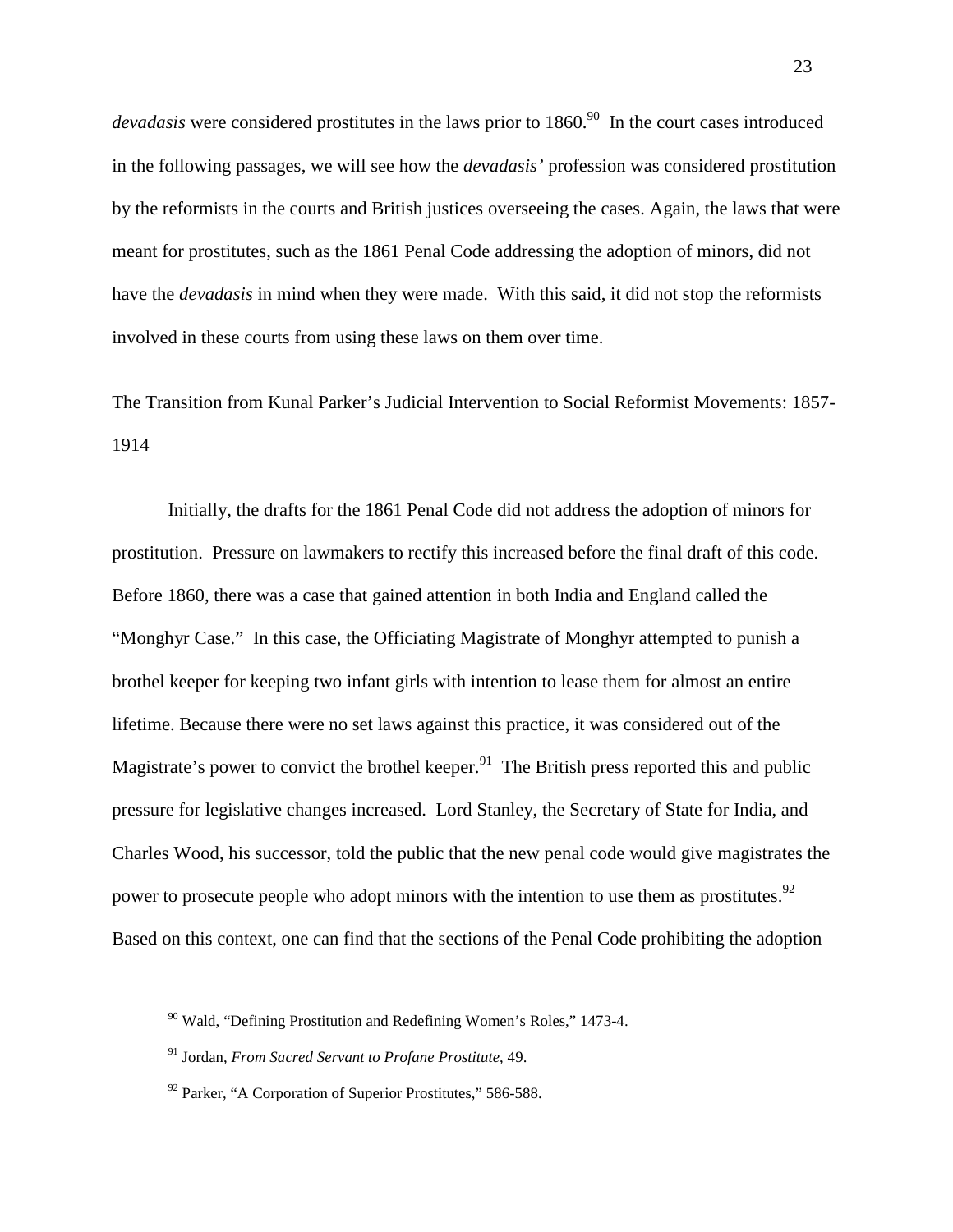of minors for the use of prostitution did not have the *devadasis* in mind at the time. This code stated the following:

"372. Whoever sells, lets to hire or otherwise disposes of any minor under the age of sixteen years with intent that such minor shall be employed or used for the purpose of prostitution or for any unlawful and immoral purpose, or knowing it is likely that such a minor will be employed or used for any such purpose, shall be punished with imprisonment of either description for a term which may extend to ten years, and shall be liable to fine.

373. Whoever buys, hires, or otherwise obtains possession of any minor under the age of sixteen years, with intent that such minor shall be employed or used for any such purpose, shall be punished with imprisonment of either description for a term which may extend to ten years, and shall also be liable to fine."<sup>93</sup>

In 1861, this code, considerably shaped by a combination of French and English legal systems, passed in British India.<sup>94</sup> The following paragraphs will show Parker's argument about the application of these laws on the *devadasis* being a matter of 'judicial intervention.'<sup>95</sup> This meant the application of this code to the *devadasis* had little to do with whether the 1861 Penal Code was created for them and more to do with whether the courts interpreted their adoption of minor girls as adoption with the purpose of making the girls prostitutes. This can be seen in some of the court cases following the establishment of the 1861 Penal Code, such as the cases from the Madras High Courts and the Bombay High Court in two 1864 cases. These cases recognized the customary laws of the *devadasis* that allowed for them to continue adopting girls.<sup>96</sup> Sections 372 and 373, the sections in which explicitly outlaw the adoption or use of minors for prostitution,  $97$ 

<sup>93</sup> Sections 372 and 373, found in R.W. Hamilton (commentator), *Indian Penal Code* (Cambridge: Harvard Law Library, 1895), 390-391.

<sup>94</sup> Jordan, *From Sacred Servant to Profane Prostitute*, 37.

<sup>95</sup> Parker, "A Corporation of Superior Prostitutes" 562, 580-88, 613-36.

<sup>&</sup>lt;sup>96</sup> Ibid., 43-4.

<sup>97</sup> Section 372 and Section 373, found in Hamilton (commentator), *Indian Penal Code*, 390-391.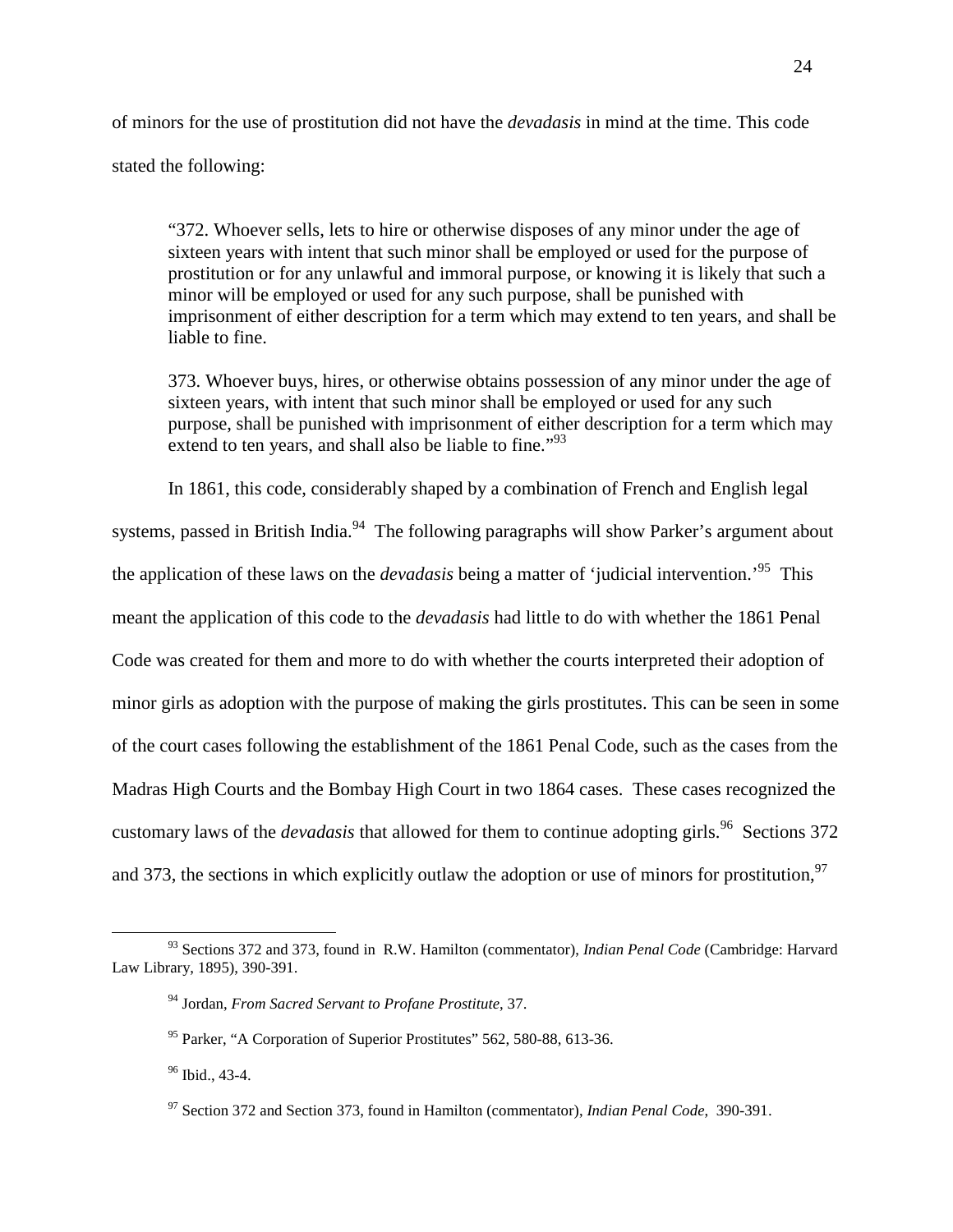were not yet applied to the *devadasis*. The British justice overseeing the court case in the Bombay High Court case of 1864 stated plainly:

> Although I fully concur with the Court in its opinion against any extension of the principle and its regret that the Court should ever have given a legal status to the immoral profession of prostitution by having recognized a separate code of law for dancing girls and courtesans, I cannot but think that the adoption is recognized by the law and the right of the adopted daughter to inherit must follow from it as in other cases.<sup>98</sup>

 Here, we see the court attempt to apply sections 372 and 373 of the 1861 Penal Code to the devadasis. This penal code prohibits prostitutes from adopting minors. In the opinion of the justice, of course, the *devadasi* profession was a form of prostitution. However, at this point, the courts recognized the customary laws of the *devadasis* in the same way they recognized the customary laws of Indian castes.

 We also see a clash between the newly constructed, sociological idea of prostitution in British India and the legal definition of prostitution. Reformists and the justice overseeing the case may have believed the *devadasis* were prostitutes because of the influences of British sociological ideas pertaining to what made a prostitute. Victorian ideas of conjugal normalcy for women, working within the norms for women from a dominantly Brahmanical elite,<sup>99</sup> prized sexual purity. They used this as an indicator to what constituted a respectable woman. Consequently, neither the British nor the reformists amongst the English educated elite held the *devadasis* to the respectable status they occupied in the courts of local rulers. With this said,

<sup>98</sup> Nanee Tara Naikin v. Allarkhia Soomar (1864) quoted in Mathura Naikin v. Esu Naikin, *Indian Law Reports*, 4 Bom., 1880, 575.

 $99$  I use the term Brahmanical elite interchangeably with English educated elite because many members of the English educated adhered to norms subscribed in Brahmanical Hinduism. Please see Whitehead, "Measuring Women's Value."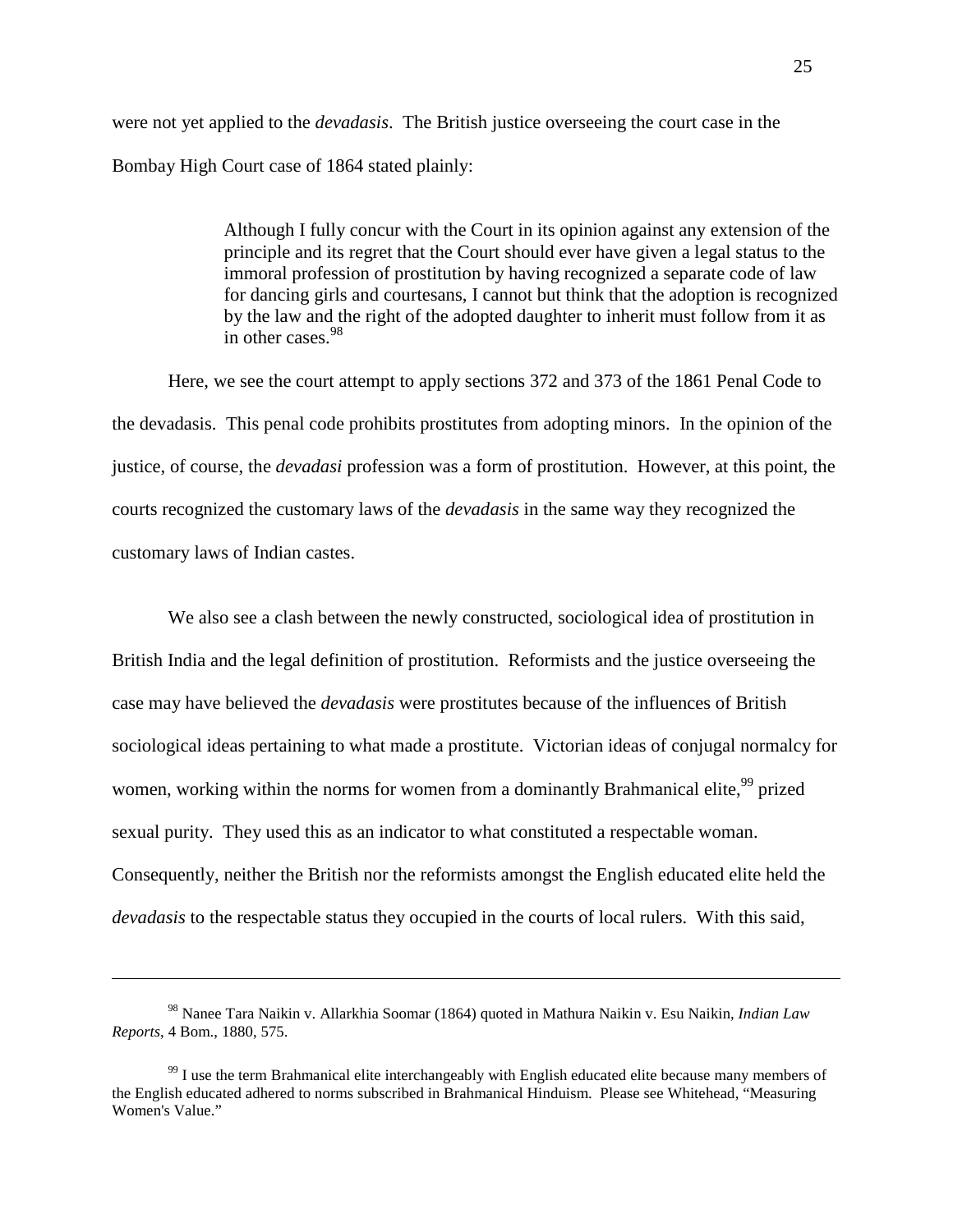*devadasis* were not legally defined as prostitutes at this stage. Therefore, the case defaulted to their customary laws.

 This quote from the court case remains important for another reason, however, and not just to exhibit an example of the court rulings regarding the *devadasis'* adoption of underaged girls. The quote exemplifies one of the important strategies the British colonial government exercised in their cultural colonialism of India. Kunal Parker illuminated in his work how British administration brought about change "through 'silent' judicial reformist activity what it was unwilling to undertake openly."<sup>100</sup> I believe this case shows the beginning of this process. As already noted in the previous case, the British officials themselves believed the practice of the *devadasis* fell under their ideas of prostitution, but were not quite willing to enforce such views. So, the British brought attention to cases involving the *devadasis'* customary laws. Instead of interfering directly, though, they operated through reformists in the courts. This will become more evident in the following cases.

 At times, the courts decided to overlook cases when siding with the *devadasis* in the case might make them appear as condoning an "immoral custom." Take the case in *Chinna Ummayi v. Tegarai Chetti (1876)*. This case involved a chief priest who dedicated dancing girls without the advisory of the affiliated *devadasi* guild.<sup>101</sup> The guild of dancers suggested that by their customs, they selected the new dancing girls. Because the case did not specifically deal with the

<sup>&</sup>lt;sup>100</sup> Parker, "Corporation of Superior Prostitutes," 562, 580-88, 613-36.

<sup>101</sup> Chinna Ummayi v. Tegarai Chetti. *Indian Law Reports*. 1 Mad., 1876.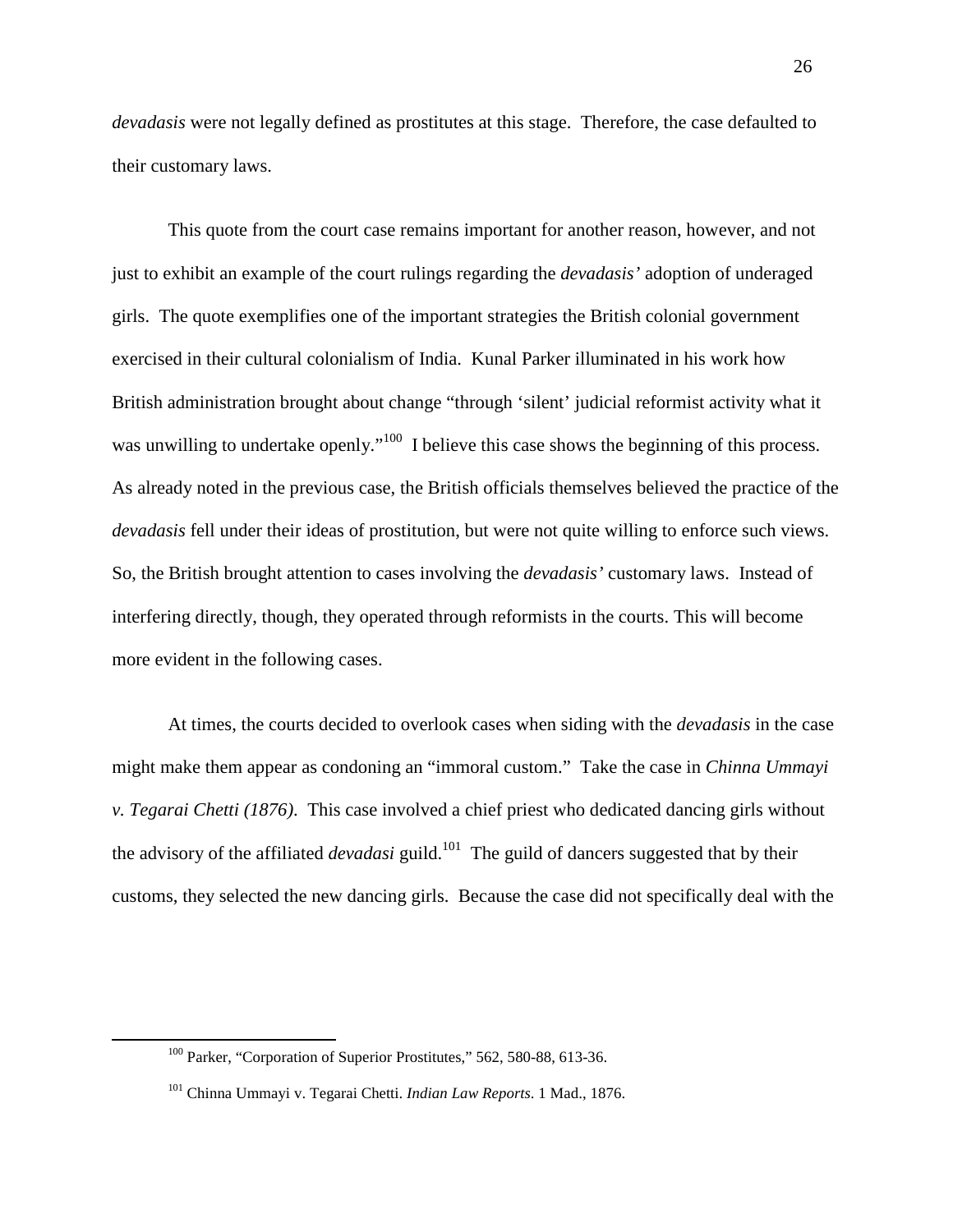*devadasi* custom of inheritance and adoption, the courts chose to decline hearing this case.<sup>102</sup> They stated their rationale as the following:

The court in making the declaration prayed for would be recognizing an immoral custom…The court would also be indirectly lending its countenance to the traffic in minors for the purposes of prostitution, which the Penal Law regards as a serious offense.<sup>103</sup>

Once more, sees what Parker considers a case of 'judicial intervention.' Because this case, again, did not directly address the *devadasis'* right to inheritance and adoption, judicial intervention permitted the court to overlook the case on the grounds of not condoning prostitution. Over time, more and more cases began to apply the Sections 372 and 373 of the 1861 Indian Penal Code to the *devadasis*. The case of *Queen-Empress vs. Basava* exemplifies this shift. R.W. Hamilton makes the following commentary on his compilation of the 1861 Indian Penal Code:

The accused dedicated his minor daughter as a Basivi [devadasi] by a form of marriage with an idol. A Basivi is incapable of contracting a lawful marriage and ordinarily practises promiscuous intercourse with men. – *Held* that the accused had committed an offence under this action. – Emp. V. Basava (I.L.R., 15 Mad.).<sup>104</sup>

As we can see from this case, the courts began to regularly apply the 372 and 373 sections of the 1861 Indian Penal Code on *devadasis*. Not only do we see the judicial intervention postulated by Parker, but we also see further betrayal of an accepted, conjugal norm for Indian women. Nonetheless, even after this gradual shift in the courts' treatment of the *devadasis*, the system itself remained legal until 1947. After cases such as *Queen-Empress vs.* 

<sup>102</sup> R. Nandivada, Narasimha Aiyar, and P. Sama Rao, *The Principles of Hindu Law* (Cambridge: Harvard Law Library, 1910), 160-161.

<sup>103</sup> Chinna Ummayi v. Tegarai Chetti, *Indian Law Reports*, 1 Mad., 1876, 170-71.

<sup>104</sup> Queen-Empress v. Basava, I.L.R., 15 Mad., 1891, as referenced by Hamilton, *Indian Penal Code,* 390.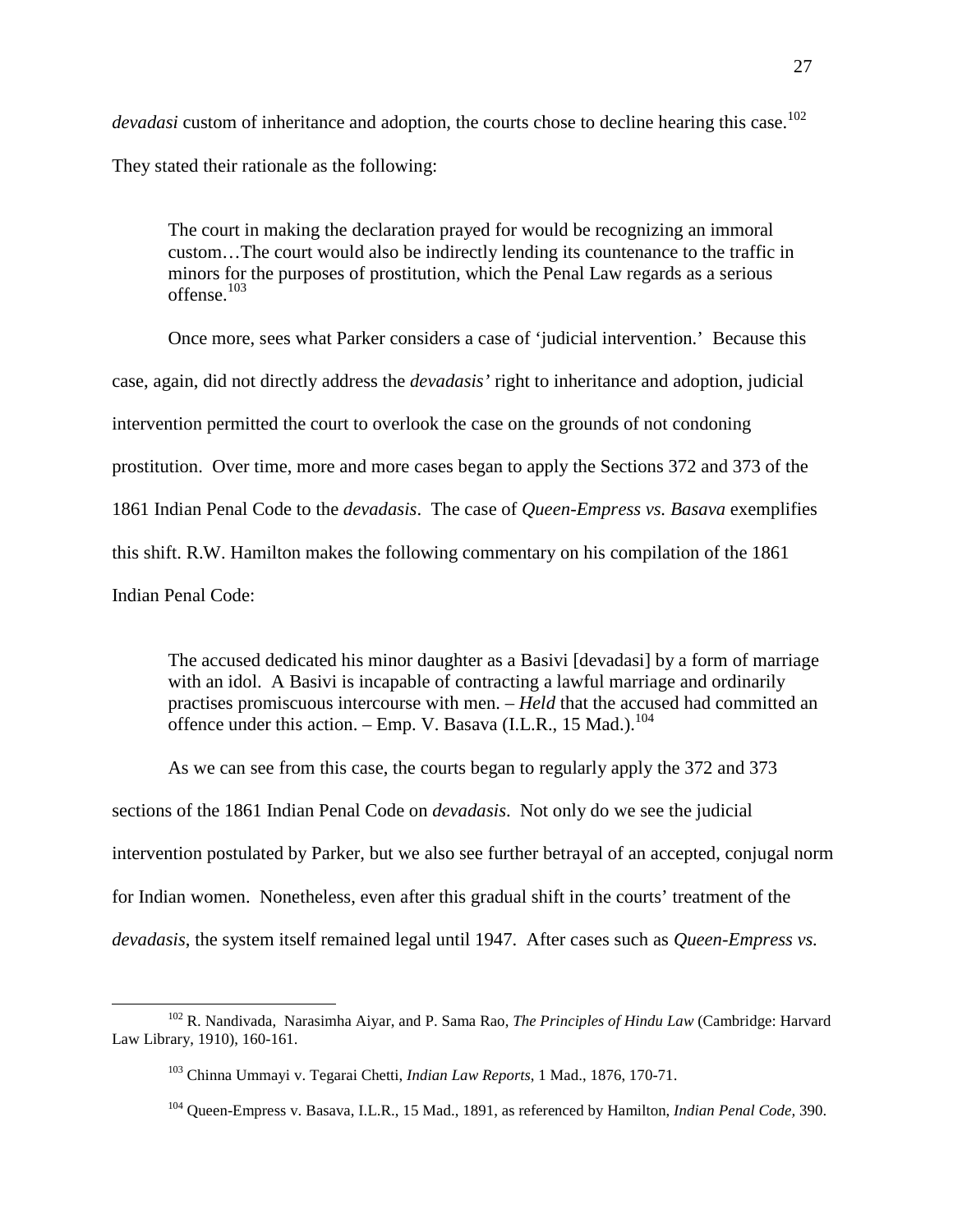*Basava*, we will see how Indian reformists increasingly push for the abolition of the *devadasi* system. Reformists in the courts had implicated their own judicial interventions, but reformists had yet to significantly transform how the public sphere handles the *devadasis*.

First, we need to understand the social and political context leading to the push for reform in the public sphere. We can already see that the larger concerns for the British Raj were the social pressures between their British and Indian subjects. One side as a whole strongly desired reform, something already implied by the justices overseeing the cases, as well as the new Secretary of State's assurance after the Monghyr case of 1859. The other side includes Indian conservatives who felt social changes that abolished the *devadasi* system was an attack on Hindu customs. As Davesh Soneji observes in his own historical work on the *devadasis*, some of the anti-abolitionists were Brahman men who did not like governmental interference in local practices.<sup>105</sup> Nonetheless, cases involving the treatment of women had been brought to public attention. One case included the 1890 case of Phulmoni Das, a ten year old girl who died from forced intercourse with her husband Hari Mohan Maity. Because of the legal definition of rape during the time period, Maity could not face rape charges because Phulmoni was at the existing age of consent.<sup>106</sup>

 After this case, Parsi Social reformer Behramji Malabari brought public attention to the 'mistreatment' of Indian women, namely on the topics of child marriage and enforced

<sup>105</sup> Soneji, *Unfinished Gestures*, 129-132.

<sup>106</sup> Janaki Nair, *Women and Law in Colonial India: A Social History* (New Delhi: Kali for Women, 1996), 73. Also see Charles Herman Heimsath, *Indian Nationalism and Hindu Reform* (Princeton: Princeton University Press, 1964), 170-1. *Devadasi* customs and child marriage was related insofar that one of the important customs they held was the tying of the pottu, which symbolizes marriage to the deity. Because *devadasis* acted as courtesans, they were also indirectly targeted by this reform movement. Please see Muthulakshmi Reddy Papers, subject file II (part II), 72, which has been translated by Davesh Soneji in Soneji, *Unfinished Gestures*, 230-1.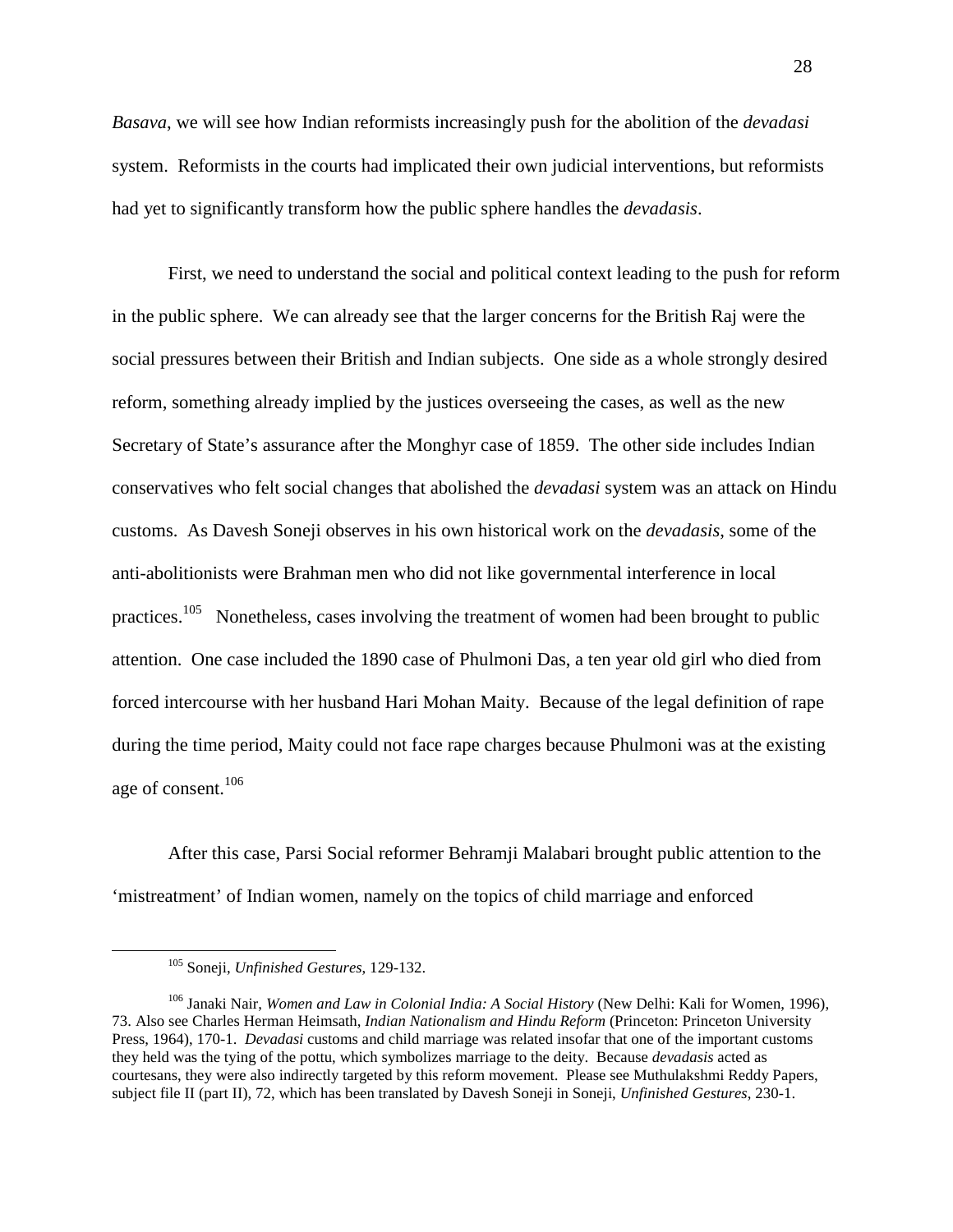widowhood. He advocated for the increase of the age of consent from ten to twelve, which was the consenting age in England. Even though the British administration remained cautious about imposing reform legislation, they encouraged the Indian English educated elite to actively pursue reform movements.<sup>107</sup> However, due to the continued policy of noninterference on part of the British administration, the age of consent remained the same until  $1929$ <sup>108</sup>

Again, as seen in the previously presented court cases, the British administration did not directly interfere with the reform movements or the court cases. However, they encouraged the Indian reformists' attempts at social reform by bringing attention to events that spurred concern for the treatment of women. This was done on the issue of *sati* before its abolition in 1829 by British officials. Ram Mohan Roy, a known Hindu reformist who supported the abolition of *sati*, suggested that *sati* was not required by Hindu texts. He capitalized on the treatment of women in the movement, believing the abolition of *sati* improved the status of women in India.<sup>109</sup> Just as Mani suggests in her writings, we see how the treatment of women becomes the center of discourse when making changes to local traditions.<sup>110</sup>

Happening simultaneously with the movement to change the age of consent for women was the 1892 Anti-Nautch Movement in Tamil Nadu.<sup>111</sup> "Nautch" is a colloquialism adopted by

 $108$  Ibid, 155-171.

l

 $111$  Srinivasan, "Reform and Revival," 1873. Because educated professionals in this time generally had an English education and, as Srinivasan points out, were heavily influenced by these influences, I believe it safe to

<sup>107</sup> Heimsath*, Indian Nationalism and Hindu Social Reform*, 155.

<sup>109</sup> Kumar, *History of Doing*, 7-14. The debate regarding the abolition of *sati* is interesting for several reasons. First, it is one of the first cases we see discourse surrounding Indian women's agency during British rule. Paradoxically, though, Indian women themselves are not involved in the debate. In addition, Bengali widows used to be able to inherit their deceased husband's property. After the establishment of British rule in Bengal, these widows lost this privilege.

<sup>110</sup> Mani, *Recasting Women*, "Contentious Traditions," 90.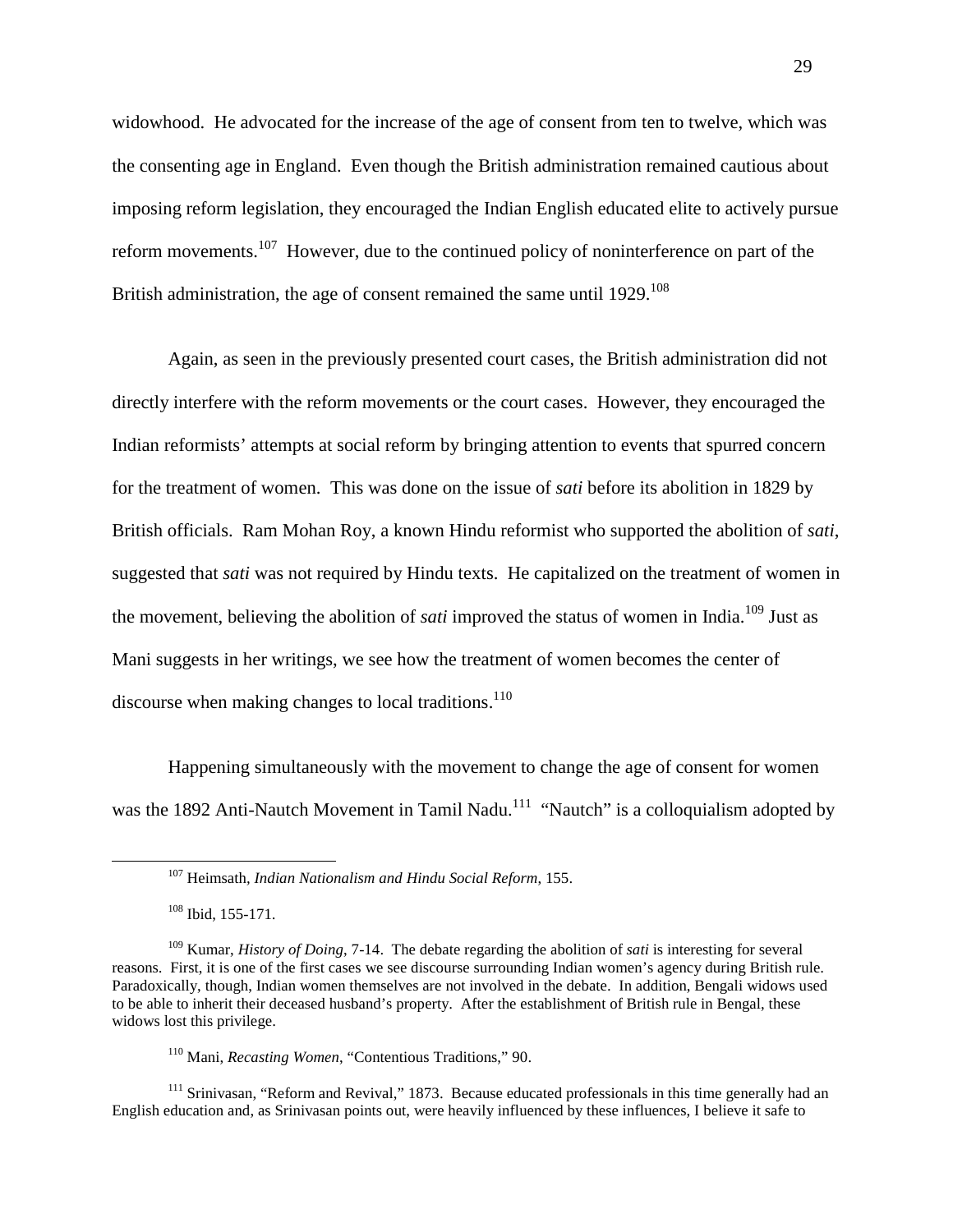the English to refer to the act of dance, or dancing. It comes from the Hindi word, "naachna," or "to dance." Therefore, the Anti-Nautch Movement refers to a movement to abolish dances. Amrit Srinivasan said that this movement was made of "largely educated professionals and Hindus."<sup>112</sup> This movement specifically targeted the *devadasis*. These English educated elite attempted character assassination on the *devadasis* by defaming them and discouraging people from employing them.

Traditionally, *devadasis* have been employed for the purpose of dancing at social functions. These social functions included weddings. As already noted in the introduction pages of this thesis, *devadasis* have been associated with auspiciousness – with good luck and prosperity – in Tamil Nadu. Because of this, they traditionally conducted a variety of dances and rituals that brought these traits to local establishments. However, because of the increased reformist involvement in ostracizing their dances in public, less *devadasis* became involved in public events.<sup>113</sup> By 1897, almost all social reformist organizations were said to begin boycotting nautches from social functions where they traditionally performed.<sup>114</sup>

This movement betrays the internalization of Victorian ideas of morality combined with the privileging of Brahmanical Hindu societal norms. Victorian ideas discouraged the public

l

 $114$  Ibid.

assume Srinivasan implied that these people were the same English educated elite that pushed for the Age of Consent Bill. Kay K. Jordan refers these elite as "Westernized" elite, but for the sake of specificity, I use the term "English educated elite."

 $112$  Ibid.

<sup>113</sup> Kumar, *History of Doing*, 56.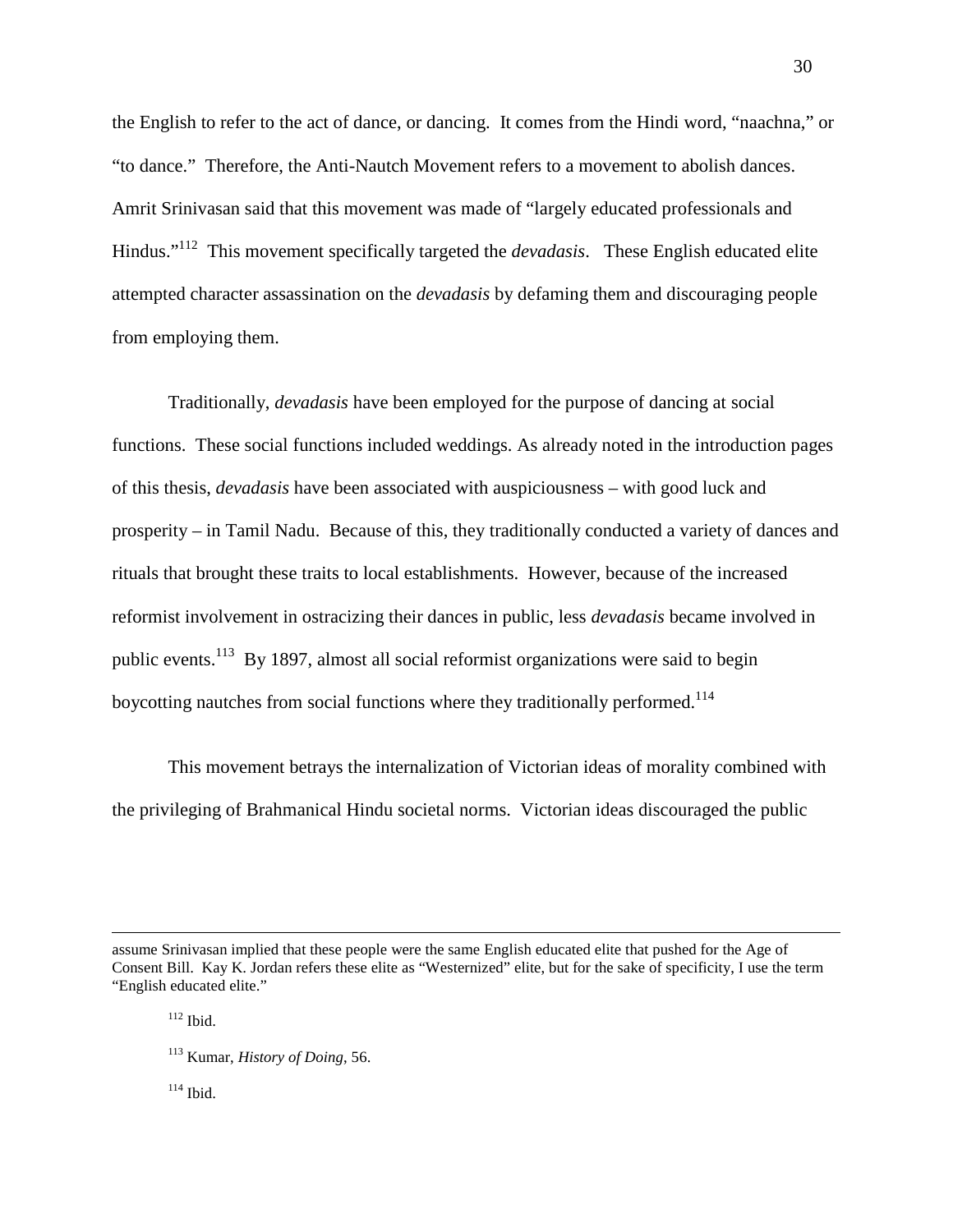display of emotion, something that was crucial to dances.<sup>115</sup> Indian reformers even adopted the Victorian distaste of public expressiveness as a whole, something that made them even campaign against the practice of *siapa*: a Punjabi practice where women mourn at funerals by crying outloud and beating on their own breasts.<sup>116</sup>

Nonetheless, reformists opposed nautches in public spaces through the usage of public mediums and collectively protesting at the homes of the elite who did not boycott their dances. Reformists believed the *devadasis'* songs, dances, and customs to be lewd.<sup>117</sup> For instance, some dances tell stories of characters expressing lust for each other, even when sexual intercourse does not explicitly take place in the story.<sup>118</sup> Reformists pushed for legislation abolishing performances like these at social functions. When proposing legislation to ban the *devadasis'* dance, the reformers said to the Government of Madras and the Viceroy that the performances by *devadasis* were: "…of women who as everybody knows are prostitutes and their Excellencies hereafter at least must know to be such..."<sup>119</sup> Eventually, the government vocally took a stance in 1911, urging the Indian public to take a stance against these performances.<sup>120</sup>

The aforementioned cases exemplify the transition of the way Indian reformists addressed the *devadasi* system. Initially, it was through judicial intervention on a number of

<sup>115</sup> Ibid.

l

<sup>116</sup> Ibid.

<sup>117</sup> Jordan, *From Sacred Servant to Profane Prostitute*, 70; Kumar, *History of Doing*, 56; Srinivasan, "Reform and Revival," 1873.

<sup>118</sup> Soneji, *Unfinished Gestures*, 65-66. Davesh Soneji cites lyrics from Tanjore preserved by a woman named Kola Subrahmanyam. According to Soneji, these songs thrived in salon performances during the late nineteenth and early twentieth century.

<sup>&</sup>lt;sup>119</sup> Srinivasan, "Reform and Revival," 1873.

 $120$  Ibid.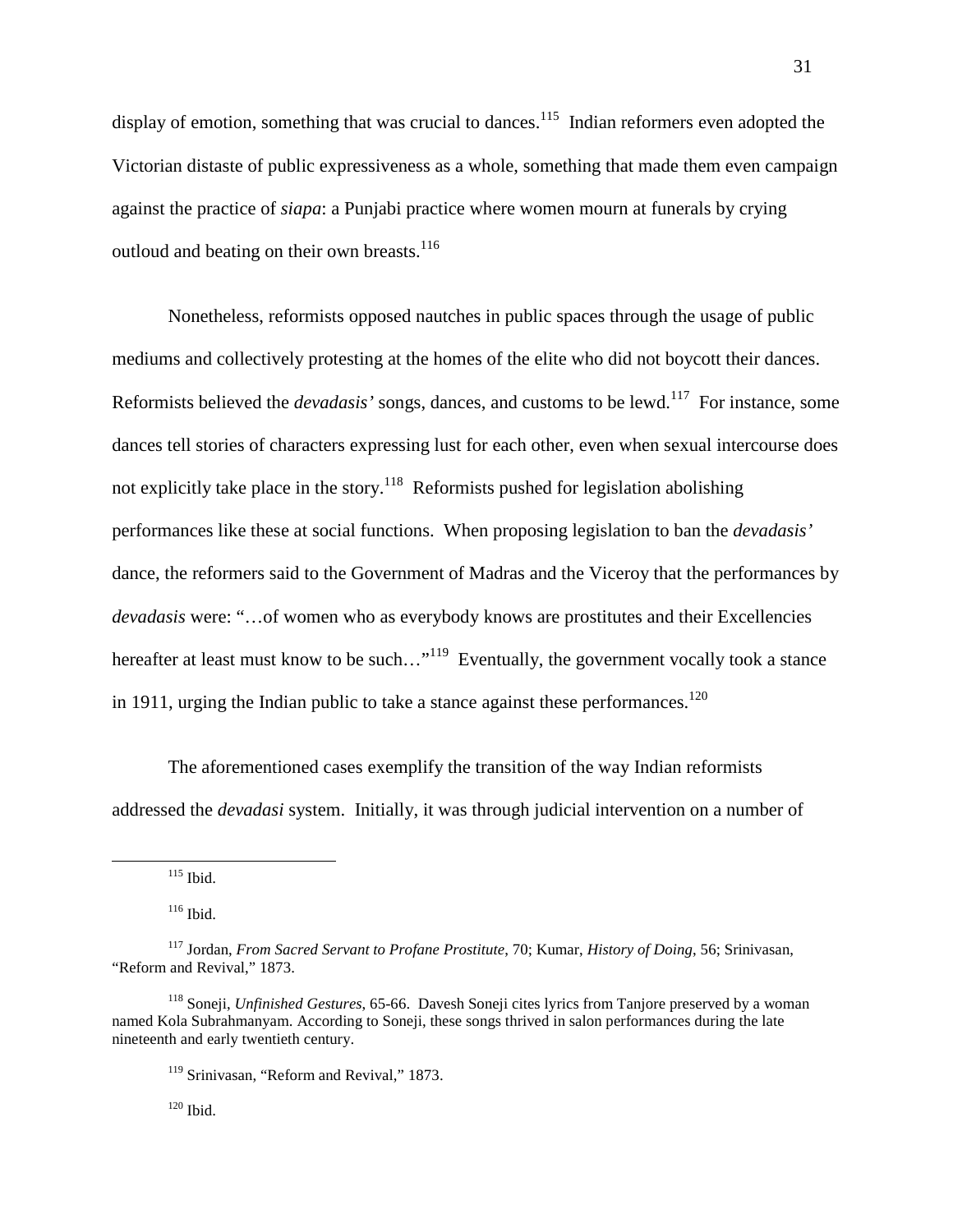court cases by reformists in the courts, as postulated by Parker. Over time, the general public began taking interest in reform. The Anti-Nautch Movement was a direct attack on the *devadasis*' customs, something that the British administration initially allowed to continue. However, as with the push by Malabari to increase the age of consent, the British administration, while not directly interfering with the local customs, encouraged the English educated elite to pursue reform movements against the *devadasis*. Both of these movements call into question the accepted norms surrounding an Indian woman's sexuality. They represent a complex discourse surrounding what constituted the respectable Indian woman and what was considered unrespectable – what was considered prostitution.

In 1912, Indian legislator Maneckji Dadabhoy, a Parsi banker from the Central Provinces, asked to introduce a bill that would "make further provision for the protection of women and girls."<sup>121</sup> This bill included punishment for the following: dedication of a girl who is under sixteen years of age to a deity; obtaining a girl with intention for making her into a prostitute; inducting a girl into concubinage or giving a girl to the custody of a brothel keeper or prostitute (or dancing girl); giving away one's wife to another individual; permitting or assisting in any of the aforementioned crimes.<sup>122</sup>

Much debate followed this proposal from the local governments, the central governments, and the reformists. Central government leaned toward its policy of noninterference, but there became an increasing amount of demand for these laws to pass. The

<sup>121</sup> Government of India, Home Department (Judicial), *Proceedings*, April 1912, No. 27, as quoted by Jordan, *From Sacred Servant to Profane Prostitute*, 75.

 $122$  Ibid.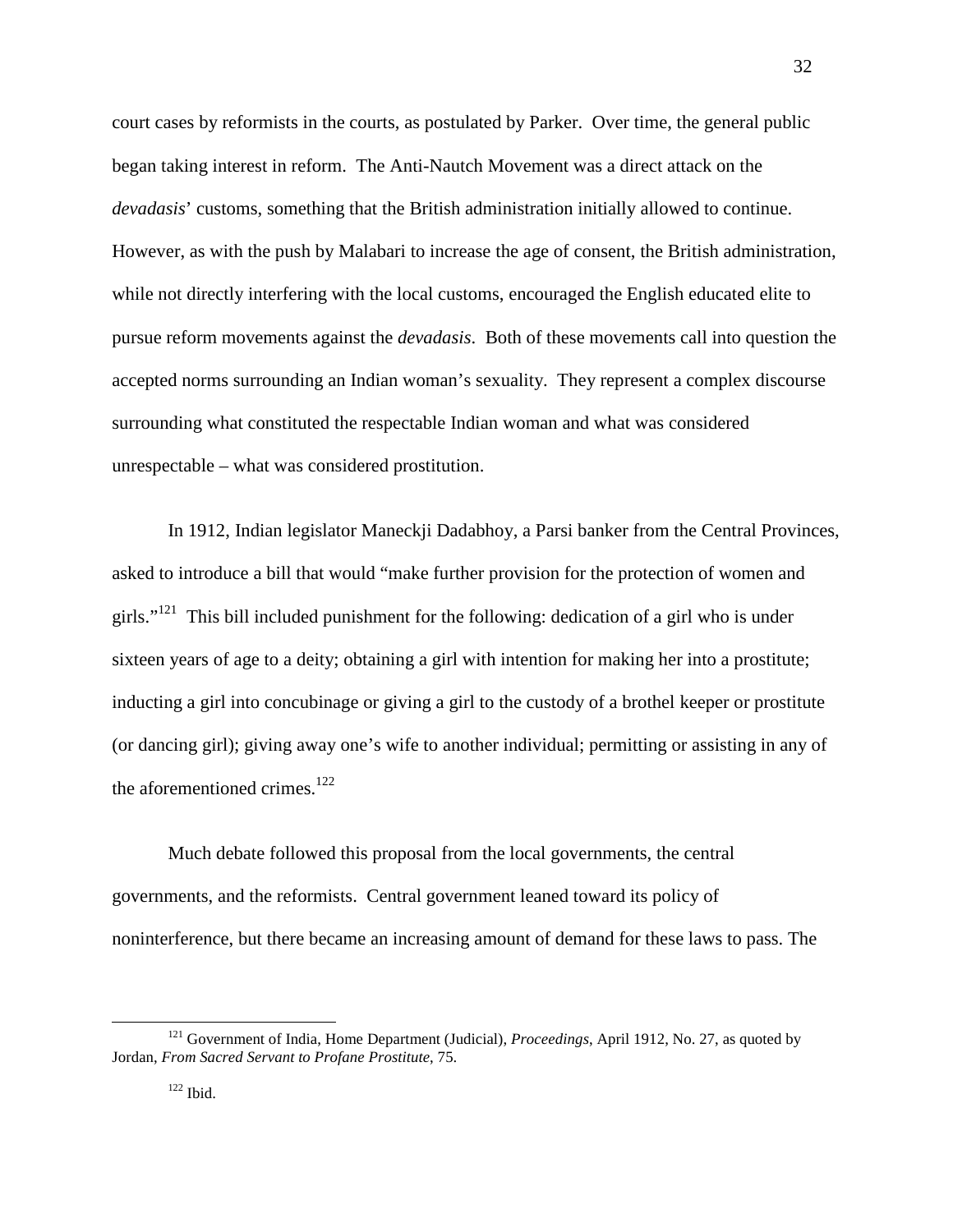Government eventually agreed on this bill, but did not directly ban *devadasi* dedication.<sup>123</sup> By May, 1914, Sir Reinald Craddock of the Home Department stated the Government's premises as the following:

…[We] did not desire to put in the law that any religious practice was in itself immoral. If it was immoral, it would come under the law, but we did not want to define it as immoral itself, because we were warned that, although as a rule, such dedication did involve a life of immorality, it had not done so originally, and there might be exceptions.<sup>124</sup>

Thus, even though there was an increase in the pressure by the reformers and eventually, officials of the local governments, the central government remained ever cautious about instating any laws that infringed on what were perceived as religious customs. For this reason, once more, there was no direct law addressing the *devadasis* and the application of the established laws remained solely up to judicial intervention. With this said, the central government did endorse a bill that makes it easier for these judicial interventions to prosecute *devadasis* in cases where they feel their practices are 'immoral' and will lead adopted girls to become 'immoral.'

Perhaps an even more interesting observation is that Sir Craddock insisted the practice of the *devadasis* became immoral over time, but that it was not always so. We see the influence of previous court cases on Sir Craddock's decision. However, there also appears an echo of apologist accounts of the *devadasi* in the court case. When making his decision, Sir Craddock took into consideration a perspective endorsed by Hindu defenders of the *devadasi* system. These defenders suggested the system became "corrupt" over time, but was traditionally a

<sup>123</sup> Ibid., 75-86.

<sup>124</sup> Government of India, Legislative Department, *Proceedings*, May 1914, Nos. 100-07, No, 100, as quoted by Jordan, *From Sacred Servant to Profane Prostitute*, 87.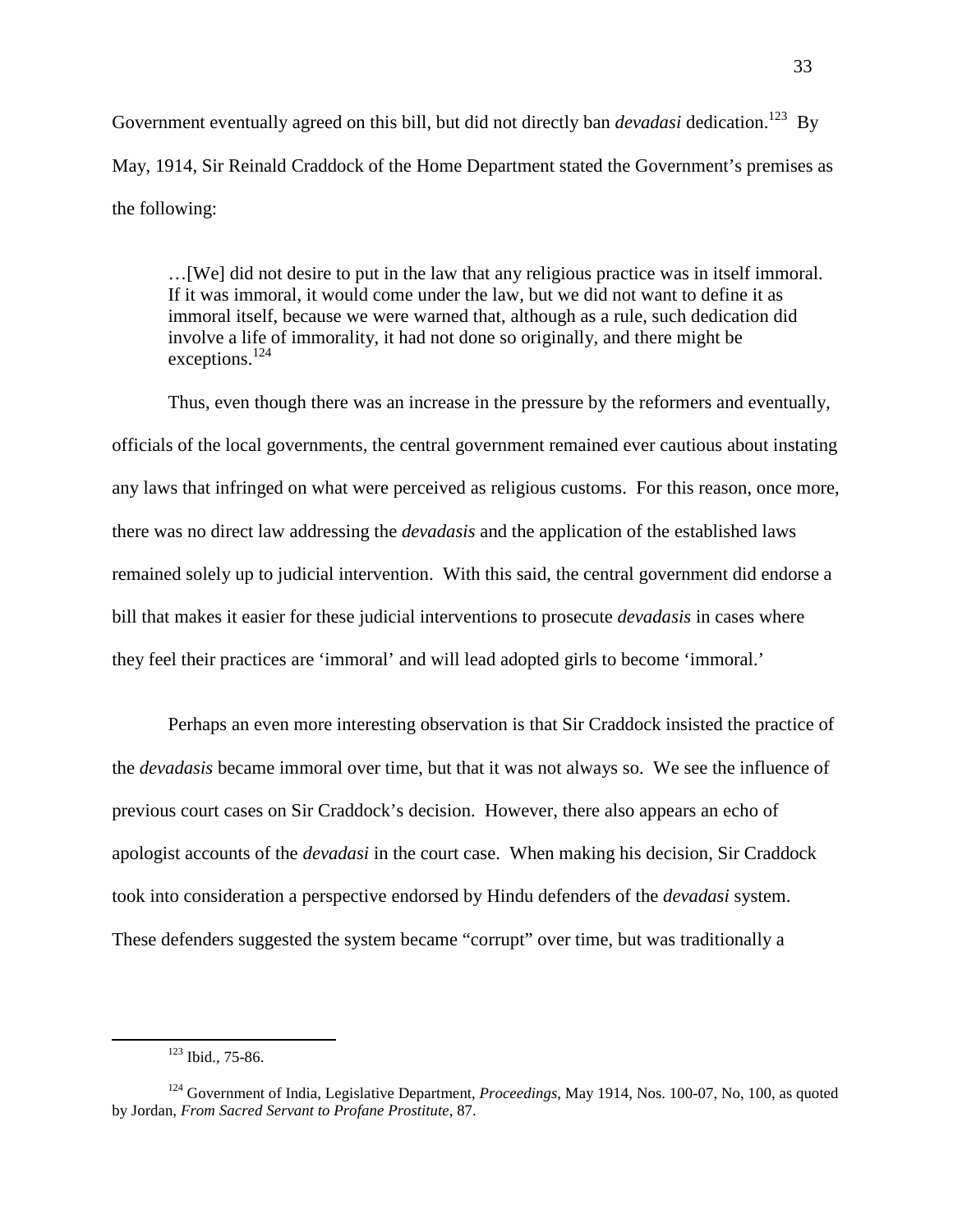respectable tradition from an idealized Golden age for Hinduism.<sup>125</sup> Here, we see a glimpse of another narrative that was a product of the entwining of ideas regarding Victorian morality and Brahmanical Hindu notions of sexual purity. Both of these ideas are part of the values that, incidentally, motivate Indian reformists to abolish the *devadasi* system. Before, we had only the reformists playing an active role in the discourse pertaining to the *devadasi* system. Now we see the involvement of apologists who defend the *devadasi* system, but still inevitably support the same normatives as the reformists.

Both groups are concerned with the enforcement of common conjugal norms regarding the woman's sexuality. They are both products of the historical construction – and reconstruction – of conjugal norms. Through the discourse, regardless of whether they defend or oppose the *devadasi* system, they adopt the attitude and education of the colonizers.

After 1914, we can see a shift in the power given to the local governments. It is in this context where we see more reforms directly targeting *devadasis,* leaving less to judicial intervention and more to legislation and the growing reform movements. This change in the political situation, plus the debates and the events leading to the Devadasis (Prevention of Dedication) act of 1947, will be discussed in the following chapter. Importantly, I will address the question of agency that had commonly risen in the debates as well as the scholarship done on the topic. Afterward, I will address the issues with this aspect of the discourse as a way to supplement the main argument of my thesis.

<sup>125</sup> Ibid., 84-7.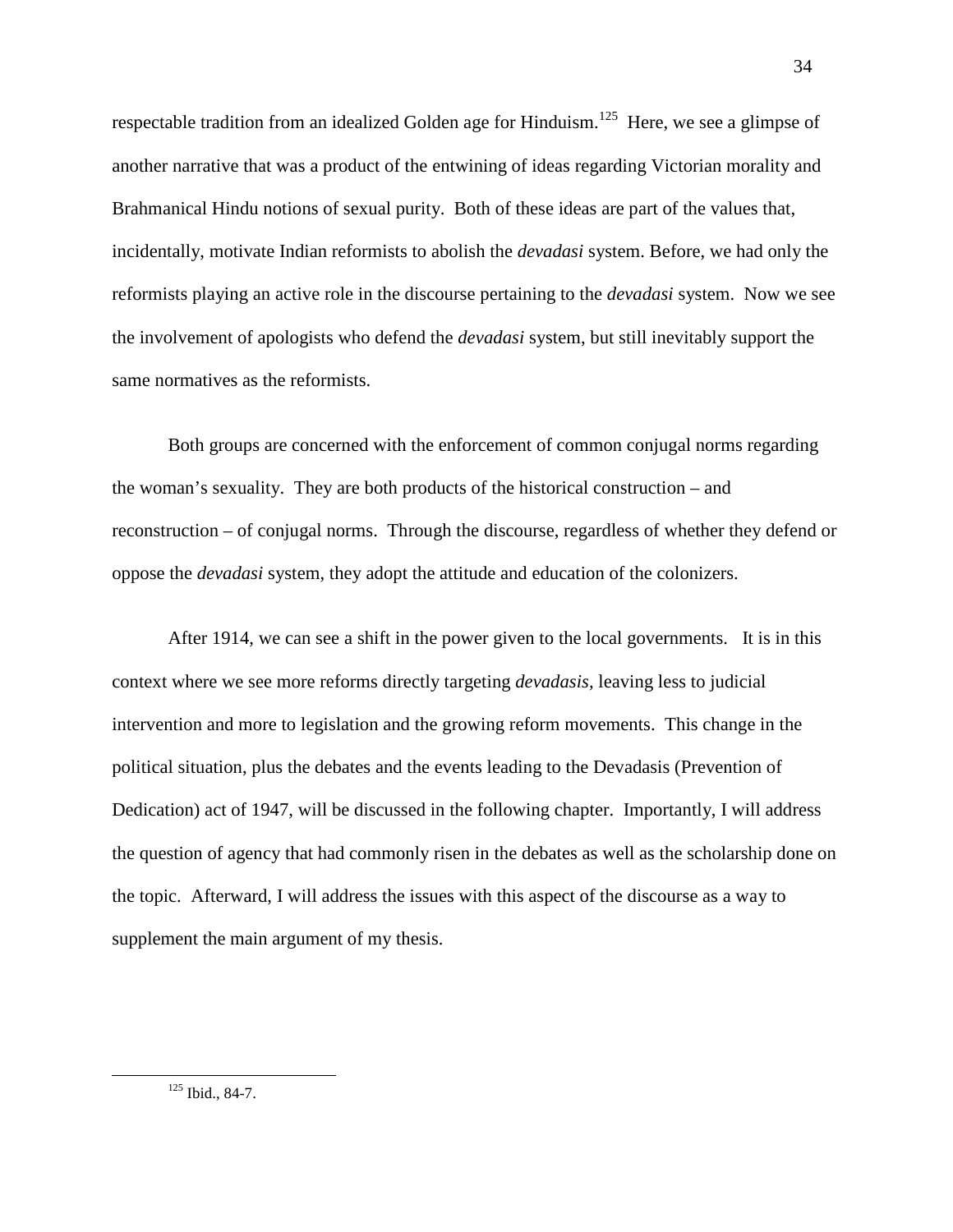# CHAPTER III

# THE QUESTION OF AGENCY AND CONJUGAL NORMS IN THE DISCOURSE REGARDING THE DEVADASIS

 This chapter has several purposes. First, it will address the remaining legislation that eventually leads up to the Devadasis (Prevention of Dedication) act of 1947, which in its entirety ends the *devadasi* system in Tamil Nadu. In the process, I will address and analyze perspectives of Indian reformists and *devadasis* who opposed reform legislation. I will also simultaneously address the question of agency (or lack thereof) pertaining to the *devadasi* as well as the conjugal norms that are asserted in the debates. Through doing this, I will problematize the discourse regarding the *devadasis'* agency and further show how the debate surrounding the abolition of the *devadasi* system had more to do with the enforcement of reconstructed conjugal norms.

Throughout this chapter, we will also see what Lata Mani asserts as the reconstitution of tradition under colonial rule.<sup>126</sup> Consequently, this reconstruction happens on par with the privileging of Brahmanical Hindu norms regarding the woman's sexuality. We will see how the reconstruction of conjugal norms surrounding women are often coinciding with debates surrounding "the rights and status of women in society."<sup>127</sup> I believe Mani's argument reinforces the idea that despite the numerous suggestions by reformists that the *devadasis*' status would change as a result of reform, the *devadasis'* legal status had nothing to do with their lack of agency.

<sup>126</sup> Mani, *Recasting Women*,"Contentious Traditions," 90.

 $127$  Ibid.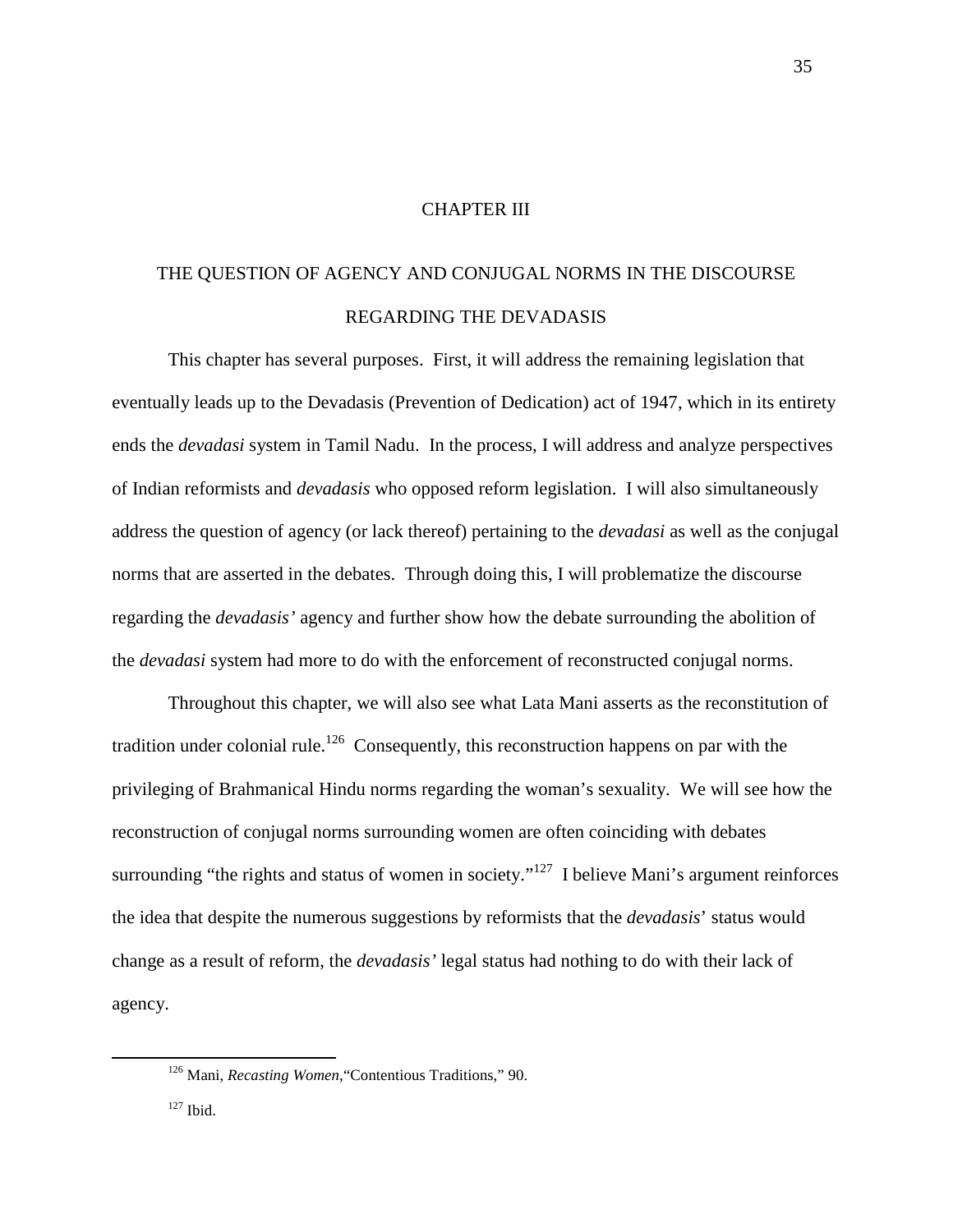Contextualizing Legislative Actions Surrounding the Devadasis: World War I and the Aftermath, 1914-1927

In order for us to understand the events and debates leading to the abolition of the *devadasi* system, we must understand the political scene in India after World War I. In this particular scene in Indian history, we will see the events that lead to increased agency amongst the Indians. During this time, Indians gained more political power and representation in the government. As a result of this, reformers amongst the English educated elite obtained more influence. This chain of events led to the debates occurring between 1927 and 1947, the very debates that preceded the Devadasis (Prevention of Dedication) Act of 1947.

By default, India entered war in August 4, 1914 because the state was a member of the British Empire. India contributed to the war efforts.<sup>128</sup> Mohandas K. Gandhi even supported the British war efforts.<sup>129</sup> Consequently, India's support of World War I not only led to the exhaustion of resources, but its active involvement in the war efforts exposed them to new ideas that would impact their sense of identity. One of the important ideas entering Indian people's mind was the notion that the West no longer held any moral or technical superiority over them. As a result of the cultural colonization of India on the part of the British and the reconstructed elite, Indians once viewed themselves morally and technologically inferior compared to the British.<sup>130</sup> Because of their exposure to World War I, Indians began to question these ideas.

Spear further elaborates how additional factors contributed to this transition in Indian consciousness. One of the significant factors includes the impact of American patriotism on

<sup>128</sup> Thomas George Percival Spear, *India: A Modern History* (Ann Arbor: University of Michigan Press, 1961)*,* 338.

<sup>129</sup> Stanley Wolpert, *Gandhi's Passion: The Life and Legacy of Mahatma Gandhi* (New York: Oxford University Press, 2001)*,* 82.

<sup>130</sup> Spear, *India: A Modern History,* 338.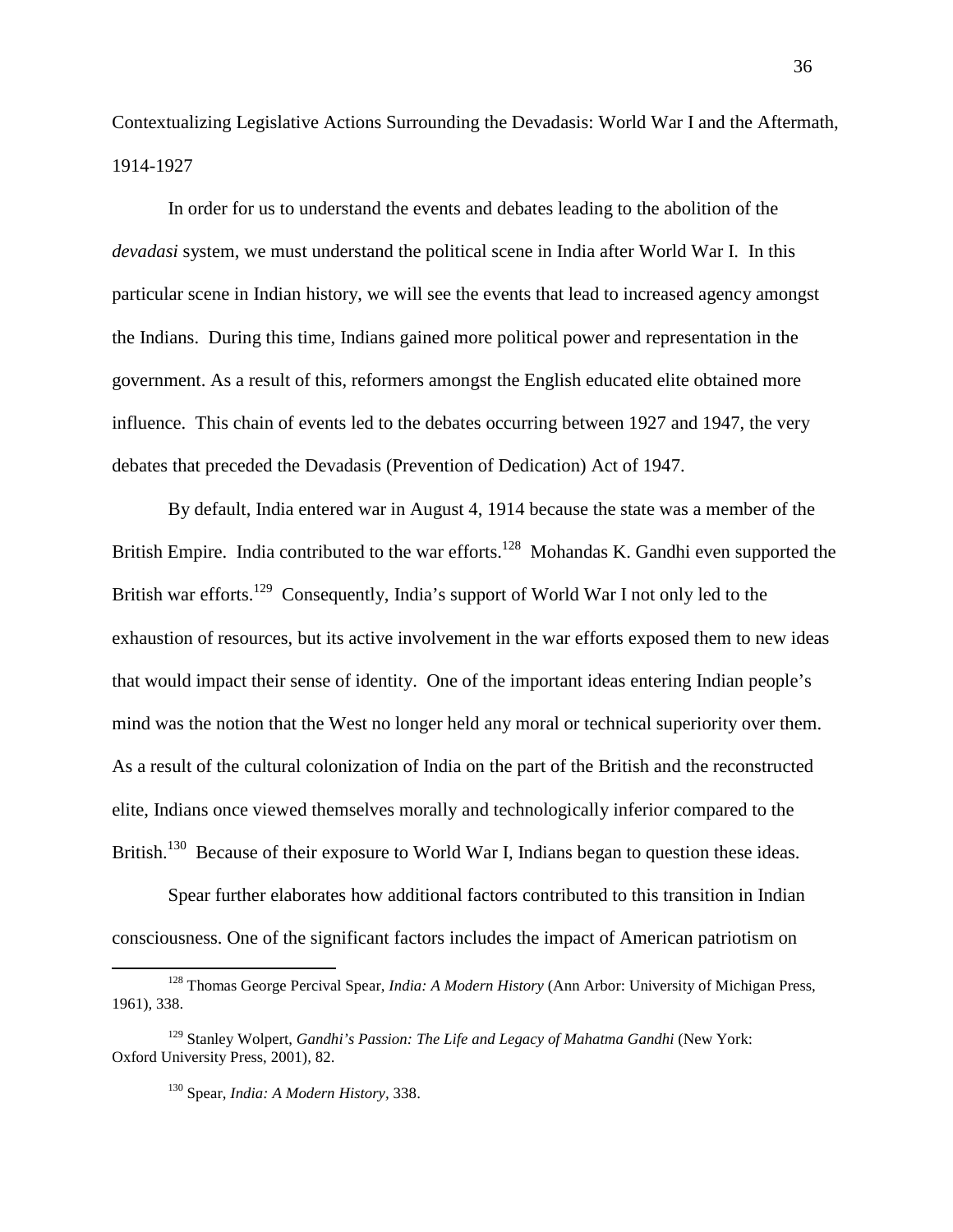Indians. The Fourteen Points presented by Woodrow Wilson, a concept that emphasized selfdetermination and freedom for all, inspired a sense of nationalism amongst Indians.<sup>131</sup> Another major contributor to this development was Indians being privy to the events of the Russian Revolution in 1917, something that convinced Indians that despotism could be overcome.<sup>132</sup> Then the forced surrender of Sultan Mehmed VI, someone regarded as an influential religious leader and a figure worthy of respect to Indian Muslims, led to increased resentment of British Rule on the part of Muslims.<sup>133</sup> In the following paragraphs, I will discuss how this relates to the *devadasis* and the process by which their system became abolished.

Indians increasingly saw themselves entitled to the same status as their colonizers. Because of this, social reformers gained more political influence in India. It was believed by Indians amongst the English educated elite that social reform movements showed the British as well as the world itself that India was a modern, civilized nation worthy of rights to self-govern. Initially, the British initially did not plan for Indians to have more representation in their own government. World War I changed this. Edwin Samuel Montague, Secretary of State for India, declared the following on August 20, 1917:

"The policy of His Majesty's Government, with which the Government of India are in complete accord, is that of the increasing association of Indians in every branch of the administrations with a view in the progressive realisation of responsible government in India as an integral part of 'the British Empire."<sup>134</sup>

This set the precedent for reformists amongst the English educated elite to gain more political influence. Because of the changes that followed, reformists possessed more direct

<sup>131</sup> Ibid., 342.

 $132$  Ibid.

 $133$  Ibid.

<sup>134</sup> Quoted in Norman Dunbar Palmer, *The Indian Political System* (Boston: Houghton Mifflin, 1971)*,* 48.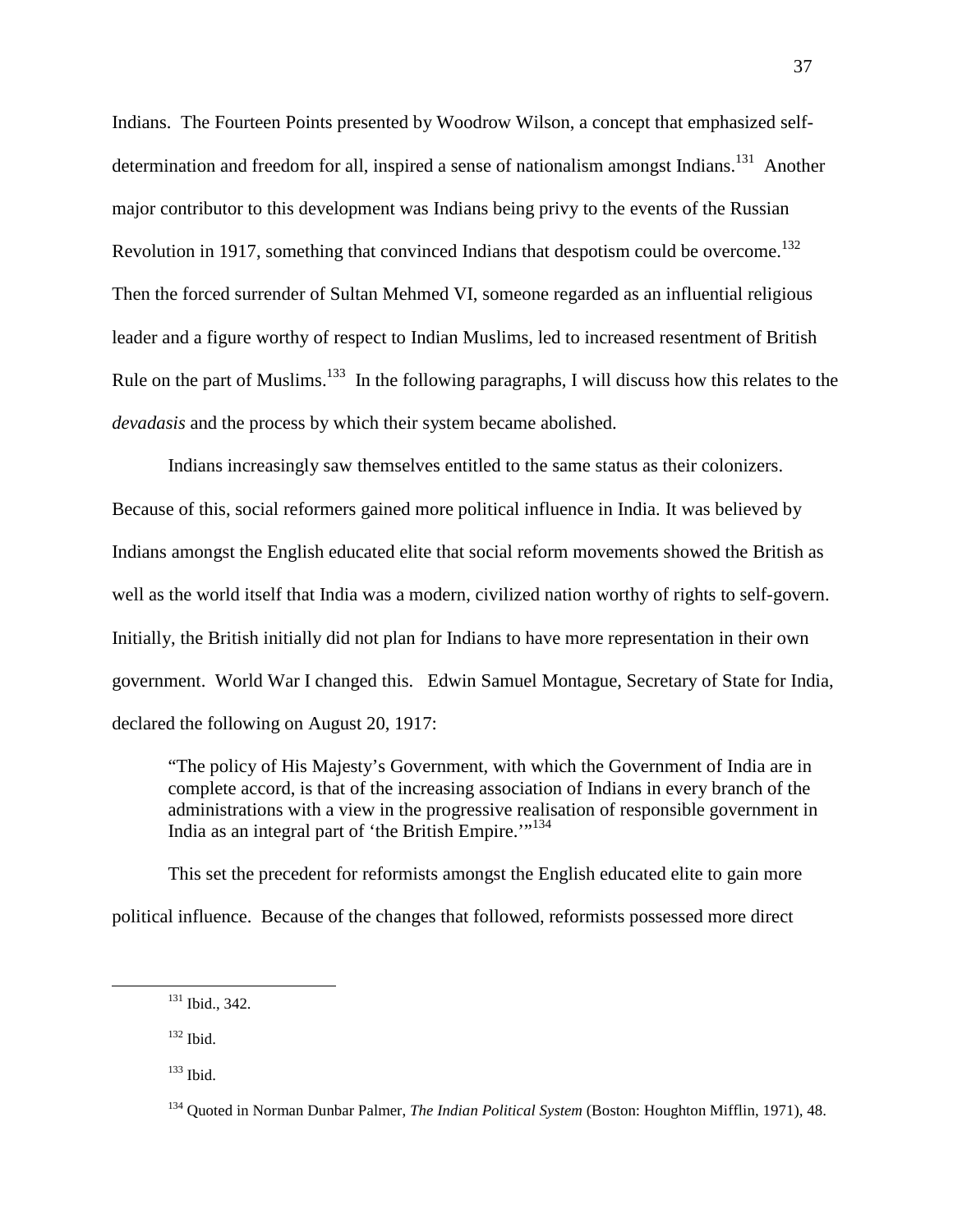influence over the legislation process in the Indian government. As a result, this set the stage for more reform legislation targeting the *devadasis* to pass.

Two years later, policies were integrated into the Government of India Act of 1919 and Indian representation amongst legislation increased drastically.<sup>135</sup> This came as a result of pressure from mass movements all over India seeking home rule.<sup>136</sup> Again, this gave more power to reformists amongst the English educated elite. However, because the British still dominated the central government and foreign affairs, further demands to increase Indians' role in government came. Nonetheless, Indians began to have more government representation. Because of their increased representation in the Legislative Councils, this gave them more ground to work on social reform related legislation. An important advancement in the laws during this time was the increase of the majority age for women from sixteen to eighteen. Then the government amended the Indian Penal Code of 1861, making it punishable by law to adopt or employ a girl for the intention and purpose of prostitution, regardless of whether she begins the profession after reaching the majority age. $137$ 

Despite this, there existed no laws that directly dealt with the *devadasis*. However, because of the changed in representation within the Indian government, all reform laws pertaining to prostitution, the adoption of minors, and the age of consent became more readily applicable to *devadasis* should there be any reason to believe them adopting or employing girls for prostitution. Therefore, even after World War I, much of the legislative decisions against *devadasis* remained up to judicial interpretation.<sup>138</sup> In 1927, this changes.

<sup>135</sup> Ibid, 44-50.

<sup>&</sup>lt;sup>136</sup> Whitehead, "Community Honor/Sexual Boundaries," 92.

<sup>137</sup> Jordan, *From Sacred Servant to Profane Prostitute*, 97-103.

<sup>138</sup> Ibid.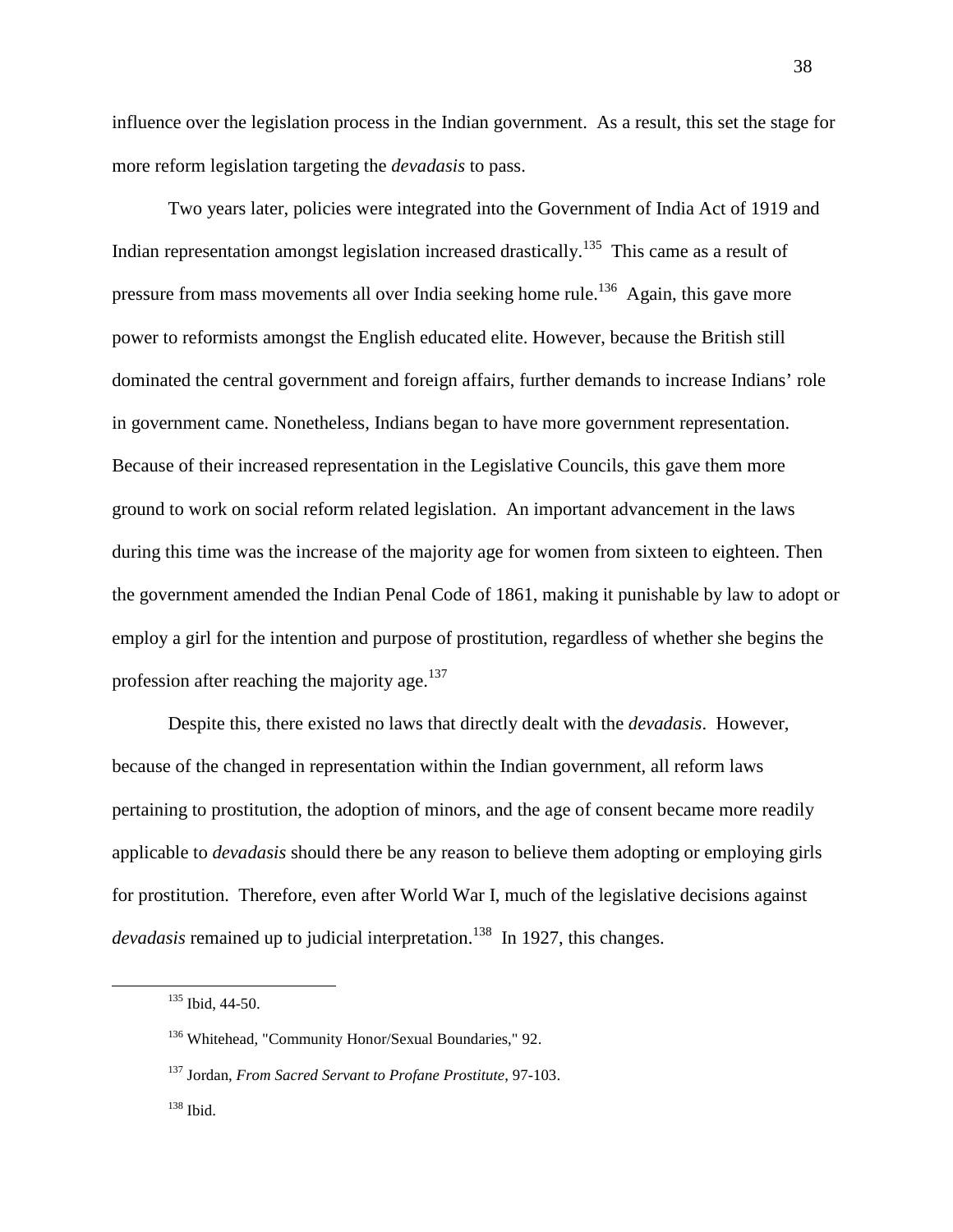Debates and Legislative Measures Toward the Devadasis: 1927-1947

Dr. S. Muthulakshmi Reddy, a prestigious social worker, doctor, and Hindu activist was the first woman represented in Indian legislation.<sup>139</sup> Her time being educated in London convinced her that venereal diseases amongst women in India was one of the major social issues in the country, which only further drives her to support movements against any lifestyle that promotes sexual practices outside of marriage.<sup>140</sup> Furthermore, she believed girls dedicated to Hindu temples were victims of exploitation.<sup>141</sup> She also represented a significant voice amongst the English educated elite. When representing the Madras Legislative Council, she proposed the following on November 4, 1927:

 This Council recommends to the Government to undertake legislation or if that is for any reason impracticable to recommend to the Government of India to undertake legislation at a very early date to put a stop to the practice of dedication of young girls and young women to Hindu temples for immoral purposes under the pretext of caste, custom, or religion. $142$ 

The statement above is evidence of Reddy's ambitions as a Hindu reformer. She expresses clearly that she wants to put an end to the dedication of girls to Hindu temples. This is a reference to the *devadasi* system and it is in this statement where we see evidence of legislation beginning to directly address the *devadasis*. Reddy insisted that by outlawing the *devadasi* system, thousands of girls would be rescued from the effects of venereal disease as a result of

<sup>139</sup> Avabai B. Wadia, "Synopsis," in S. Muthulakshmi Reddy, *Autobiography of Dr. (Mrs.) S. Muthulakshmi Reddy*, ix-xii.

<sup>&</sup>lt;sup>140</sup> Whitehead, "Community Honor/Sexual Boundaries," 93-99.

 $141$  Ibid.

<sup>&</sup>lt;sup>142</sup> Government of Madras, *Proceedings of the Madras Legislative Council*, vol. XXXVIII, 415, as quoted by Jordan, *From Sacred Servant to Profane Prostitute,* 120.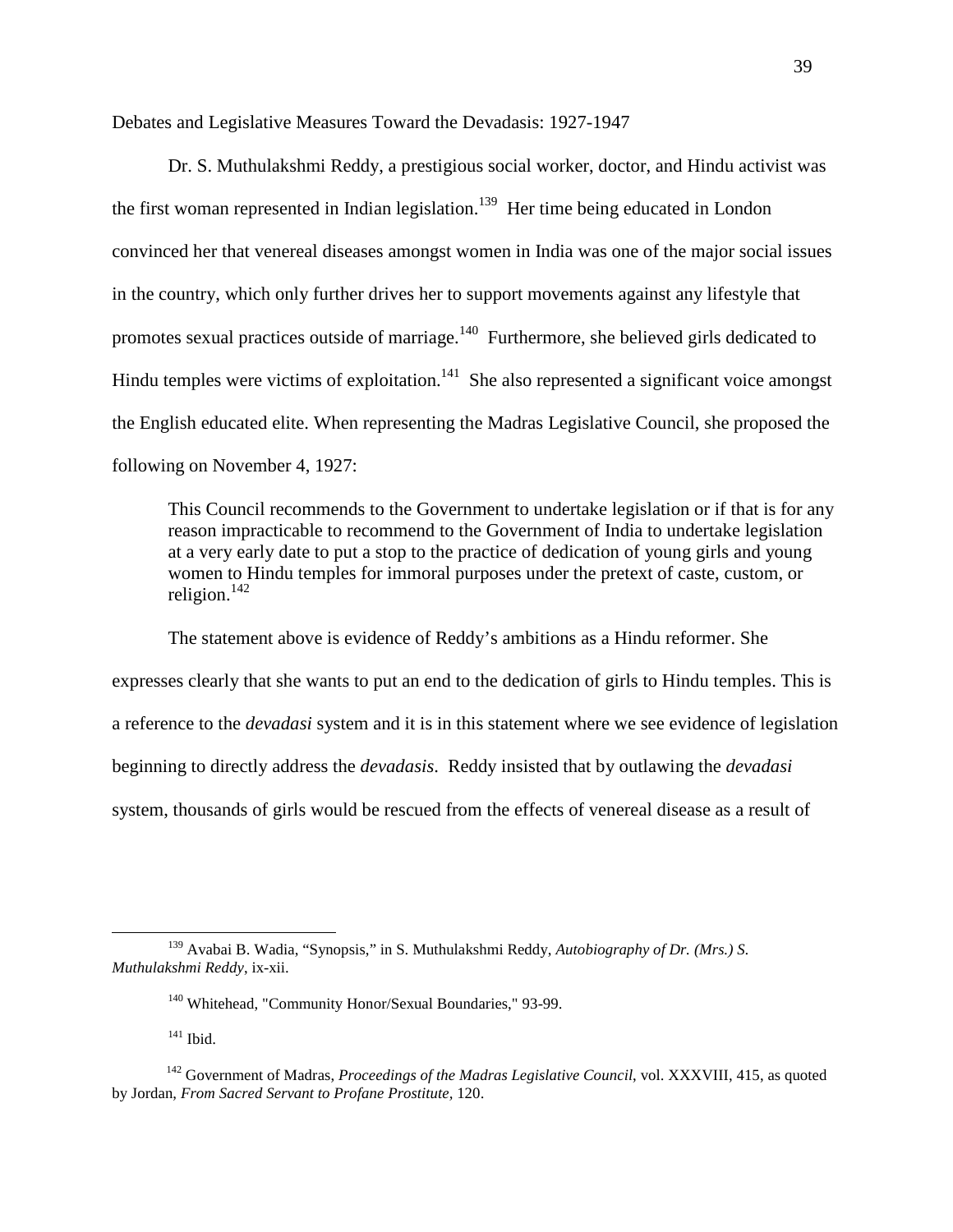living "immoral" lives.<sup>143</sup> An interesting point to note is the fact Reddy readily uses Western medical science in her justification of outlawing the *devadasi* system. Venereal diseases were an alleged concern noted by the British when they passed the Contagious Diseases Act (1868-1888) and Cantonment Regulations.<sup>144</sup> British officials used these laws for regulating brothels, even moving courtesans into regimented brothels for use by British soldiers.<sup>145</sup> Veena Oldenburg in her article, *Lifestyle as Resistance*, postulated how the motivations of the British might have been less benign than they suggested. She showed in her research on the case of the courtesans in Lucknow that these women were some of the richest people in the city. *Kothas* – the equivalent of a saloon or brothel – were plundered, their riches taken as 'spoils of war.<sup>146</sup> Indian nationalists during this time were outraged at the potential exploitation of Indian women during this time, but in the  $20<sup>th</sup>$  century, the constructed English educated elite had embraced Western medicine.<sup>147</sup> Dr. Reddy exemplifies this shift in nationalist discourse.

 As a result, Reddy begins her career on the Legislative Council of Madras by proposing bills and solutions toward ending the *devadasi* system. In *Stri-Dharma*, India's first magazine for women, Dr. Muthulakshmi Reddy states the following:

I would advise my country people to shut the stable before the horse is stolen. Who does not realise that "prevention is better than cure?" Why then this nervousness on the part of our people to put an end once and for all to a practice that disfigures and defiles our sacred temples, that contaminates the youth of the country, a practice that brings illhealth, disruption, discontent into happy families and is thus a menace to family life and finally poisons the future race through venereal diseases. If we want to come up as a

<sup>143</sup> Government of Madras, *Proceedings of the Madras Legislative Council*, vol. XXXVIII, 415-17, as quoted by Jordan, *From Sacred Servant to Profane Prostitute,* 120. Also see Whitehead, "Community Honor/Sexual Boundaries," 96-100.

<sup>144</sup> Ibid., 93-99.

 $145$  Ibid.

<sup>&</sup>lt;sup>146</sup> Oldenburg, "Lifestyle as Resistance."

<sup>&</sup>lt;sup>147</sup> Whitehead, "Community Honor/Sexual Boundaries," 92-93.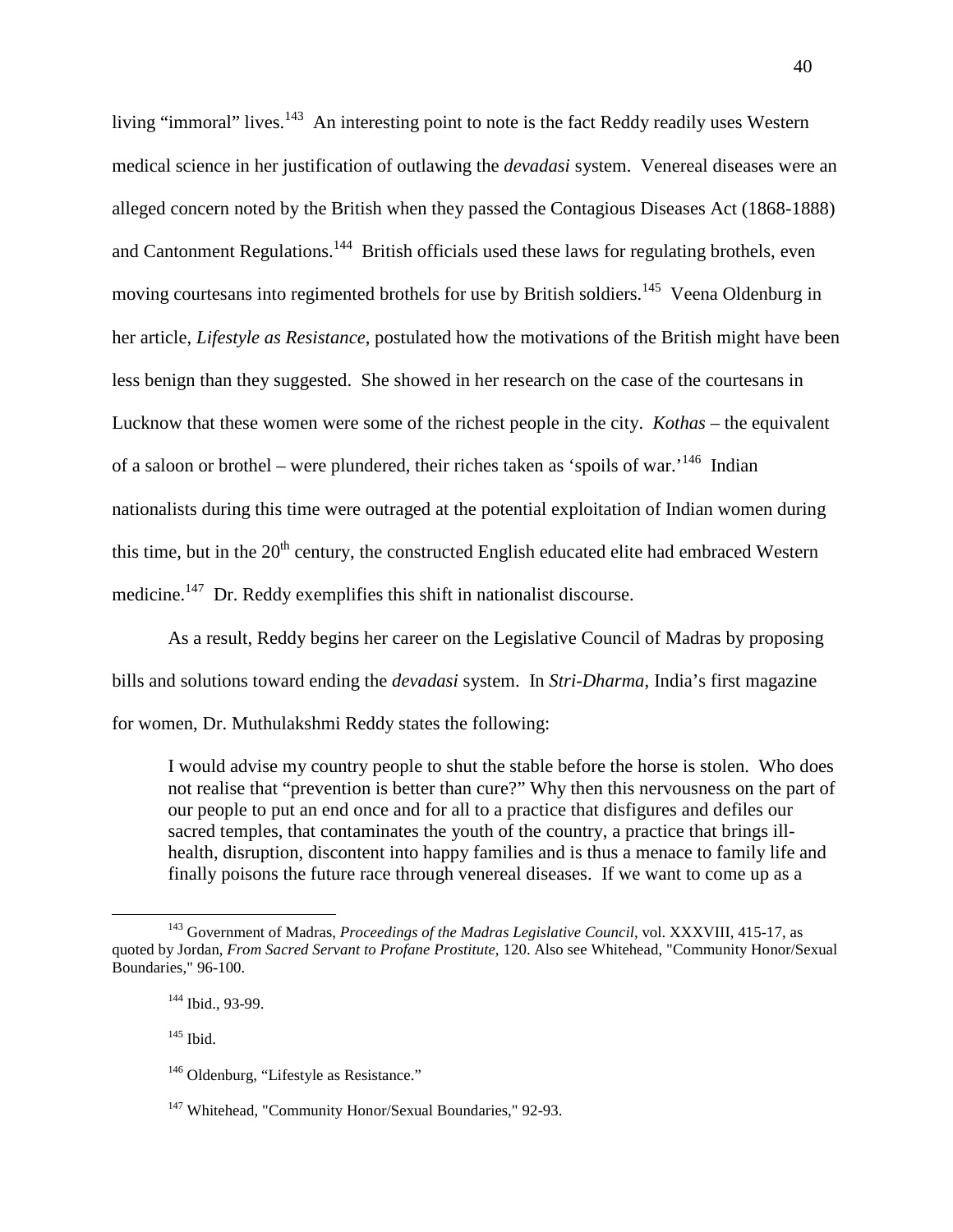nation to command the self-respect of the world, I feel very strongly that all the social diseases must be cured, because to my knowledge India is the only country in the world that condemns a particular class of girls into prostitution…. What is still more deplorable is the prevalence of the popular belief that this iniquitous custom has the sanction of our holy religion – hence should not be interfered with...Hindu Society... is neglecting a most dangerous disease and so deserves the serious attention of all healthy-minded citizens, of all earnest reformers, patriots, and statesmen. Only…an amendment of the Hindu Religious Endowments  $Act^{148}$  will save the future race from further mental, moral, and physical decay.<sup>149</sup>

Once more, we see a passage that shows Reddy employing Western medicine in her premises in her argument for the abolition of the *devadasi* system. It also shows an attempt to equate progress to living a 'moral' life. As one can tell already from the comments by those such as Dr. Reddy and by evaluating the previous court cases concerning prostitution, a number of individuals saw the *devadasi* system as an affront to this progress.<sup>150</sup> Furthermore, the system at this point had been considered immoral on numerous cases in previous court cases, a stance that reformers adopted over time.

There also is another point worthy of noting in regards to the discourse surrounding Indian women's sexuality, which has been addressed in the beginning pages of this thesis. As I have reiterated already, Indian nationalists protested the Contagious Diseases Act and Cantonment Regulations when these laws were initially instated. They did not approve of the potential exploitation of Indian women under these laws. However, over time, between 1880 and 1910, leaders of specific groups of elites, such as the Indian National Congress, constructed a model of the ideal Indian woman "whose role was primarily that of an educated mother and

<sup>148</sup> This act at this time allows for myriad of customary laws, one of which permits the *devadasis* to be given land grants called inaams. These grants permit them to own land because of their temple service. Please see Jordan, *From Sacred Servant to Profane Prostitute,*124-25; Sreenivas, "Creating Conjugal Subjects," 64-5; Whitehead, "Community Honor/Sexual Boundaries," 99-100.

<sup>149</sup> *Stri-Dharma* 1927, 103, as quoted by Ibid., 99.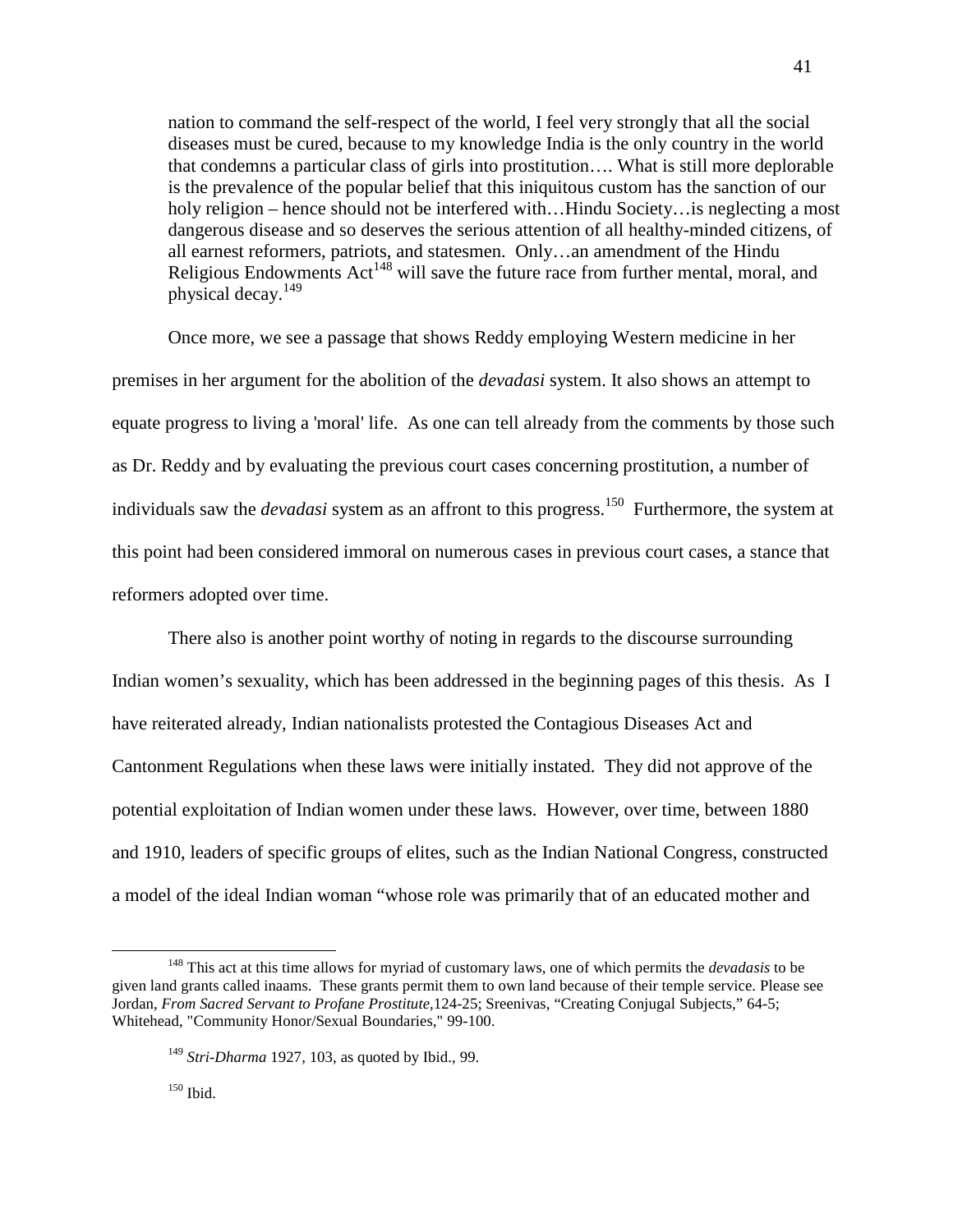wife."<sup>151</sup> This characterizes the important elements in the newly constructed conjugal norms marking a respectable woman in Indian society. In the passage from *Stri-Dharma*, people can see the connection between Muthulakshmi Reddy's ideas and that of the Indian nationalists, especially those of the English educated elite represented in the INC and in previously mentioned reform movements.

During Dr. Reddy's time of campaigning against the *devadasi* system, *devadasis* began organizing protests against what they perceived as an assault on their tradition. According to a newspaper report from Muthulakshmi Reddy's files called *Cutēcamittiran*, <sup>152</sup> *devadasis* who opposed the reform legislation met in the Chinglepet district of Cheyyur. They are mentioned in the report titled, "The Question of Devadasis: A Meeting of the Devadasis, Cheyyur." These *devadasis* stated the following:<sup>153</sup>

1. This meeting [of the devadasis] severely opposes the resolution brought by Smt. Muthulakshmi Ammal in Chennai Legislative Assembly./ […] 3. This meeting vehemently condemns speaking and writing in a base manner about a respectable community, comparing them with dishonorable prostitutes, in the context of forging a bill to eradicate prostitution.

The obvious point of interest is how the *devadasis* themselves choose to become an active part of the debates surrounding the abolition of the *devadasi* system. Despite allegations of these women being prostitutes by reformists, the *devadasis* opposing the reform legislation is adamant about not being considered a class of prostitutes. In fact, they insist they belong to a respectable community and condemn claims suggesting otherwise. Thus, here we find the core strategy employed by the *devadasis* who protest the reform legislation: marking themselves

<sup>&</sup>lt;sup>151</sup> Whitehead, "Community Honor/Sexual Boundaries," 96.

<sup>152</sup> *Cutēcamittiran*, n.d. Davesh Soneji provides a translation of this newspaper report in Soneji, *Unfinished Gestures*, 229-30.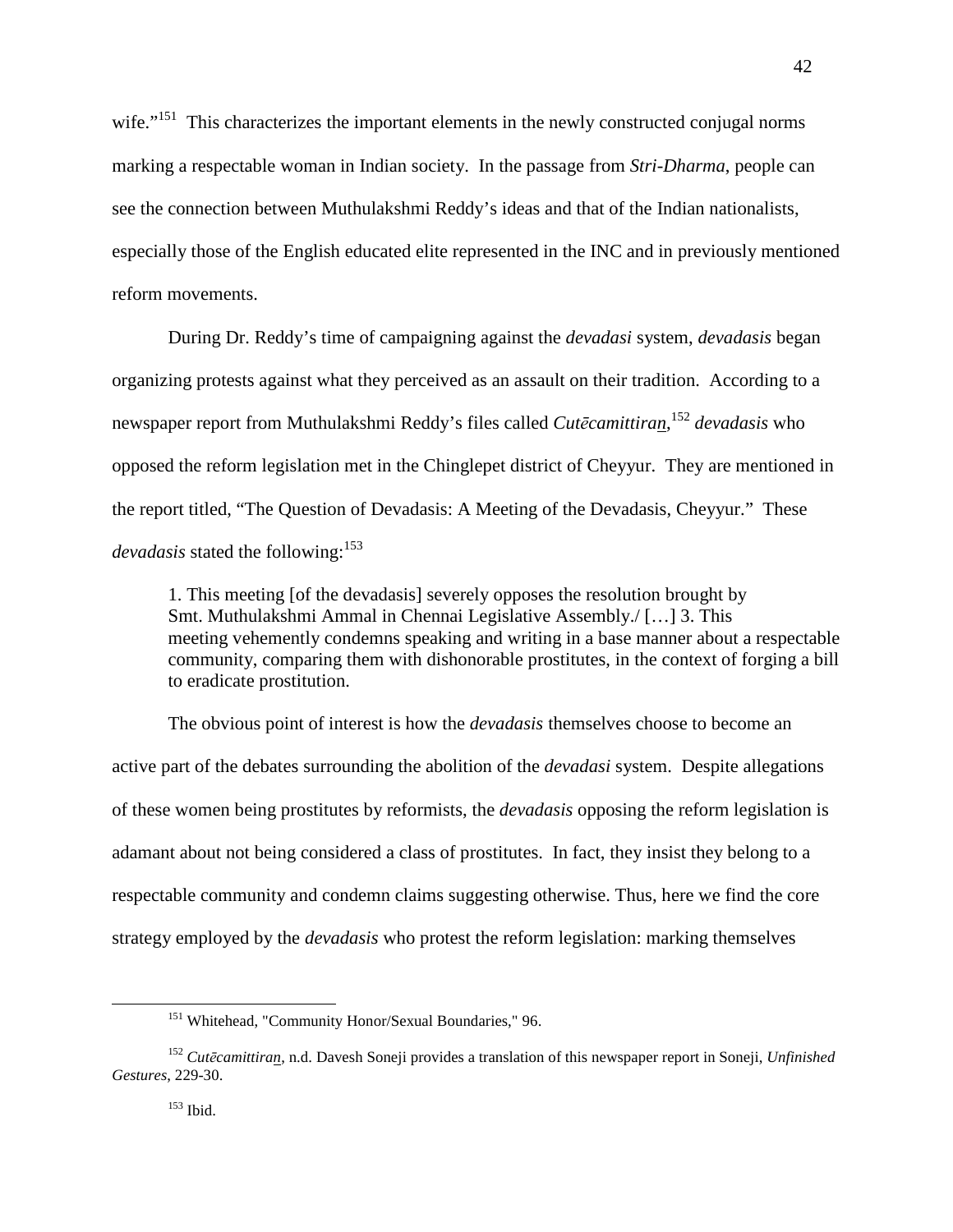different from prostitutes. *Devadasis* opposing reform legislation find themselves facing the challenge of maintaining both legal and social status as respectable women. Reform movements prior to the earlier  $20<sup>th</sup>$  century already pushed them out of the public sphere, stigmatizing their nautch performances in a number of cases. Any legislation that abolished their practices would inevitably push them to the margins of Indian society.

These women also suggested that their primary role were artists of religion. Furthermore, because the *devadasis* obtained income from their respective properties in the form of a matrilineal inheritance, they feared losing this privilege and their property if the government banned dedication.<sup>154</sup> They also postulated that passing any legislation abolishing the dedication of girls meant "in trying to remedy an evil existing in a caste, the caste itself is condemned to death and hence it is argued that the evil cannot therefore exist."<sup>155</sup> *Devadasis* opposing legislation against the dedication of girls to temples suggested the very act might condemn *devadasis* to prostitution because of the loss in wealth and property, strongly urging for alternatives to handling "prostitution" amongst their ranks.<sup>156</sup>

Here, we see a direction in the discourse similar to the one the Brahmans defending the *devadasi* system in the earlier part of the century took. In the previous chapter, Sir Reginald Craddock of the Home Department noted how despite the allegations suggesting the dedication of girls to the *devadasi* system often led "to a life of immorality," he suggested it had not done so in the past, and "there might be exceptions."<sup>157</sup> *Devadasis* protesting the reform legislation

<sup>154</sup> Jordan, *From Sacred Servant to Profane Prostitute*, 129-32.

<sup>155</sup> Ibid.

<sup>156</sup> Ibid.

<sup>157</sup> Government of India, Legislative Department, *Proceedings*, May 1914, Nos. 100-07, No, 100, as quoted by Jordan, *From Sacred Servant to Profane Prostitute*, 87.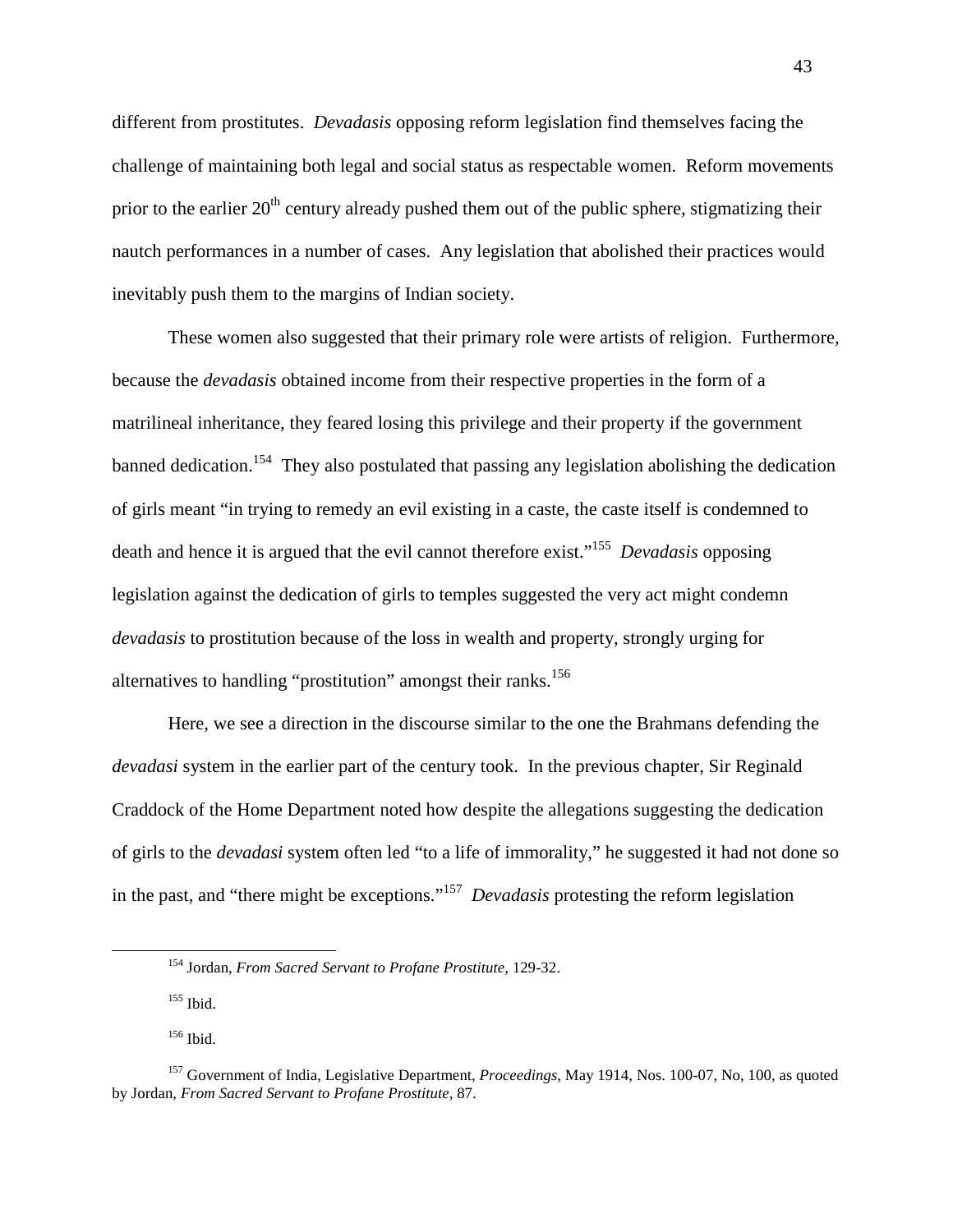appealed to these sentiments. They did not refute the claim that their profession was originally "pure" and that they were expected to be chaste servants of the deities to whom they were dedicated. In fact, these women encouraged this idea regarding sexual purity.

Again, contemporary anthropologists have criticized this apologist claim regarding the *devadasis*. They stated how these women were not chaste and not expected to be chaste. Instead, these scholars have suggested how this appeal toward apologist sentiment involved the changing attitude of society toward these women who engaged in concubinage and sexual practice outside of marriage. Prior to the colonial period, the *devadasis'* sexual practices did not keep them from earning respect from the temple and society they served. <sup>158</sup> Because of the stakes entailed in the contemporary period, the *devadasi*s opposing the reform legislation likely attempted to disassociate themselves from anything deviating from the valued, reconstructed conjugal norms. Even though the *devadasis* opposed the reform legislation, they inevitably supported the same assumptions made by reformist legislation regarding the contemporary practice of the *devadasi* system. This includes them assuming there existing prostitution in some temples as well as the same attitudes on sexual purity.

Perhaps another interesting component of the debate is not only the discourse surrounding it, but the other actors involved in it. Dr. Muthulakshmi Reddy stated how there were members of the community she represented. This particular statement entailed a specific population in the *devadasi* community: the men. A number of these men supported the reform

<sup>158</sup> Marglin, *Wives of the God-King*, 9; Srinivasan, "Reform and Revival," 1869-1875.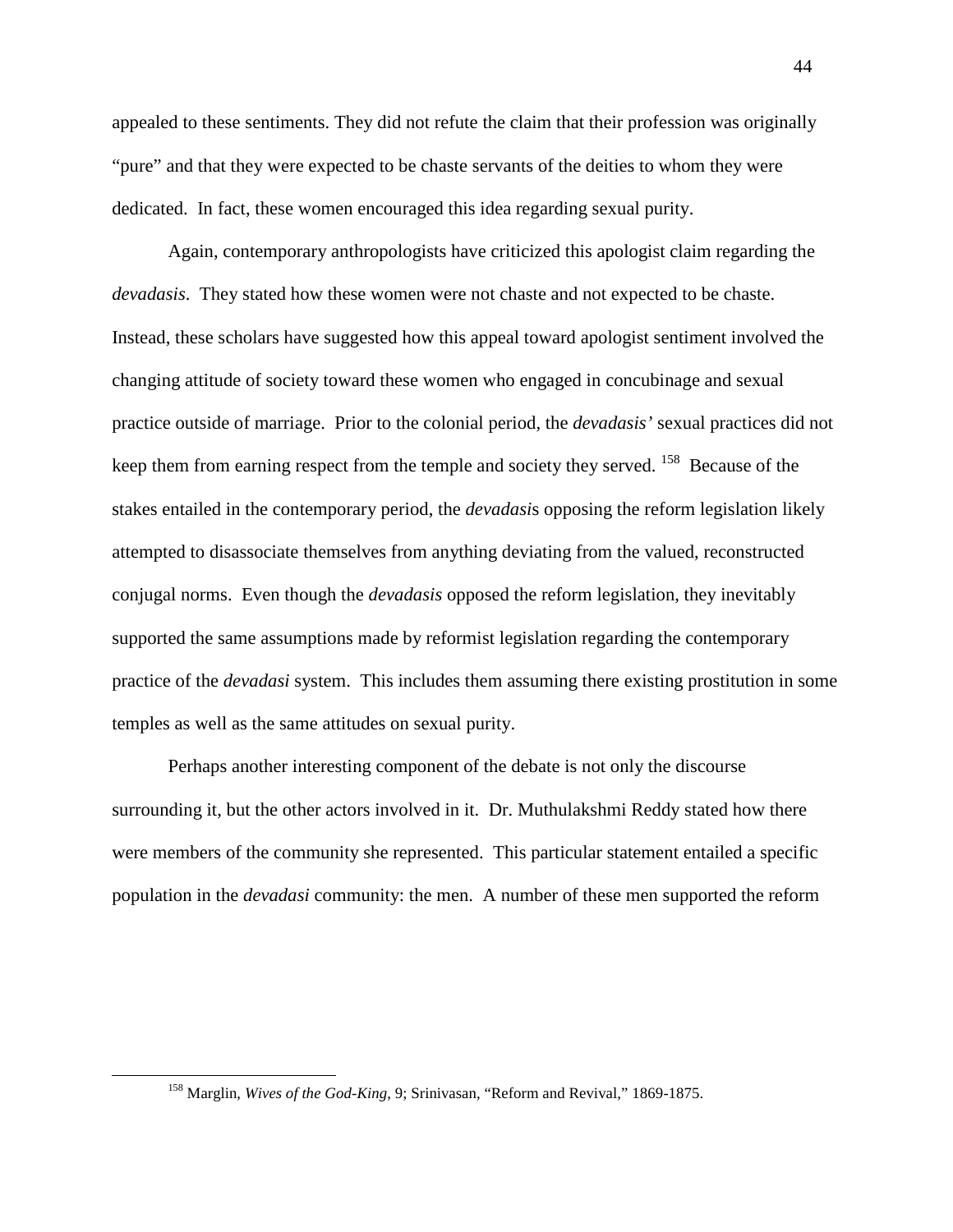legislation. We can see an example of this in a handbill made by the men members of the community:<sup>159</sup>

…Unable to tolerate the atrocities committed by women of this community, the merciful Lord bade the goddess Mahālākshmī herself to incarnate herself as Dr. Muthulakshmi to redeem these women and ensure they live a respectable life […] It is pathetic to know that their [devadasi protestors] intention is to wear the *pottu* under the pretext of serving the god only to satisfy the sexual lust of the so-called aristocratic devotees of the temple. This great "religious" secret is now exposed.<sup>160</sup>

 Just like the reformists outside of the *devadasi* community, the male members appeal to the sentiments of what constituted a respectable woman. They evoke language that portrays the *devadasis* as sexual deviants who satisfied the needs of inauthentic devotees. Some of the description, in fact, is similar to the descriptions of *devadasis* made by Abbe Dubois in his works on Hindu customs.<sup>161</sup> It depicts an image of a Hindu temple where privileged Hindu men enjoy sexual relations with 'dancing girls.' Moreover, it appeals to the reconstructed conjugal norms in India where respectable women were defined by their sexual purity.

 However, there exist several other considerations when analyzing the role of the men in the debate. A number of the men in the *devadasi* community wanted the abolition of the system. According to Amrit Srinivasan, only a few men in the community were able to acquire the same financial independence and household authority as the *devadasis* themselves did. When they did, it was often from outstanding dance instruction.<sup>162</sup> Scholars have suggested these men resented the fact they lacked the same autonomy in households the women possessed and

<sup>&</sup>lt;sup>159</sup> Muthulakshmi Reddy Papers, subject file II (part III), 442-3, translated by Davesh Soneji in Soneji, Davesh, *Unfinished Gestures*, 228.

<sup>160</sup> Ibid.

<sup>161</sup> Please see Dubois, *A description of the character, manners and customs of the people of India, and of their institutions, religious and civil,* and Dubois, *Hindu manners, customs and ceremonies.*

<sup>&</sup>lt;sup>162</sup> Srinivasan, "Reform and Revival," 1869-1876.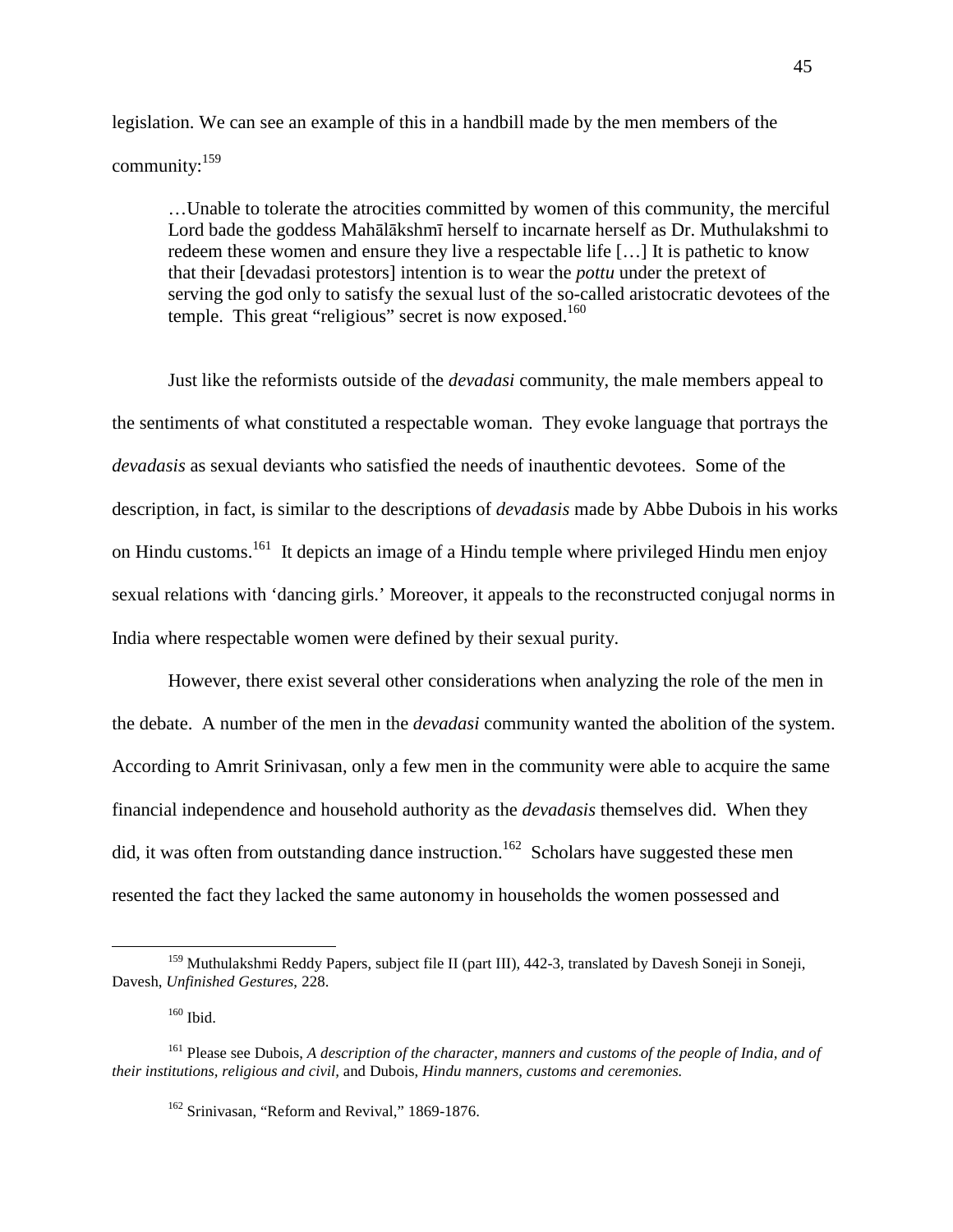coveted their land and property.<sup>163</sup> Other information worthy of note is that these men were forbidden to engage in sexual intercourse with the *devadasis* or marry a *devadasi*. The *devadasis* could only partake in intercourse with patrons determined by the temple authorities and their mothers and grandmothers (the latter to whom held vetoing rights).<sup>164</sup> This left men in the community lacking the companionship men otherwise enjoyed in other communities. After ceaseless campaigning and despite the protests amongst the opposition existing in the *devadasi* community, Dr. Muthulakshmi Reddy proposed a bill for drafting meant for amending the existing laws regarding *devadasis* and the land grants bestowed to them as a consequent of temple service. This act, known as the Madras Hindu Religious Endowments Act of 1926, an amendment to the previous Madras Hindu Religious Endowments Act, demanded lands owned by the *devadasis* be deeded to them and no longer requiring the *devadasis* to perform temple services.<sup>165</sup> This bill was known as the Madras Hindu Religious Endowments Act of 1926. They continued receiving income without being required to conduct temple duties.<sup>166</sup> The Legislative Council deliberated immensely on the specifics of this bill, debating on the standards for assessing the value of these lands, whether to purchase the lands and reimburse the *devadasis*, and so forth. Debates became heated as Dr. Reddy suggested the government should not permit the *devadasis* to continue their temple performances upon the time their land became disenfranchised. She without question desired to instantly abolish the dedication of girls to

<sup>&</sup>lt;sup>163</sup> Sreenivas, "Creating Conjugal Subjects," 63-92, and Srinivasan, "Reform and Revival," 1869-1876.

<sup>164</sup> Forbes, Geraldine, *Women in Modern India, Vol. 2.* (Cambridge: Cambridge University Press, 1999), 182.

<sup>165</sup> Govt. of Madras, *Proceedings of the Madras Legislative Council*, 1928, vol. XLIII, 273, as quoted by Jordan, Kay K., *From Sacred Servant to Profane,* 132-3.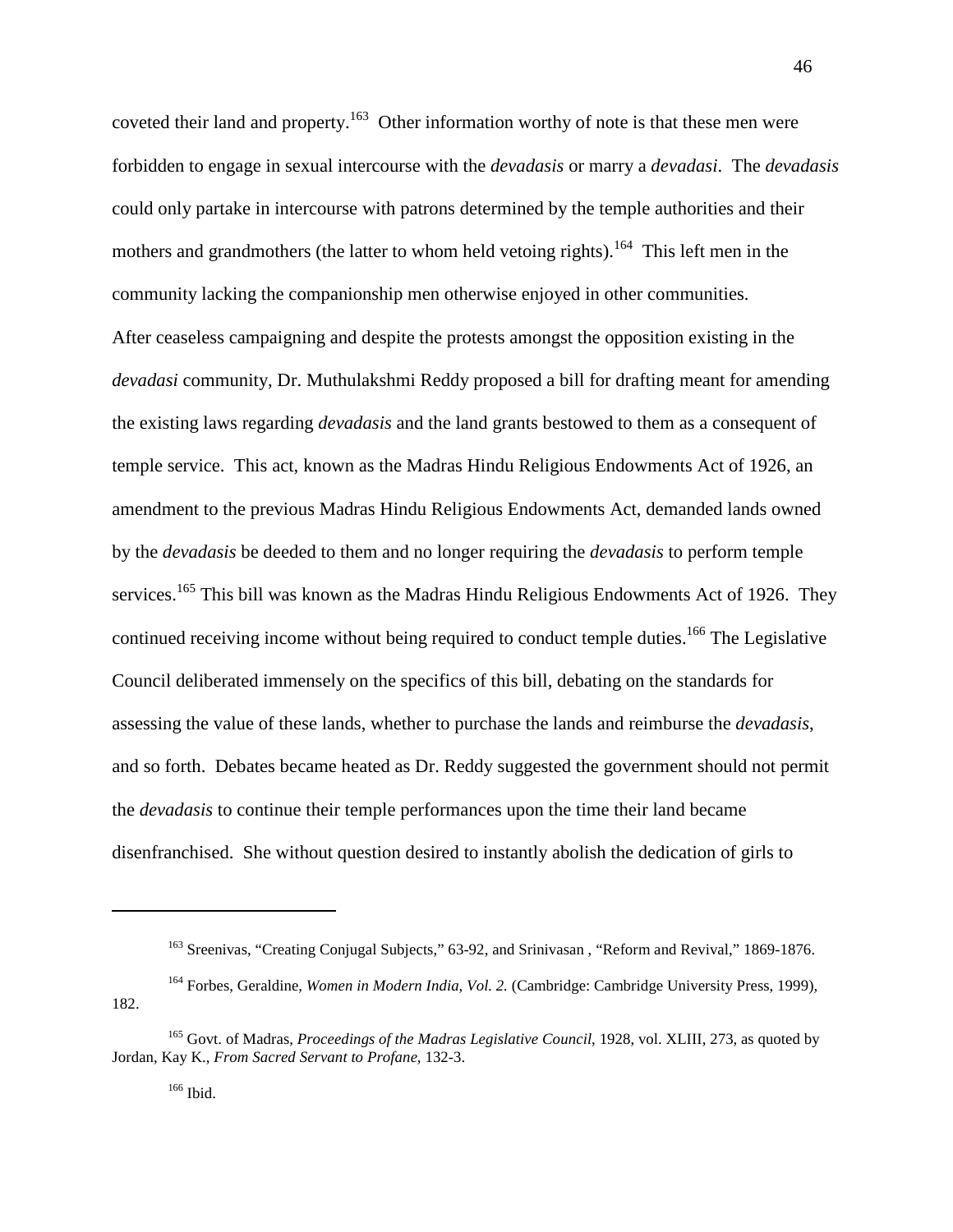temples. According to her, they were: "not the victims of their own inclinations as ordinary prostitutes are, but rather the victims of custom, which teaches them to practice vice as their caste dharma."<sup>167</sup> She insinuates the following about society's role in contributing to the *devadasi* system, but posits her statement as a rhetorical question:

 Don't you think that society, while condemning [these] poor women and treating them as outcastes, but at the same time receiving those male culprits who resort to those women into their fold, as honourable members of the society, undermine the very fundamental principles of morality and justice?<sup>168</sup>

What I find interesting is not merely the continuous mention of the *devadasis* living an 'immoral' life. This passage interests me because of the language Reddy uses in this quotation. It bears a striking resemblance to Christian missionaries of the earlier  $20<sup>th</sup>$  century. Sherwood Eddy, when commenting on Amy Wilson Carmichael's work in South Asia, stated the following:

Our hearts go out to these poor defenceless girls in India. Miss Carmichael has begun rescuing little girls who are being sold to the temples for lives of shame. She has over a hundred beautiful, bright-faced children, who had been, or were about to be, sold to the temple and "married to the god" for a life of immorality. For some she paid ten cents, others had been promised to the temple for as high as thirty dollars, while some she got free. $169$ 

In the words of Jo-Ann Wallace, she "deliberately evoked the language of commerce and

property to shock [her] readers into an appreciation of what they understood to be the sexual and

commercial exploitation of girls in a corrupt temple system."<sup>170</sup> Essentially, this passage

capitalizes on the oppression and exploitation of women that missionaries perceived when

<sup>&</sup>lt;sup>167</sup> Muthulakshmi Reddi to unknown recipient, 8 Oct. 1927, MRP subject file 11, as quoted by Mytheli Sreenivas in Sreenivas, "Creating Conjugal Subjects," 70.

<sup>&</sup>lt;sup>168</sup> Ibid. I made a few minor modifications to this quotation from the original presented in Mytheli's quotation. I replaced the original "those" with a bracketed "these" for the purpose of fluidity.

<sup>169</sup> Eddy, Sherwood, *India Awakening* (New York: Missionary Educations Movement of the United States and Canada, 1911)*,* 152.

<sup>170</sup> Jo-Ann Wallace,"Lotus-Buds: Amy Wilson Carmichael and the Nautch-Girls of South India," *Victorian Review,* 24, no. 2 (1998): 176.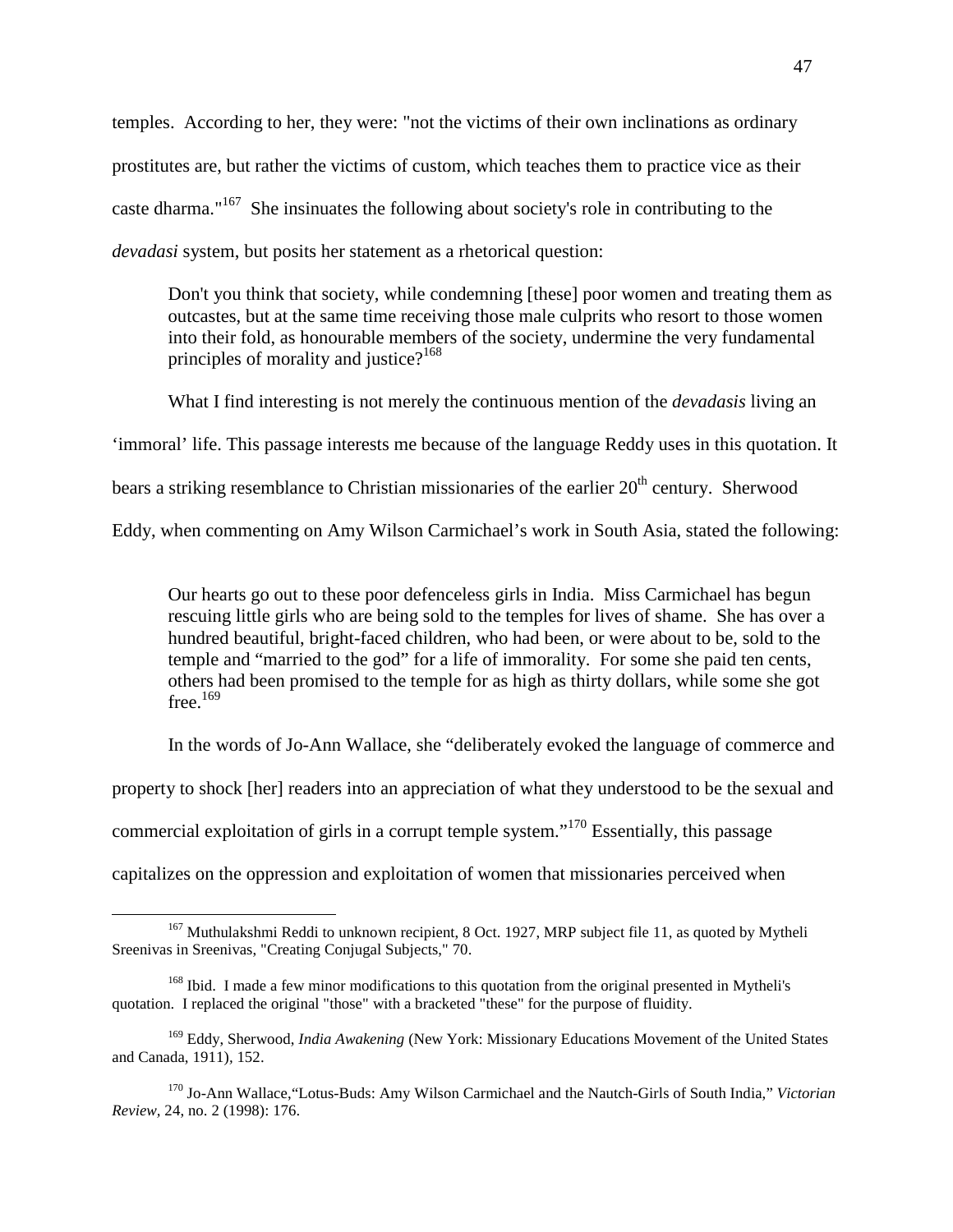observing Indian traditions. This justified not only colonial rule, but the continued work of the missionaries in the country. Just like Sherwood Eddy, Dr. Reddy appeals to the notion that the status of *devadasis* would improve once the system was abolished. She evokes a sense that these women were being misguided and exploited for prostitution and capitalizes on the idea that *devadasis* were raised under an 'unhealthy notion' of tradition. Dr. Reddy portrays the *devadasis* as victims of an oppressive system, an oppressive society. This is exactly what colonists have done with a number of cases regarding Indian women in Indian society (*sati*, child marriage, etc).<sup>171</sup> Once more, the discourse surrounding the rights of women conceal a dynamic regarding the reconstruction of tradition, just as Lata Mani postulates in her article regarding sati.<sup>172</sup> Through this passage, we can see how Muthulakshmi Reddy exemplifies the changes in the attitudes of the Indian English educated elite, who inevitably adopt the attitude and societal values of their British colonizers.

After considerable debate, including criticisms involving how the bill was being rushed and not sufficiently analyzed by a select committee, the President of the Council supported the bill. Amendments on the bill were discussed, such as temples being given "quit-rent" on *devadasi*-owned lands. When the *devadasi* obtained revenue from her land, the bill required her to continue receiving this revenue under the condition the revenue returned to the temple upon her death. Eventually, the Act V of 1929, otherwise known as the Religious Endowments Act of 1929, passed.<sup>173</sup>

<sup>171</sup> Kumar, *History of Doing.* 

<sup>172</sup> Mani, *Recasting Women*, "Contentious Traditions."

<sup>&</sup>lt;sup>173</sup> Govt. of Madras, Proceedings of the Madras Legislative Council, 1929, vol. XLVI, 620-3, as quoted by Jordan, *From Sacred Servant to Profane Prostitute,* 134.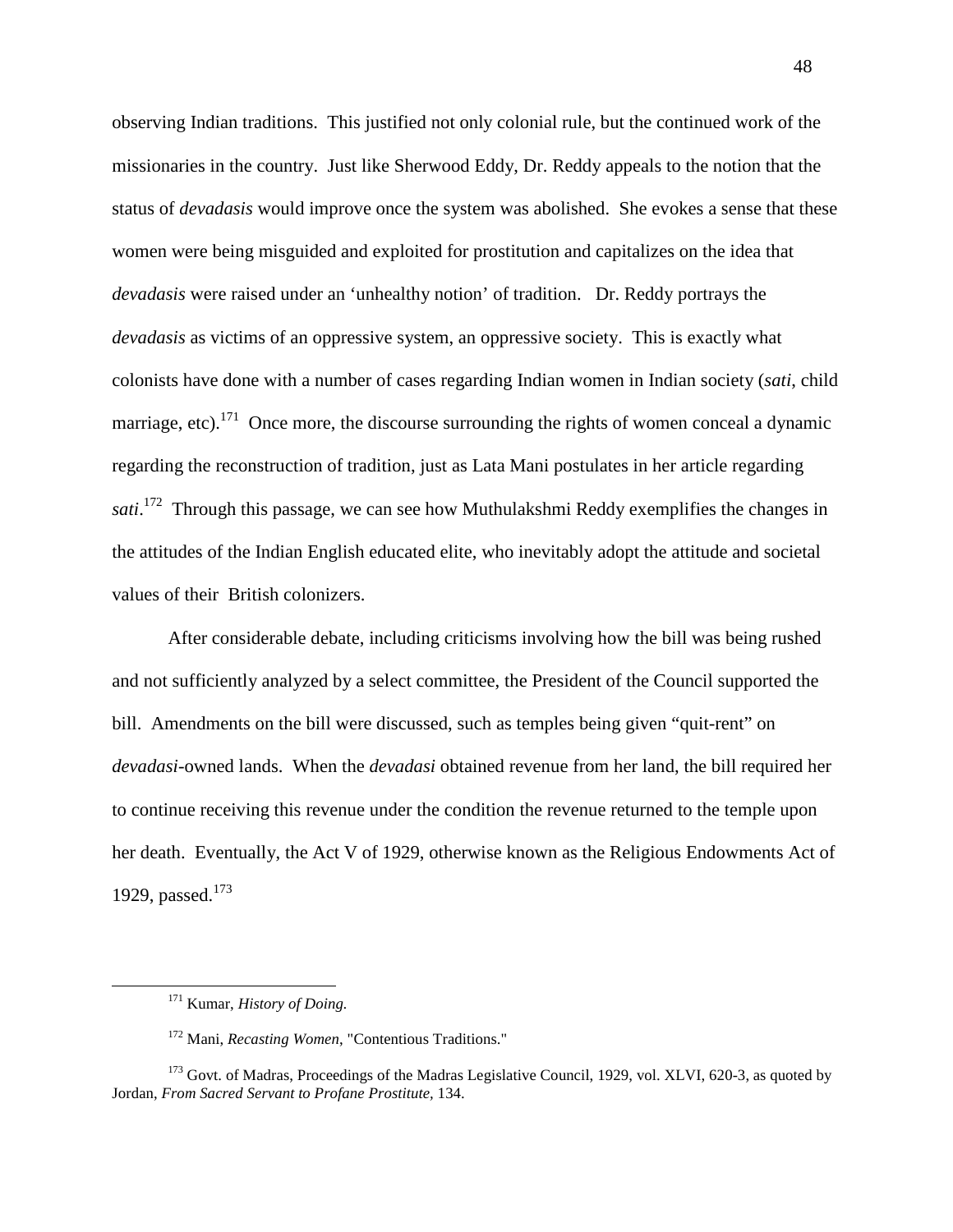Over time, fewer *devadasis* remained to oppose reform legislation against their profession. The Religious Endowments Act of 1929 provided less incentive for *devadasis* to continue their profession, drawing them into the conjugal norms that became enforced through the reform legislation. With less adoption and dedication of girls occurring, less *devadasis* can continue the lineage. This means less opposition for any legislation that was to come and impact the *devadasi* system.<sup>174</sup>

Immediately after the passing of the Religious Endowments Act of 1929, Reddy proposed the following bill in 1930: "A Bill to Prevent the Dedication of Women to Hindu Temples."<sup>175</sup> Changes in the structure of the government as proposed by the Government of India Act of 1935 aided in reviving interest in *devadasi* reform in Madras. The new government in Madras consisted of a Legislative Assembly and a Provincial Legislative Council, creating a bicameral legislature branch. More representatives were elected versus appointed in legislation.<sup>176</sup>

Occurring around the same time as these changes and revived interest in reform legislation regarding the *devadasis*, a *devadasi* in support of reform, Muvalur A. Ramamirthammal published her book 'Dasigal Mosavalai.' This work had been translated as *Web of Deceit*. In this book, we find a historical fiction regarding the *devadasi* profession and the an unpleasant narrative of it involved. In the introductory section of Kalpana Kannabirān's and Vasanth Kannabirān's version of the book, they quote Ramamirthammal's testimony:

<sup>174</sup> Ibid., 134-5.

<sup>175</sup> Govt. of Madras, *Proceedings of the M.L.C.,* 1930, vol. LI, 498, as quoted from Jordan, *From Sacred Servant to Profane Prostitute,*135.

<sup>176</sup> V.D. Mahajan, "Constitutional Changes from 1919-1969," Chapter XXXIV, in *The Cambridge History of India, The Indian Empire, 1858-1918, with Additional Chapters 1919-1969,* vol. VI, edited by H.H. Dodwell (Delhi: S. Chand & Co., 1968), 648-49.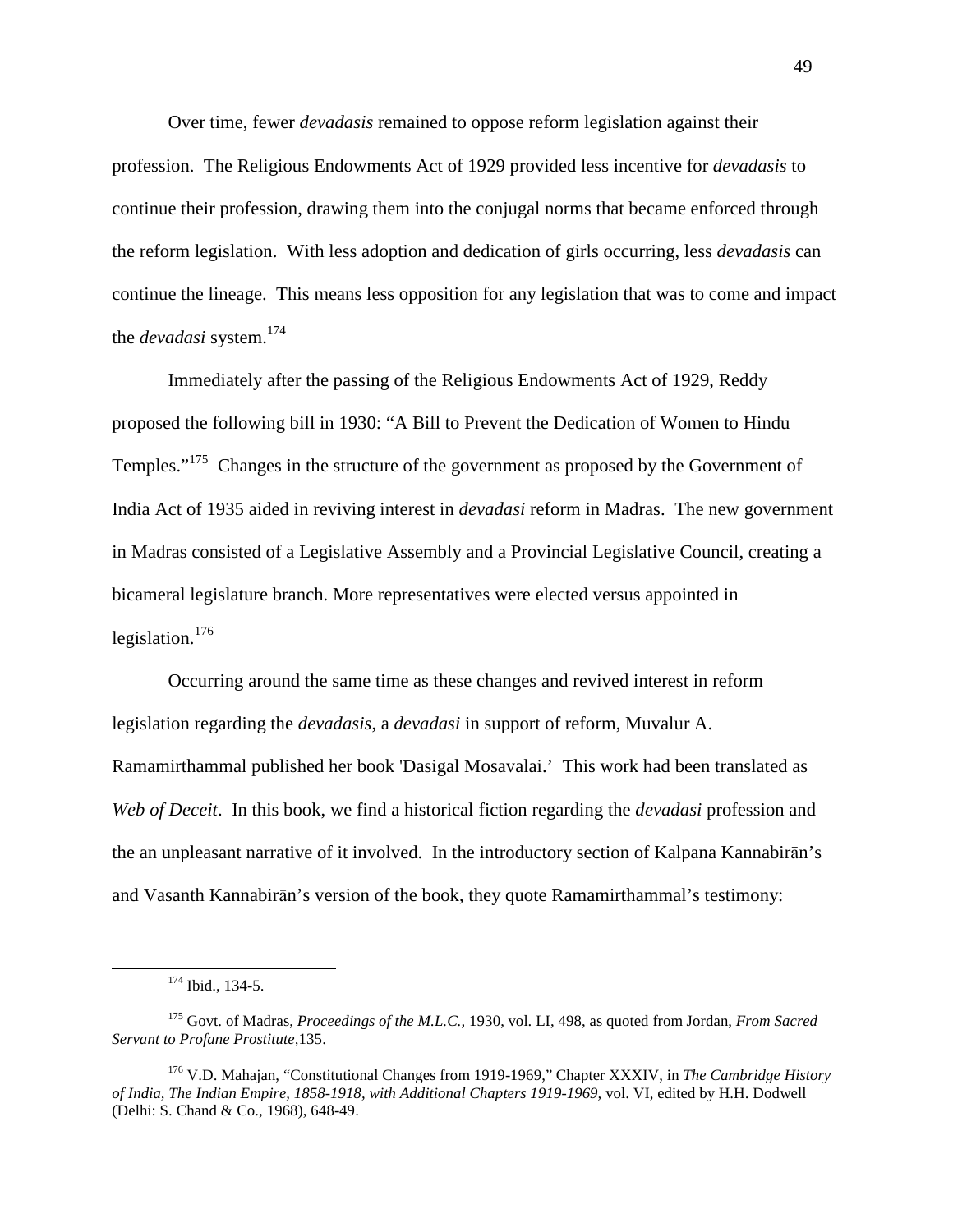I was born in a traditional non-devadasi family…My uncle and aunt persuaded my father to force me into prostitution through the devadasi custom. They also advised him not to marry me away, since I would fetch a handsome amount to my family through the profession – given my talents in music and dance… So my parents forced me into this custom. It was during this time I deeply thought about this custom as evil and read those religious texts which advocated it. I felt that men have forced certain women into this degrading profession to pursue their indiscreet pleasures and for selfish reasons.<sup>177</sup>

 Ramamirthammal, like Reddy, presents the *devadasi* system as oppressive and exploitative. Furthermore, she represents something else important in the debate: the *devadasis* who opposed the *devadasi* system and pushed for reform. This layer adds a complexity to the discourse surrounding the *devadasis* and their agency. However, as Geraldine Forbes states in her book, *Women in Modern India*, *devadasis* were never by any stretch "free agents."<sup>178</sup> In this way, Rammamirthammal's testimony supports this notion and the allegations made by Christian missionaries and reformers. Because she herself was a *devadasi*, her testimony served as justification for social reformers to further push for the abolition of the system.

 Rammamirthammal's testimony has other interesting elements to it, though. As already mentioned, it addresses the question of agency. She claims that the *devadasi* system was exploitative in her work. Her testimony implies the status of *devadasis* would improve with the removal of the system. However, in her story, we find a narrative not too unlike that found in King Shudraka's play, *The Little Clay Cart*. <sup>179</sup> Even though *Web of Deceit* does not show *devadasis* as simply deviant seductresses, or as victims of an oppressive system, it supports an

<sup>177</sup> *Kudi Arasu*, December 13, 1925, as quoted by S. Anandhi, "Representing devadasis:'Dasigal Mosavalai' as a radical text," *Economic and Political Weekly* 26, no. 11/12 (1991): 741. Also see Muvalur A. Ramamirthammal, Kalpana Kannabirān (commentator), and Vasanth Kannabirān (commentator), "Framing the Web of Deceit," *Muvalur Ramamirthammal's Web of Deceit: Devadasi Reform in Colonial India*, 2.

<sup>178</sup> Forbes, *Women in Modern India*, 182.

 $179$  Please see Ramamirthammal, Kalpana Kannabirān (commentator), and Vasanth Kannabirān (commentator), *Muvalur Ramamirthammal's Web of Deceit*, and Ryder (translator), Shudraka (author), *The Little Clay Cart.*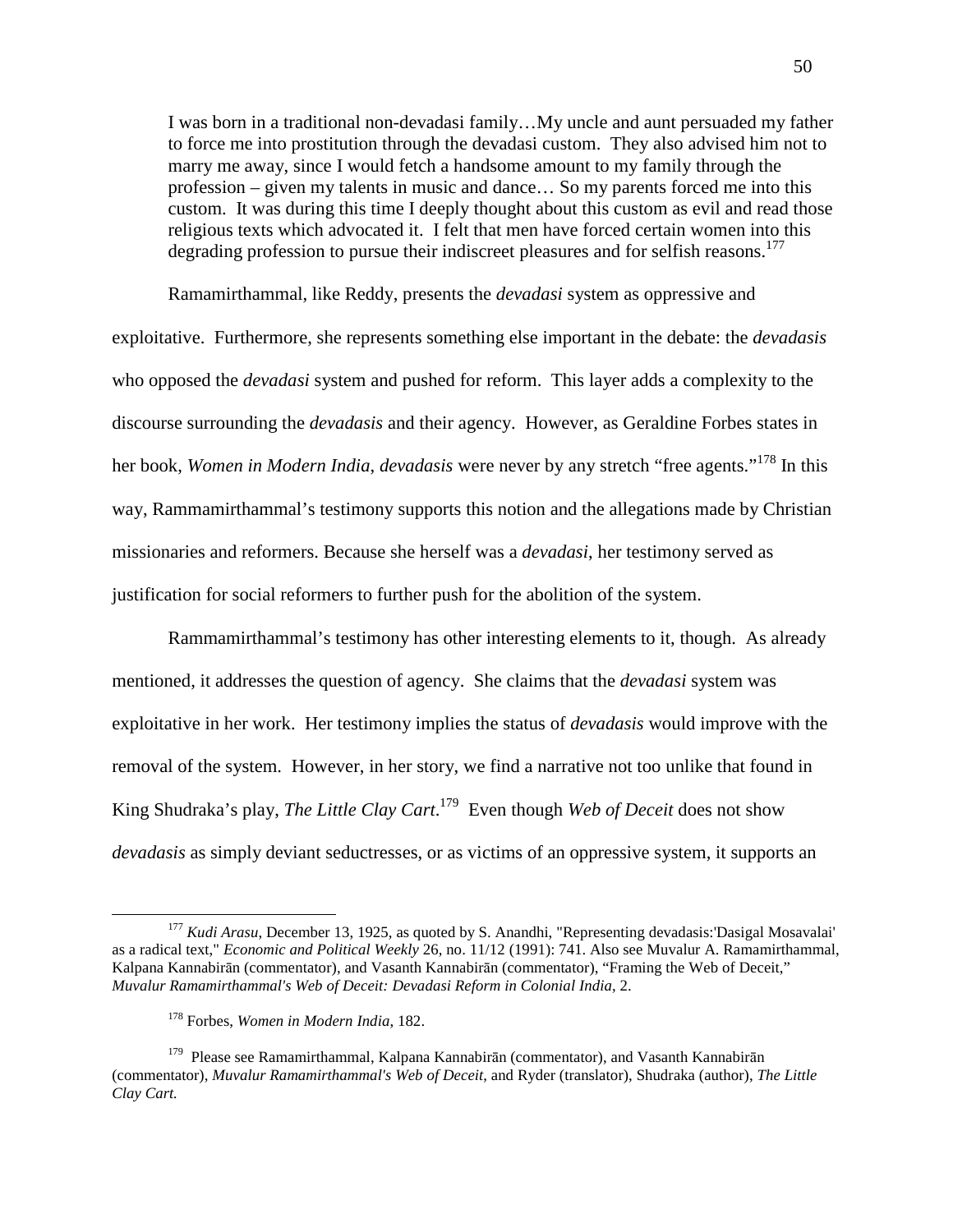overarching framework on what constitutes a respectable or unrespectable woman.<sup>180</sup> The hero and heroine in the book idealize conjugal norms that place value on a monogamous, heterosexual marriage.<sup>181</sup> As Sreenivas observes, however, this novel also evokes the question of whether subscribing to conjugal normalcy is sufficient for obtaining the status of a respectable woman.<sup>182</sup> We will address this question in the conclusion of this thesis.

On August 15, 1947, India became independent. Because of the British Empire's dependency on India's support, resources, and personnel, it was simply too much for the British to maintain rule over it. A central government replaced the British colonial government. Home Minister Dr. P. Subbarayan, who was also part of the Select Committee that looked over the *devadasi* reform legislation in previous years, introduced "The Madras Devadasi (Prevention of Dedication) Bill, 1947." As a consequence of *devadasis* who supported reform and other members of the community who wanted this reform, Subbarayan suggested the community in its entirety long wanted this measure. Others suggested this bill would enhance the prestige of the house. V.I. Muniswami Pillai, another member of legislation, stated the following: "prostitution in civilised nations is a crime." While he recognized the idea that *devadasis* may have been pure in the past, he said the custom of dedicating girls to temple service was malicious.<sup>183</sup> After

<sup>180</sup> Please see Ramamirthammal, Kalpana Kannabirān (commentator), and Vasanth Kannabiran (commentator), *Muvalur Ramamirthammal's Web of Deceit*, 22 and Anandhi, "Representing Devadasis," 744-5.

<sup>&</sup>lt;sup>181</sup> Sreenivas, "Creating Conjugal Subjects," 76-77.

 $182$  Ibid.

<sup>183</sup> Govt. of Madras, *Madras Legislative Council Debates*, vol. VI, 1947, 629-30, as quoted from Jordan, *From Sacred Servant to Profane Prostitute,* 144.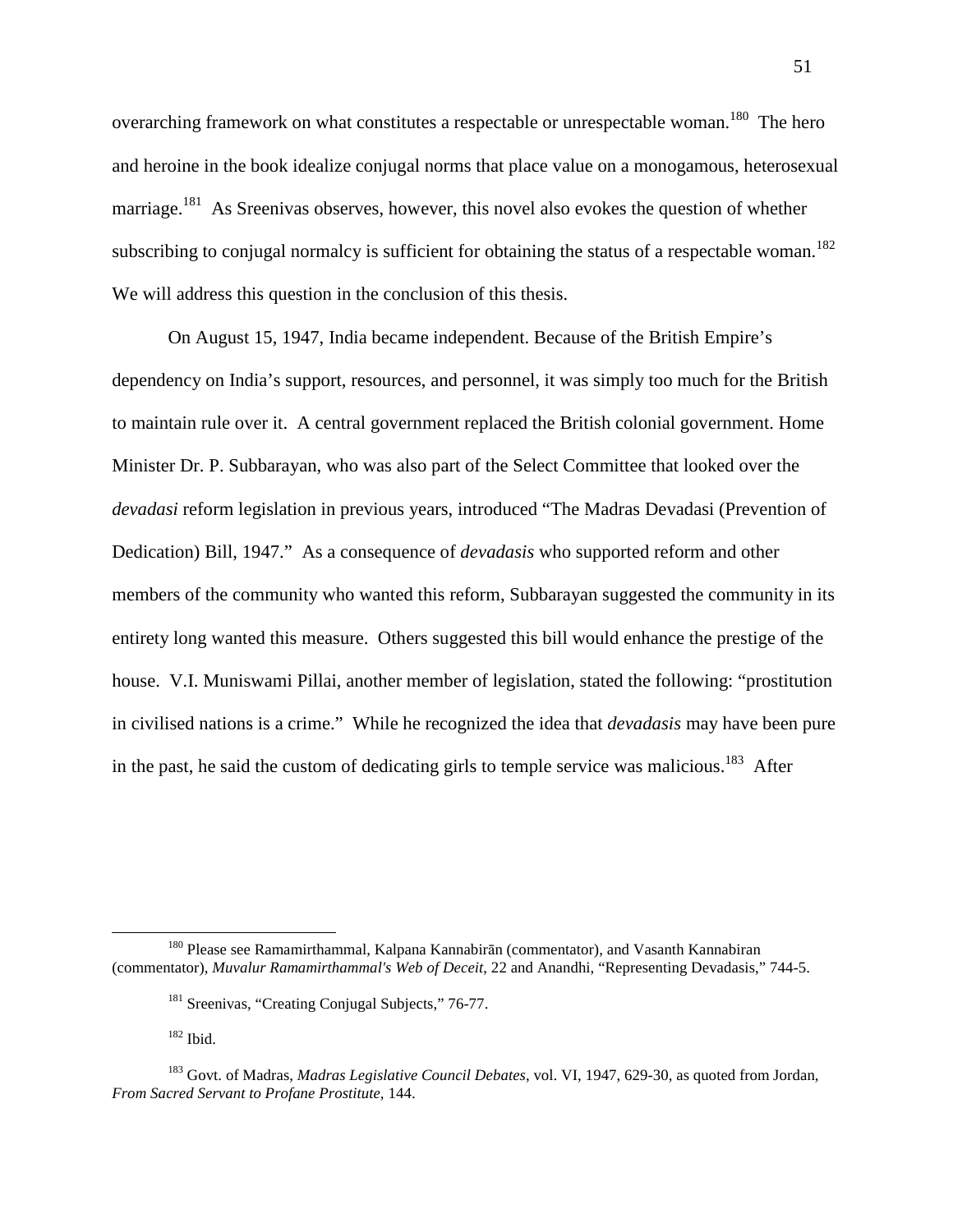considerable debate, the Madras Devadasi (Prevention of Dedication) Bill of 1947 was passed on December 5, 1947.<sup>184</sup>

Because the *devadasis'* numbers have considerably diminished after the passing of the Religious Endowments Act of 1929, there was far less opposition to the new legislation. Daughters of the *devadasis* after this bill have mostly moved onto marrying into the mainstream Hindu community. This left resistance toward pushing for these measures weakened when compared to the opposition that existed prior to the Religious Endowments Act of 1929. From here on, it became a penal offense for dedication ceremonies. Furthermore, the new bill went as far as outlawing dance in any religious or temple proceeding.<sup>185</sup>

# Additional Comments

l

I have discussed the history of 1927-1947 and the legislation affecting the *devadasis*, and the debates surrounding it. Furthermore, I have emphasized the Indian reformists' subscription to assumptions regarding established conjugal norms, the value of Indian women's sexual purity, and how the discussion of the devadasis' agency mask these important elements. My analyses support Lata Mani's theory on the reconstituting – the reconstructing – of traditions. I also show elements where Brahmanical norms pertaining to the Indian woman's sexuality are asserted as part of the reconstruction of these conjugal norms.

Importantly, I also show how *devadasis* inevitably support the same conjugal norms and notions of sexual purity that the reformists do once their system becomes threatened with being abolished. Even though they argued for the continuation of the *devadasi* system, they could only strengthen their position in the debates by supporting the same ideas the reformists do. In this

<sup>184</sup> Govt. of Madras, *Madras Legislative Council Debates*, vol. XV, 1947, 94-102, as quoted from Jordan, *From Sacred Servant to Profane Prostitute,* 146.

<sup>&</sup>lt;sup>185</sup> Please see Tamil Nadu Act XXXI, 1947.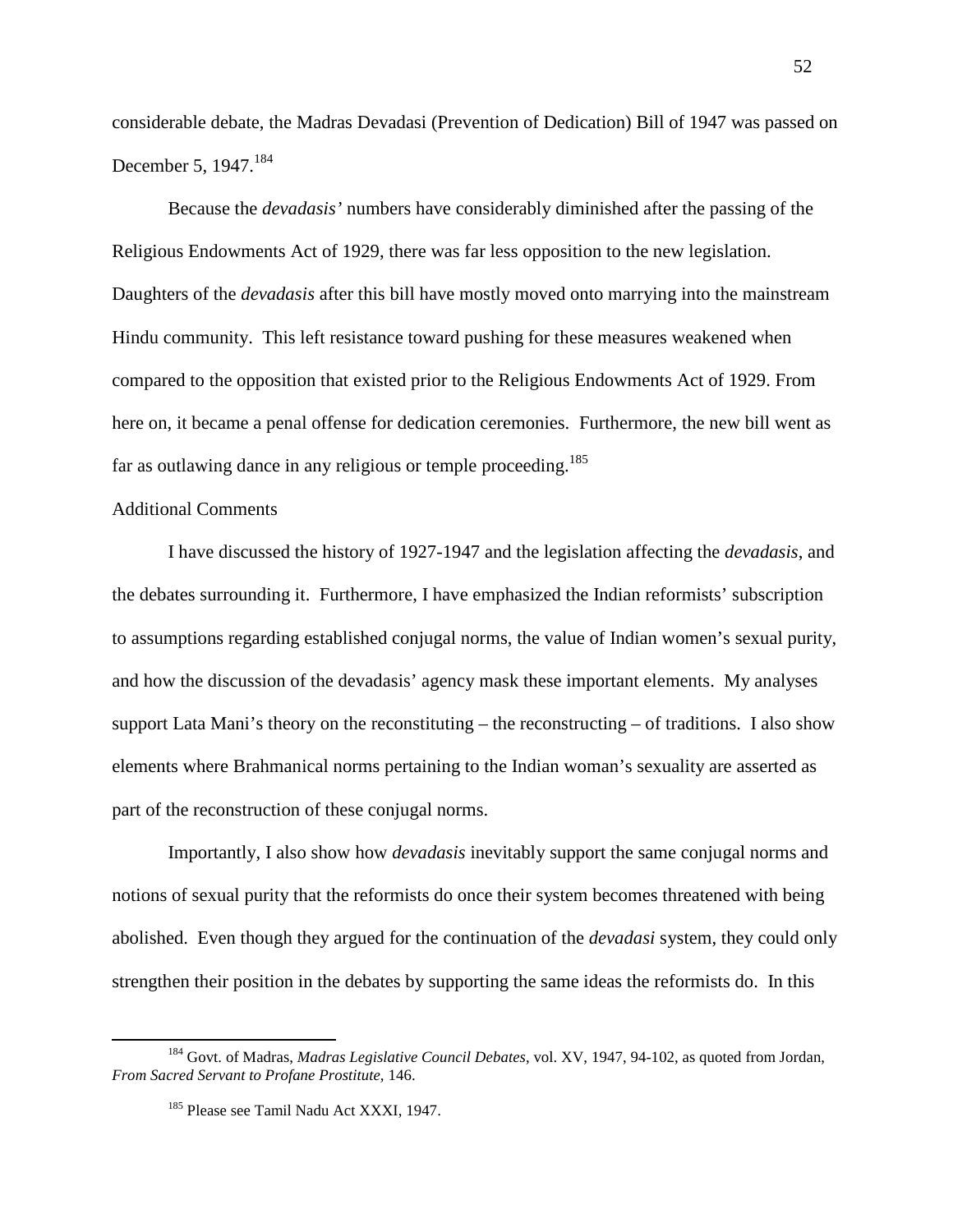respect, they have become subjects of the English educated elite's view of conjugality. As a result, this nuances their ideas during the debate. The combination of events in this chapter, along with the events of the previous chapter, contributed to the reduction of the legal as well as social status of the *devadasis*.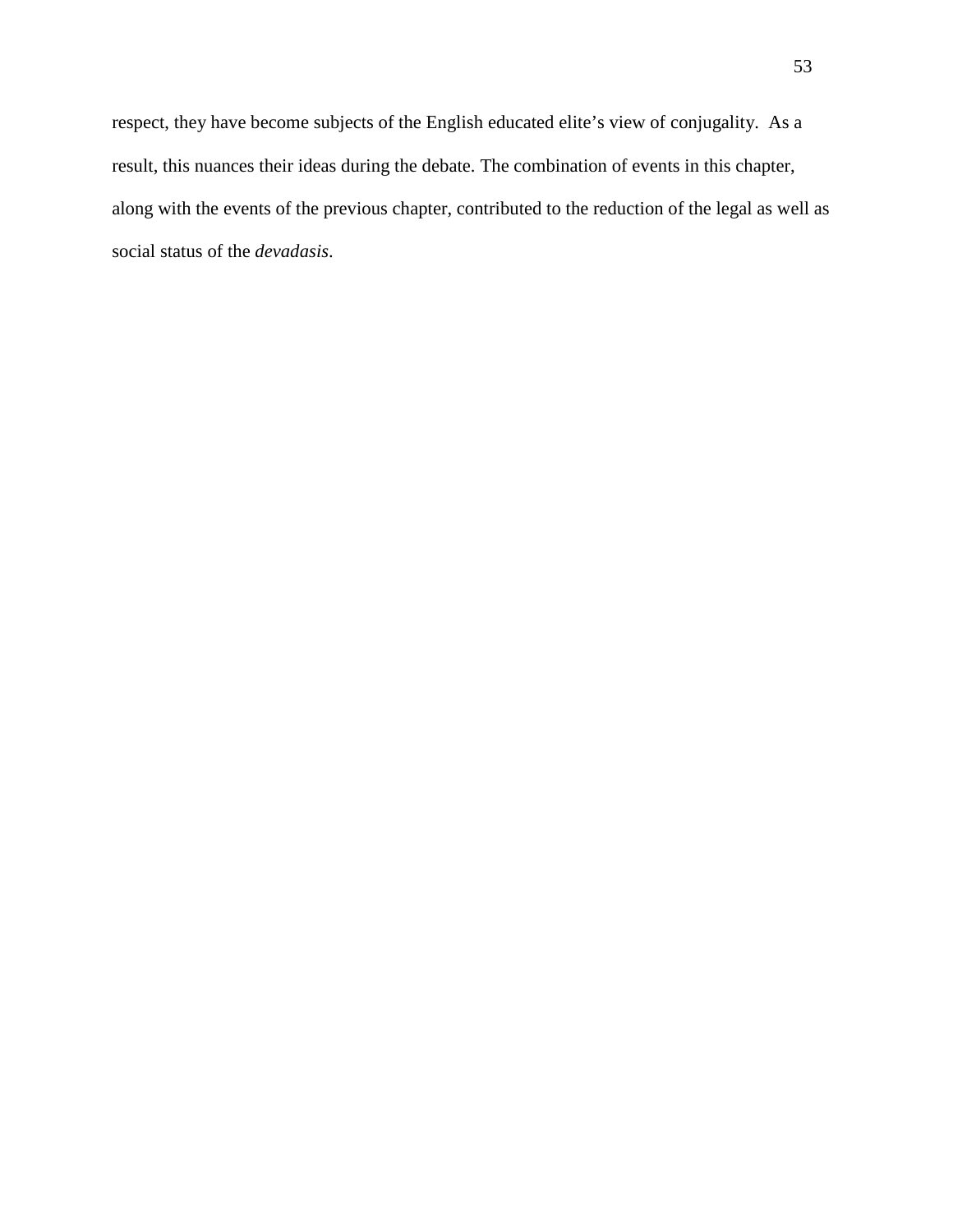### CHAPTER IV

### CONCLUSIONS AND THE CONSEQUENCES OF CULTURAL COLONIZATION

In this work, we have seen the complexities surrounding the conceptualization of the *devadasi*. I do argue the significance of the construction – and reconstruction – of conjugal norms as the underlying factor leading to the abolition of the *devadasi* system. However, the discourse surrounding the *devadasi* represents a microcosm of a larger discourse surrounding India. As already insinuated in this paper, Lata Mani postulates in *Contentious Traditions* that "Women become emblematic of tradition, and the reworking of tradition is largely conducted through debating the rights and status of women in society."<sup>186</sup> All of the discourse surrounding status, rights, and other aspects of agency cover a subtler discourse regarding cultural tradition.<sup>187</sup>

By extension, the debates leading to the abolition of the *devadasi* system also serves as a microcosm for the reconstruction of an idealized, Indian past. It represents a larger dynamic regarding the long term effects of Orientalistic sociology<sup>188</sup> being assimilated into the privileged India intelligentsia. Multiple times through the debate, we encounter rhetoric regarding what was the 'authentic' role of the *devadasi* in Indian society. Was she a profane prostitute or a sacred nun? Whatever happened to the idea of a courtesan who still held a respectable status on par with the idealized Indian wife and someone who potentially conflates the aforementioned binary? Was the respectable status of the Indian courtesan overplayed, or downplayed? There are many questions and for every answer found in research, more questions come to mind.

<sup>186</sup> Mani, *Recasting Women*, "Contentious Traditions," 90.

<sup>187</sup> Ibid.

<sup>&</sup>lt;sup>188</sup> Term derived from Levine, "Orientalist Sociology and the Creation of Colonial Sexualities."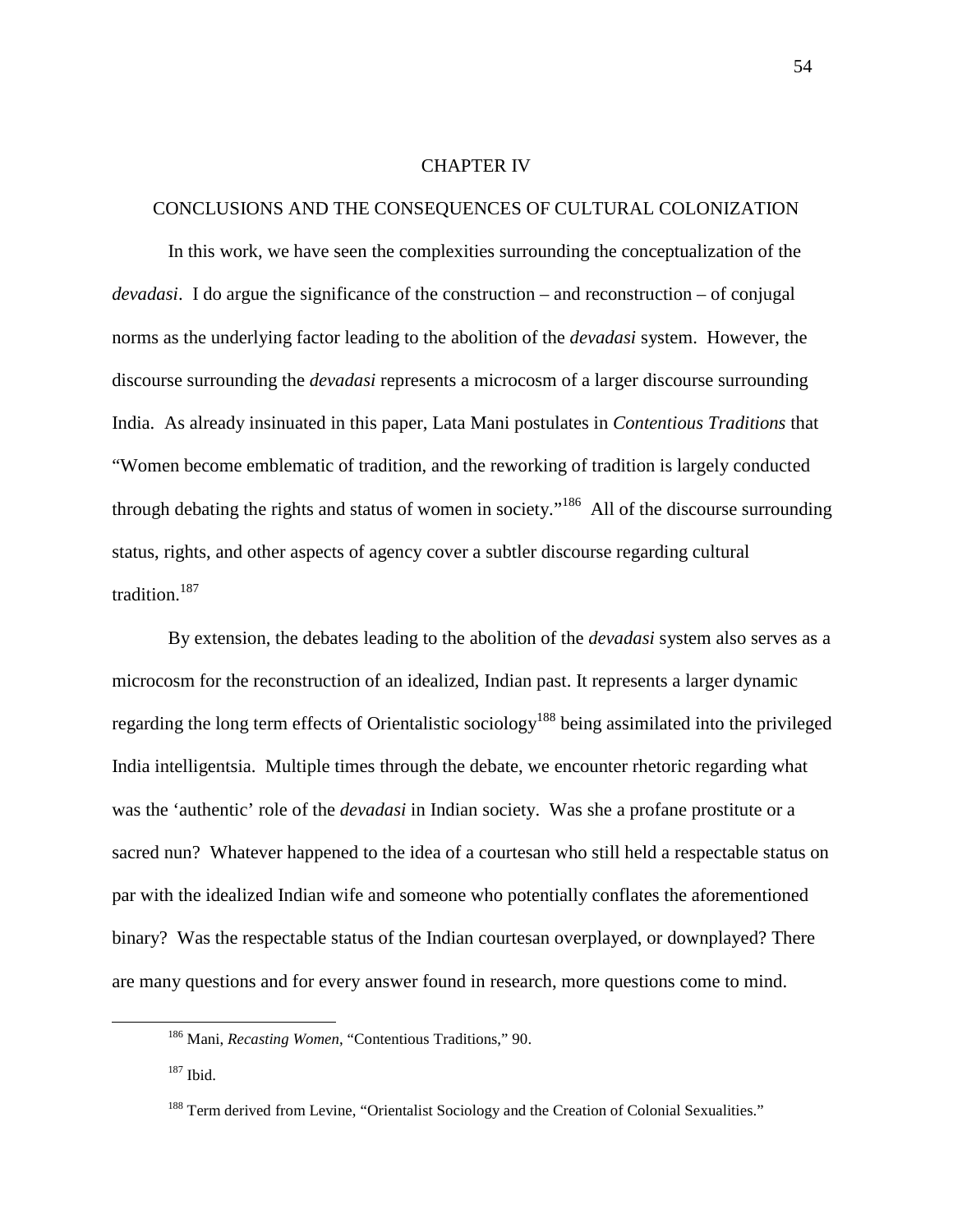Because of the legal history surrounding the definition of prostitution in India, I have chosen to make the distinction between courtesans and common prostitutes. However, other scholars might problematize this categorization later.

As I have already stated numerous times in this thesis: my research supports the theory that the abolition of the *devadasi* system had more to do with the construction and reconstruction of conjugal norms. I find this argument more substantial than the notion that suggests it was about the agency, or lack of agency, of the *devadasi*. In that respect, I wish to leave some thoughts regarding the discourse surrounding the agency of the *devadasi*. Forbes postulates in her work that these women were not free agents by any stretch.<sup>189</sup> Once a *devadasi* became dedicated, the temple authorities dictated acceptable sexual partners. Again, only the *devadasis'* mother or grandmother could veto arrangements the temple made between the *devadasi* and a patron.<sup>190</sup> Kersenboom-Story suggests in her fieldwork that the *devadasis* she studied had more free choice in the matter,  $191$  saying that one of her informants stated the following:

 "After we got our status as a *devadasi*, we could decide for ourselves. If some were deserted by men, they still had their profession which afforded them a living. We had our own discipline."<sup>192</sup>

We see that Kersenboom-Story's ethnographic information contradicts the statements made by Forbes. According to her data, *devadasis* had a choice in whether they became a *devadasi* or became a legal wife. This implies some agency on the part of the *devadasi.* With this in consideration, we must also take into account that Kersenboom-Story's ethnography had been conducted during the late 1980's. Furthermore, even if some temples might have given

<sup>189</sup> Forbes, *Women in Modern India*, 182.

 $190$  Ibid.

<sup>191</sup> Kersenboom-Story*, Nityasumangali*, 189.

<sup>192</sup> Ibid.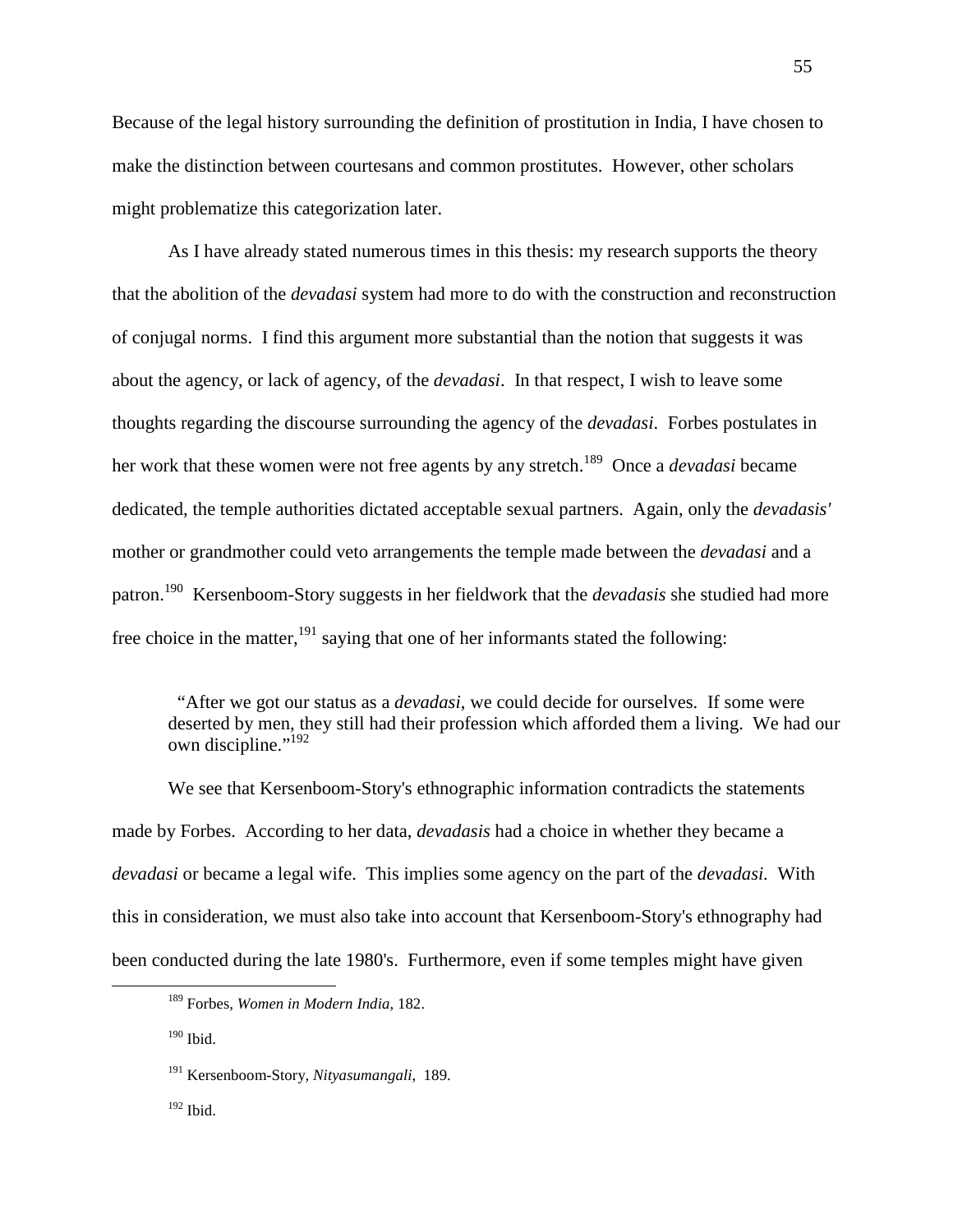*devadasis* this option, it may not be the case for all temples. Nonetheless, like Amrit Srinivasan comments regarding the topic of agency pertaining to the devadasis: "The economic and professional benefits were considerable and most importantly, not lacking in social honour."<sup>193</sup> Like the traditional courtesan during pre-colonial India, the *devadasi* possessed wealth, an education, and self-respect regardless of the fact she did not marry a mortal, and had a public life.

 However, there is another aspect of the debates surrounding the abolition of the *devadasi* system that is striking. As already emphasized in this thesis, a number of the allegations by Indian reformists insinuate that these women would live a better life if their system was abolished. We have seen in the previous chapter. Regardless of the reformists' claims, we also see that some of these women protested the attempts to outlaw the *devadasi* practices. When faced with this opposition, though, Dr. Muthulakshmi Reddy made the following statement: "As for the local devadasis' protest, they are all a set of prostitutes who have been set up by their keepers. How can the Government take cognisance of such a protest?"<sup>194</sup> In the previous chapter, we see how Dr. Reddy claims the *devadasis* were victims of an oppressive, patriarchal system. Despite being faced with opposition by the people she claims to advocate for, she dismisses these protestors as prostitutes who act on the behalf of their 'keepers' and disregards their stance in the debates. This further betrays that Muthulakshmi Reddy operates under the binary model of what constitutes a respectable and unrespectable woman. She acts on normatives that implicate what makes an idealized woman or what makes a prostitute.

<sup>&</sup>lt;sup>193</sup> Srinivasan, "Reform and Revival," 1869-70.

<sup>&</sup>lt;sup>194</sup> Muthulakshmi Reddi to Kaleswara Rao, 21 Oct. 1938, MRP subject file 11, as quoted by Mytheli Sreenivas in Sreenivas, "Creating Conjugal Subjects," 71.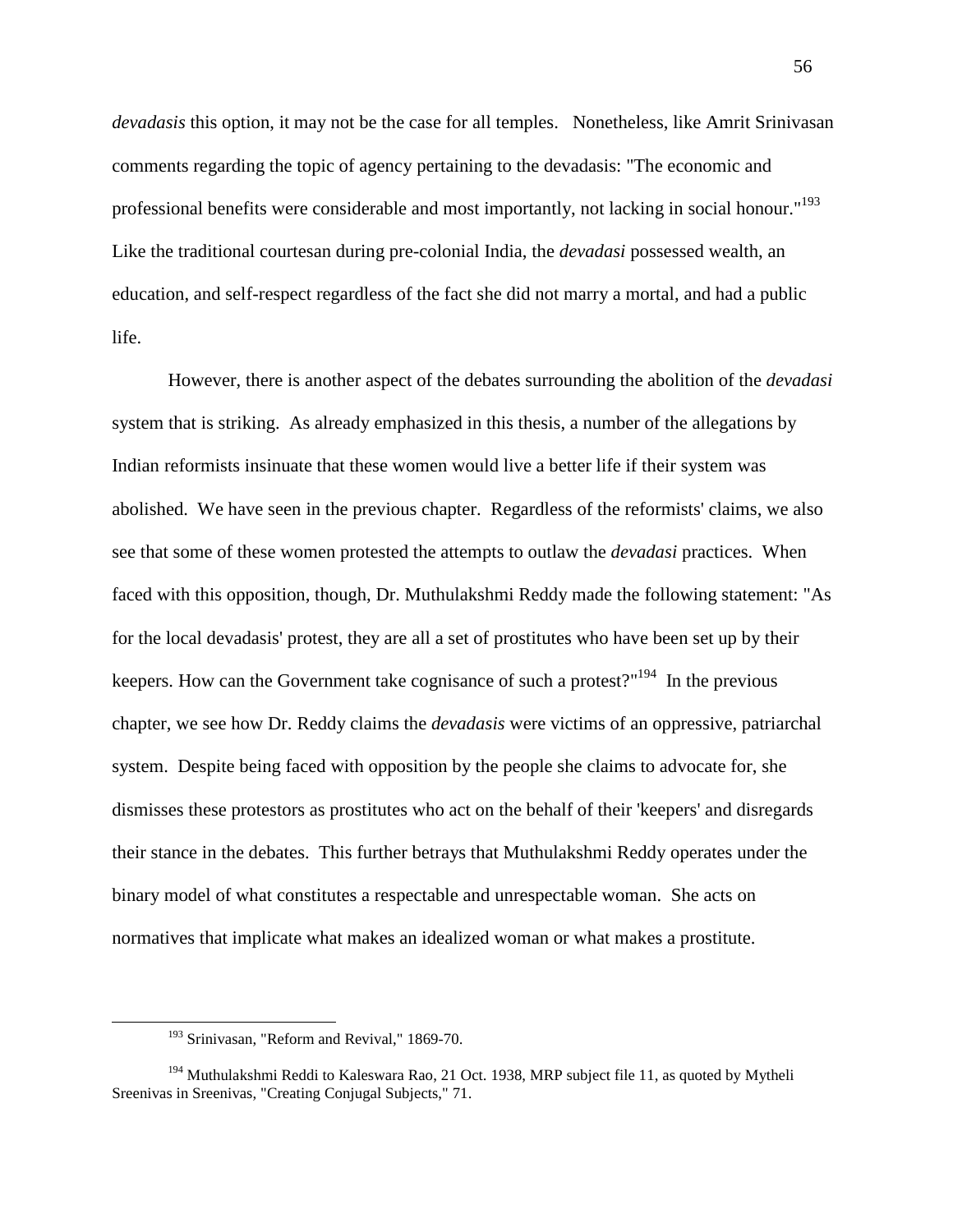With this in consideration, I acknowledge there being several limitations with my analyses on the history surrounding the *devadasis*. Because of the requirements of my thesis, I could not include other quotes that might be interesting or relevant to the discourse surrounding the reconstruction of conjugal norms. During the debates surrounding the abolition of the *devadasi* system was the movement to revive interest in their dances.<sup>195</sup> I could not include the research on this. In addition, members of the Theosophical Society, such as Annie Besant, have provided their own conjectures and influences in the debates, and I have not touched upon these important characters.<sup>196</sup> However, again, I could not address this as thoroughly as I would like. Perhaps in later works I can give these factors more consideration.

 Having said that, there is another aspect of the abolition of the *devadasi* system that deserves attention. Even though the Indian reformists insisted they were fighting an 'immoral' practice and more specifically, opposing the practice of prostitution, nothing in the Madras Devadasi (Prevention of Dedication) Bill of 1947 explicitly outlaws the practice of prostitution. It outlaws the practices of the *devadasi* system, but never does it pass any legislation against the practice of prostitution itself. Again, this further confirms the idea that the *devadasi* system's abolition was an act asserting reconstructed conjugal norms in Indian society. Despite that reformists had been adamant about the bill improving the status of women, but scholars have suggested the realities following the bill were – and are – less than ideal.

Davesh Soneji in his work, *Unfinished Gestures*, addresses whether *devadasis* have been able to move on from their former profession. Some notable figures, such as Smt. T.

<sup>&</sup>lt;sup>195</sup> Srinivasen, "Reform and Revival," 1869-1876.

<sup>196</sup> Soneji, *Unfinished Gestures*, 122.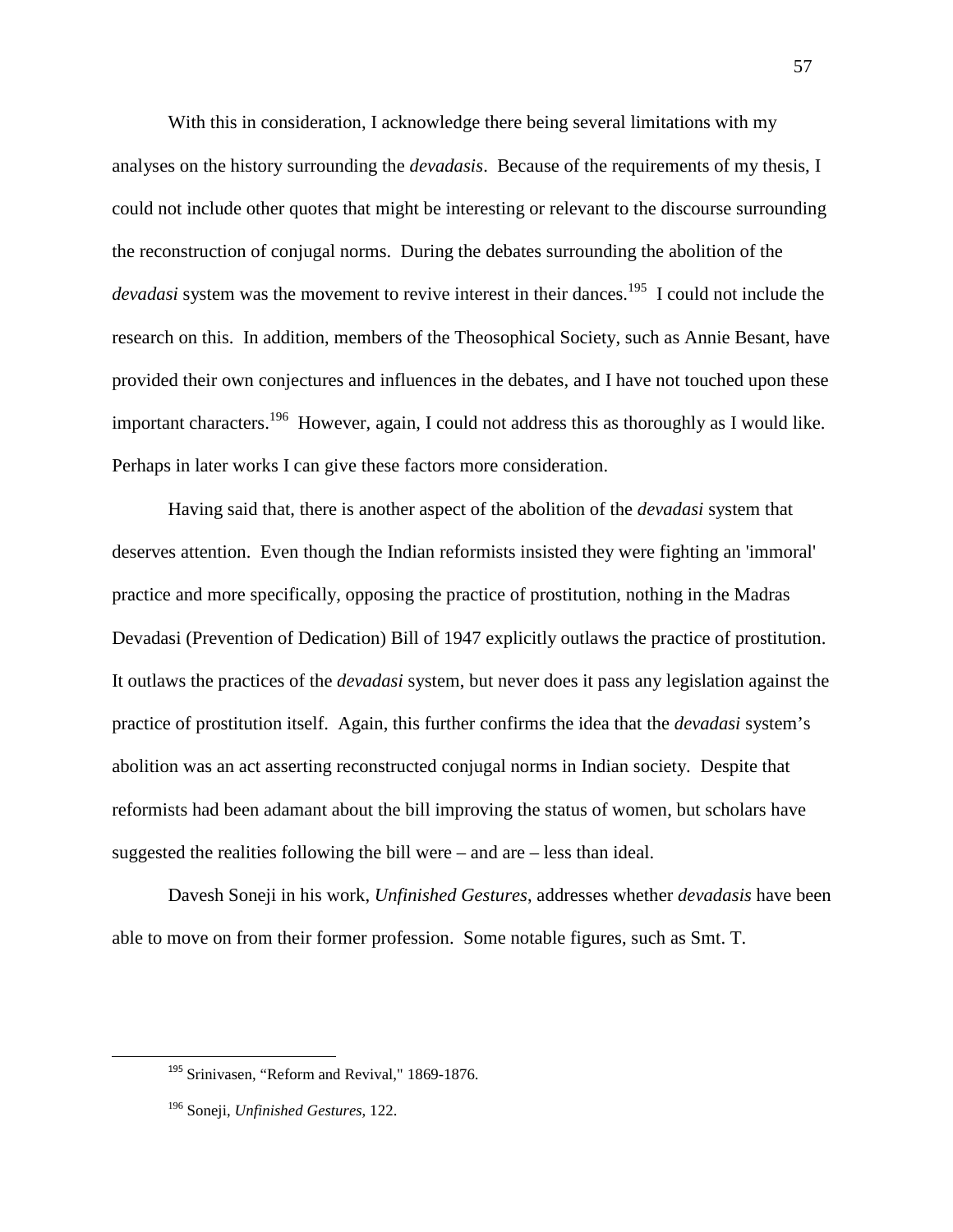Balasaraswati have been able to make a career outside of the *devadasi* profession.<sup>197</sup>

Unfortunately, as Soneji concludes, the exceptions do not represent the community as a whole. In his fieldwork, Davesh interviewed several *devadasis*, one who he calls 'Saraswati' for the sake of anonymity.<sup>198</sup> Saraswati stopped dancing in public in 1953, and had struggled to find opportunities outside of her former profession. She attempted to teach *non-devadasi* women in Chennai, but Indian urban elites remained reluctant on the idea of bringing their daughters to a *devadasi* for dance instruction.<sup>199</sup>

We also have a similar story told by one of Marglin's key consultants in her fieldwork. In her ethnographic work on the *devadasis* of Puri, Marglin had a key consultant she called 'Lalita.' Marglin describes Lalita as not continuing her *devadasi* ritual.<sup>200</sup> She recorded the following about Lalita:

 When I asked her why she did not continue the ritual she said, 'I feel shame. All my friends either got married or took up jobs. My closest friend Bhanumati left temple service and I do not feel like continuing.' As Lalita is not married and does not have a job, she feels isolated since she has no contemporaries who continue the ritual. $201$ 

One interesting component of Lalita's answer to Marglin is she said she felt shame. This raises questions as to the reasons a *devadasi* may feel shame about her duties or in this case, former duties. Marglin continues providing the following regarding her conversation with Lalita:

 $199$  Ibid.

l

<sup>200</sup> Ibid., 40.

 $201$  Ibid., 41.

<sup>197</sup> Soneji, *Unfinished Gestures,* 22-3. Also see Knight, Douglas M., *Balasaraswati: Her Art and Life* (Middletown: Wesleyan University Press, 2010).

<sup>198</sup> Soneji, *Unfinished Gestures*, 225-6.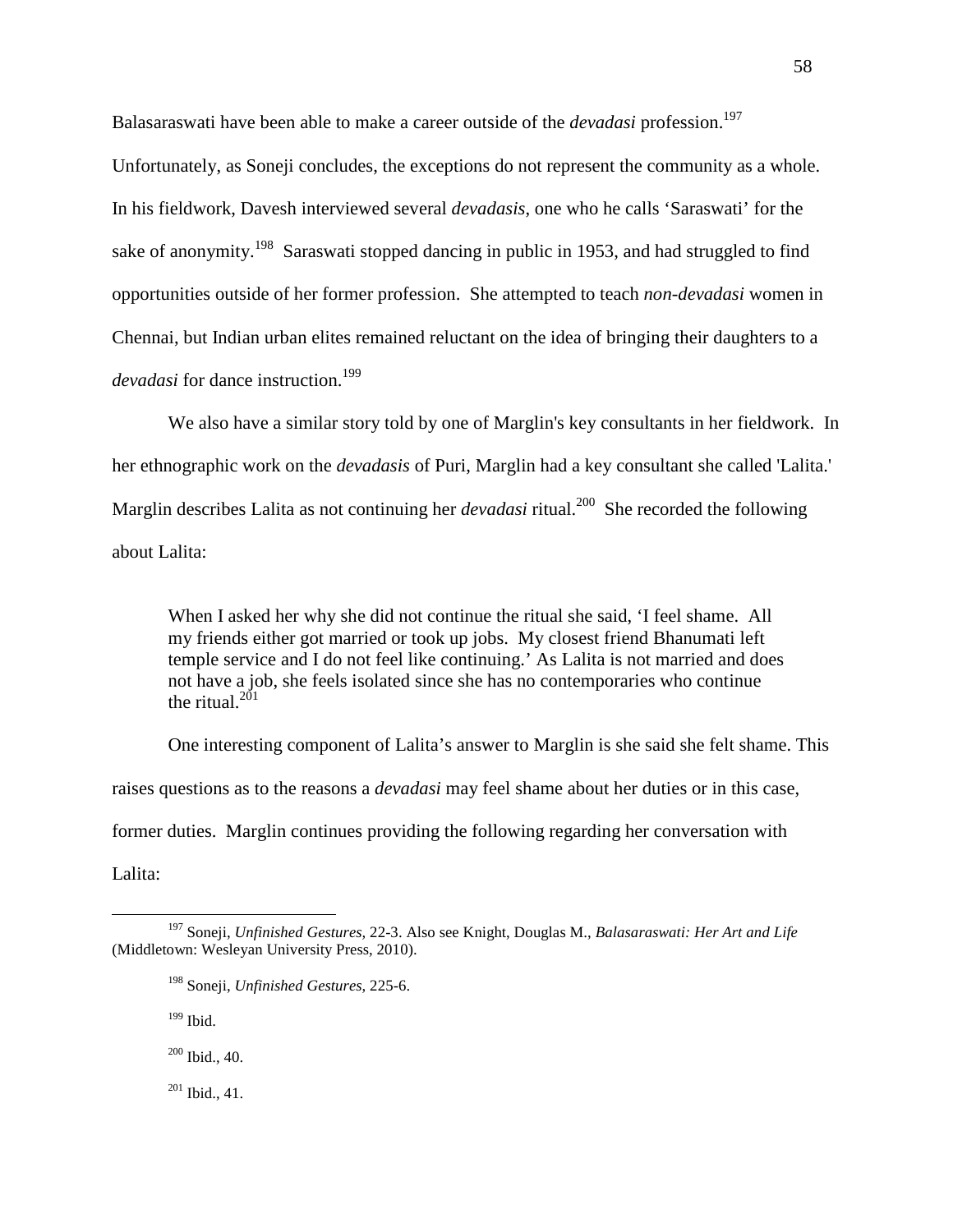Lalita says that nowadays people just think of the devadasis as prostitutes and not as the wives of Jagannatha, and she adds, 'formerly the pilgrims used to give gifts such as money, ornaments, and saris while we were dancing but nowadays they don't give anything. We also used to have lands given by the king, but these lands were taken away so now we don't have any land.'

Two elements in the quote above can be indicative of reasons for Lalita to feel shame. The stigma of being associated with prostitution can be considered shameful in itself for her. Again, Brahmanical Hinduism judges the value of a woman based on her sexuality being regulated and contained within a conjugal family unit; Indian women were expected to live as part of patrilineal, monogamous households.<sup>202</sup> This value set, in addition to the Victorian moral and medical values that became prevalent in India's educational system, marginalized women whose sexuality did not fall into this conjugal norm.<sup>203</sup> The complex dynamic between these set of values led to the *devadasi*, a matrilineal and non-monogamous figure, becoming "reconceived as a commercialized sex worker" in contemporary Indian society.<sup>204</sup>

So then, this presents an interesting question in regards to the reconstruction of conjugal norms that inevitably affected the legal and social status of the *devadasis*: what are the stakes with the assertion of these norms? In the case of Lalita and Saraswati, we find women who have became marginalized and isolated from the public sphere that dominates contemporary India. Even though reformists insisted the abolition of the system would have improved the status of these women, the reality is far graver. Not all of these women were able to become respectable women in Indian society, nor could all of them successfully assimilate. The stigma of their previous profession continues to affect their ability to live in the present. As Mytheli Sreenivas suggested in her conclusions regarding Muvalur A. Ramamirthammal's *Web of Deceit*, "conjugal

<sup>202</sup> Whitehead, "Measuring Women's Value," 154.

<sup>203</sup> Ibid.

 $204$  Ibid., 155.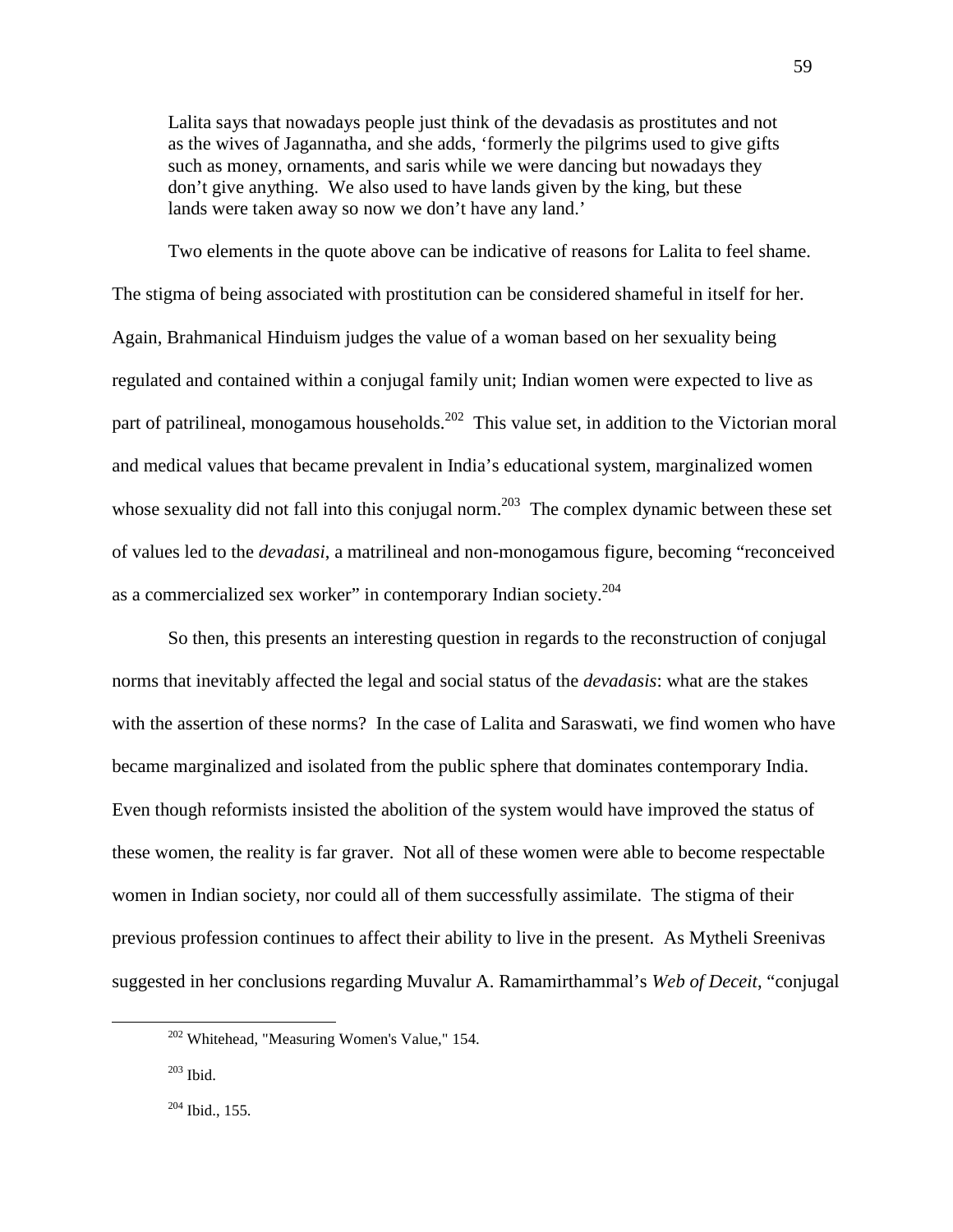reform alone does not determine the conditions of female citizenship." I would rephrase this to suggest that conjugal reform is not sufficient for providing social respectability and status to former *devadasis*. Again, as already stated before, the social shame attributed to Saraswati and Lalita's former life limits their opportunities in Indian society. Instead of providing more avenues for *devadasis* to become a functioning member of society, the abolition of the *devadasi* system might have done more to further marginalize these women.

With this in consideration, Saraswati and Lalita's lives may be argued as more dignified than other cases of former *devadasis* in the modern world. Because *devadasis* had lost their main source of sustainable income from temples and local patrons, plus lived in a society that no longer valued their artistic skills, some former *devadasis* entered the very sex work that served as the basis for reform legislation against their system. According to Geetanjali Misra, a survey completed by authors among 300 brothel-based sex workers in Sangli found that more than onehalf of the sex workers reported identified themselves as *devadasis*. <sup>205</sup> Misra concluded that "the abolition of the *devadasi* system led to the further exploitation and stigmatization of the very women the new legislation hoped to protect."<sup>206</sup> I find this an interesting observation because it coincides with my previous comments regarding the effectiveness of the aforementioned legislation when it came to fighting prostitution. As we saw in the first chapter of this thesis, the legislation focuses more on not only abolishing the *devadasi* system, but also legally classifying *devadasis* as prostitutes. Criminalizing a practice possesses its own consequences on the targeted population. The process began with British rule and their assertion of an Orientalistic sociology in both their education system and the courts, a sociology that classified respectable women as subjects of a monogamous, heterosexual marriage and patriarchal household. Any

 $205$  Misra, Ajay Mahal, and Rima Shah. "Protecting the rights of sex workers," 101.

<sup>206</sup> Ibid.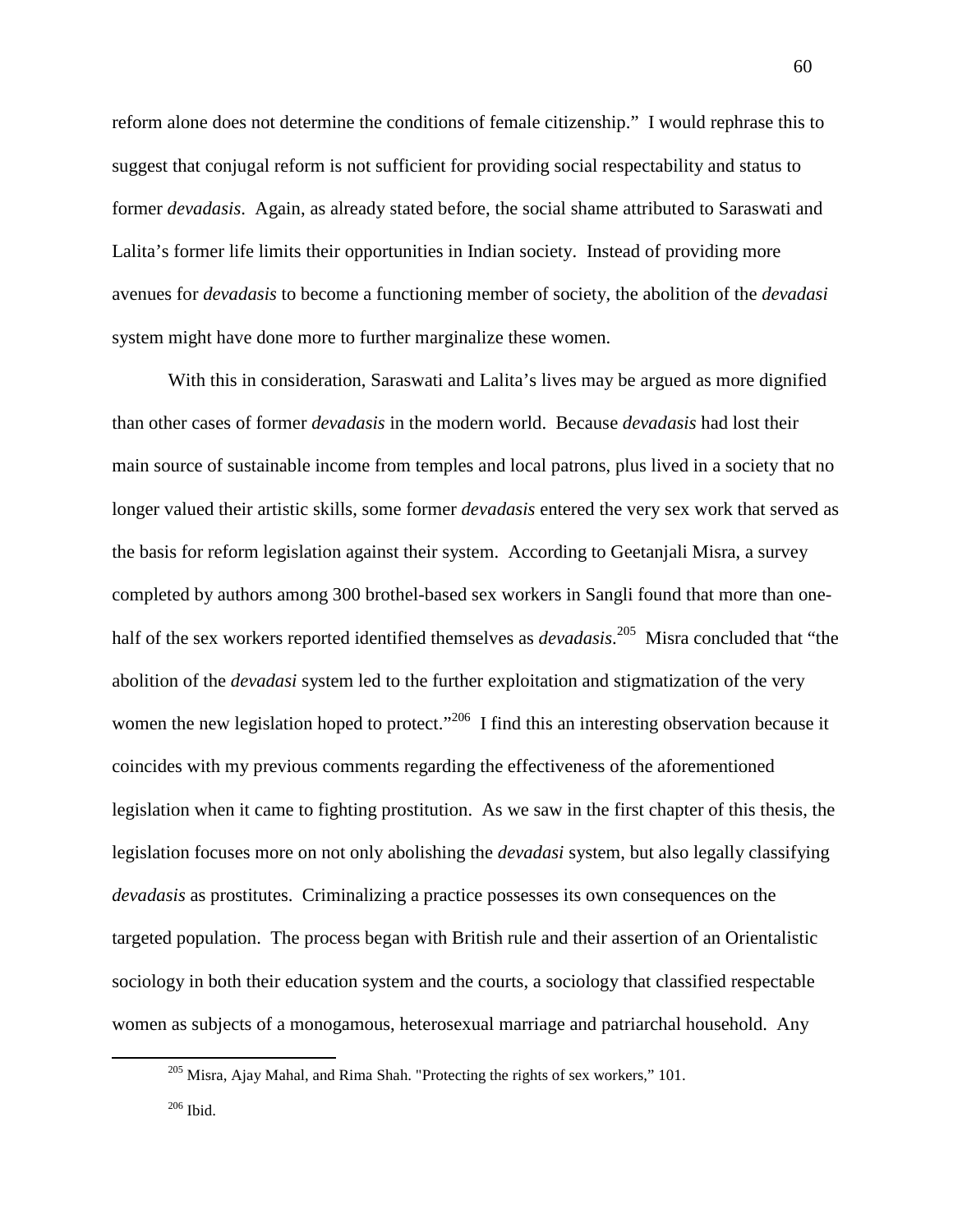other class of women were deemed unrespectable "prostitutes." Then this process ended with Indian reformists who took the place of their former colonizers and pushed for the legislation that finally criminalized the *devadasi* system, socially constructing *devadasis* as prostitutes. Thus, the notion that the abolition of the *devadasi* system had proliferated the exploitation and stigmatization of *devadasis* possesses its own theoretical implications on the long-term effects of cultural colonization.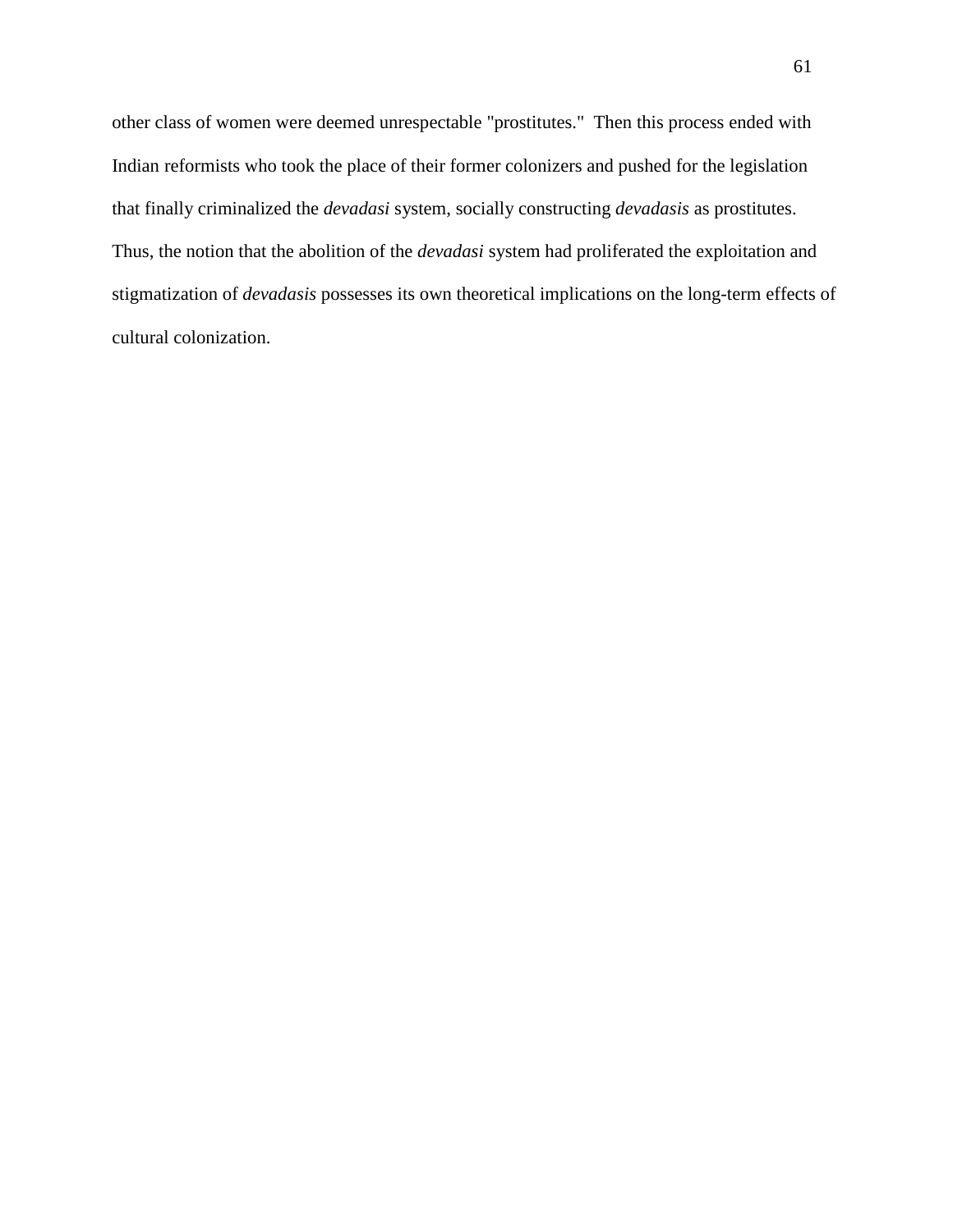### BIBLIOGRAPHY

### Government Sources

- Chinna Ummayi v. Tegarai Chetti. *Indian Law Reports*. 1 Mad., 1876.
- Mathura Naikin v. Esu Naikin. *Indian Law Reports*. 4 Bom., 1880.
- Tamil Nadu Act XXXI, 1947, 1009-11.
- Non-Government Primary Sources
- Buhler, G. (editor). "Manusmriti. Canada." (1969).
- Dubois, J.A. *A description of the character, manners and customs of the people of India, and of their institutions, religious and civil*. Madras: J. Higginbotham, 1862.
- Dubois, Abbe J.A. *Hindu manners, customs and ceremonies*. New York: Cosimo, Inc., 2007.
- Eddy, Sherwood. *India Awakening*. New York: Missionary Educations Movement of the United States and Canada, 1911.
- Hamilton, R. W. (commentator). *Indian Penal Code.* Cambridge: Harvard Law Library, 1895.
- Reddy, Muthulakshmi. Autobiography of Dr. Mrs. Muthulakshmi Reddy. Madras: M.L.J Press, 1964.
- Nandivada R., Narasimha Aiyar, and P. Sama Rao. *The Principles of Hindu Law*. Cambridge: Harvard Law Library, 1910.
- Ramamirthammal, Muvalur A., Kalpana Kannabirān (commentator), and Vasanth Kannabiran (commentator). *Muvalur Ramamirthammal's Web of Deceit: Devadasi Reform in Colonial India*. New Delhi: Zubaan, 2003.
- Reddy, Muthulakshmi. Autobiography of Dr. Mrs. Muthulakshmi Reddy. Madras: M.L.J Press, 1964.
- Ryder, Arthur William (translator), Shudraka (author). *The Little Clay Cart: A Hindu Drama Attributed to King Shudraka 1905*. Whitefish: Kessinger Publishing, 2004.
- Vatsyayana, Mallanaga, Wendy Doniger (translator), and Sudhir Kakar (translator). *Kamasutra*. New York: Oxford University Press, 2009.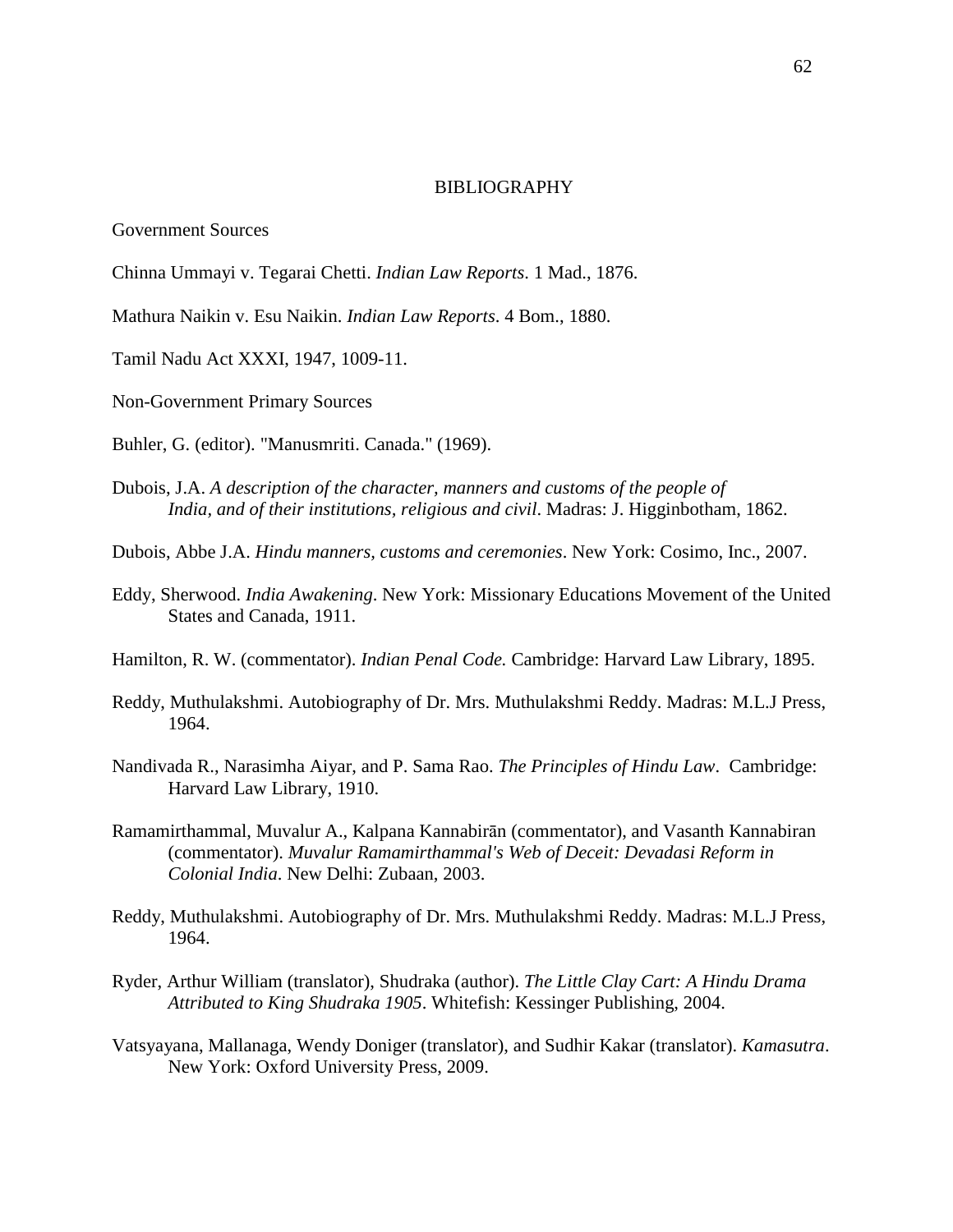- Sewell, Robert. *A Forgotten Empire: A Contribution to the History of India.* London: Swan Sonneschein and Co., 1900.
- Secondary Sources
- Anandhi, S. "Representing devadasis:'Dasigal Mosavalai' as a radical text." *Economic and Political Weekly* 26, no. 11/12 (1991): 539-547.
- Barpujari, H.K. *The Comprehensive History of Assam Vol. II Medieval Period: Political From Thirteenth Century A.D. To the Treaty of Yandabo 1826*. Guwahati: Publication Board Assam, 1992.
- Dodwell, H.H. (editor). *The Cambridge History of India*. Delhi: S. Chand & Co., 1968.

Foucault, Michel. *Archaeology of Knowledge*. New York: Vintage, 2010.

- Forbes, Geraldine. *Women in Modern India*. Vol. 2. Cambridge: Cambridge University Press, 1999.
- Goswami, Kali Prasad. *Devadāsī: dancing damsel*. New Delhi: APH Publishing, 2000.
- Guha, Ramachandra. "Subaltern and Bhadralok studies." *Economic and Political Weekly*, 30 (33) (1995): 2056-2058.
- Heimsath*,* Charles Herman*. Indian Nationalism and Hindu Social Reform.* Princeton: Princeton University Press, 1964.
- Jordan, Kay Kirkpatrick. *From Sacred Servant to Profane Prostitute: A History of the Changing Legal Status of the Devadasis in India, 1857-1947*. New Delhi: Manohar, 2003.
- Jordan, Kay K. "The Feminist Scholar and the Problematic Case of Devadasi Reform in India." *Religion and Law in Independent India* (1990).
- Kannabiran, Kalpana. "Judiciary, Social Reform and Debate on 'Religious Prostitution' in Colonial India." *Economic and Political Weekly* (1995): WS59-WS69.
- Kersenboom-Story, Saskia C. *Nityasumangali: Devadasi Tradition in South India.* Delhi: Motilal Banarsidass, 1987.
- Knight, Douglas M. *Balasaraswati: Her Art and Life*. Middletown: Wesleyan University Press, 2010.
- Kumar, Radha. *The History of Doing: An Illustrated Account of Movements for Women's Rights and Feminism in India 1800-1990*. New Delhi: Zubaan, 1997.

Levine, Philippa. "Orientalist Sociology and the Creation of Colonial Sexualities." *Feminist*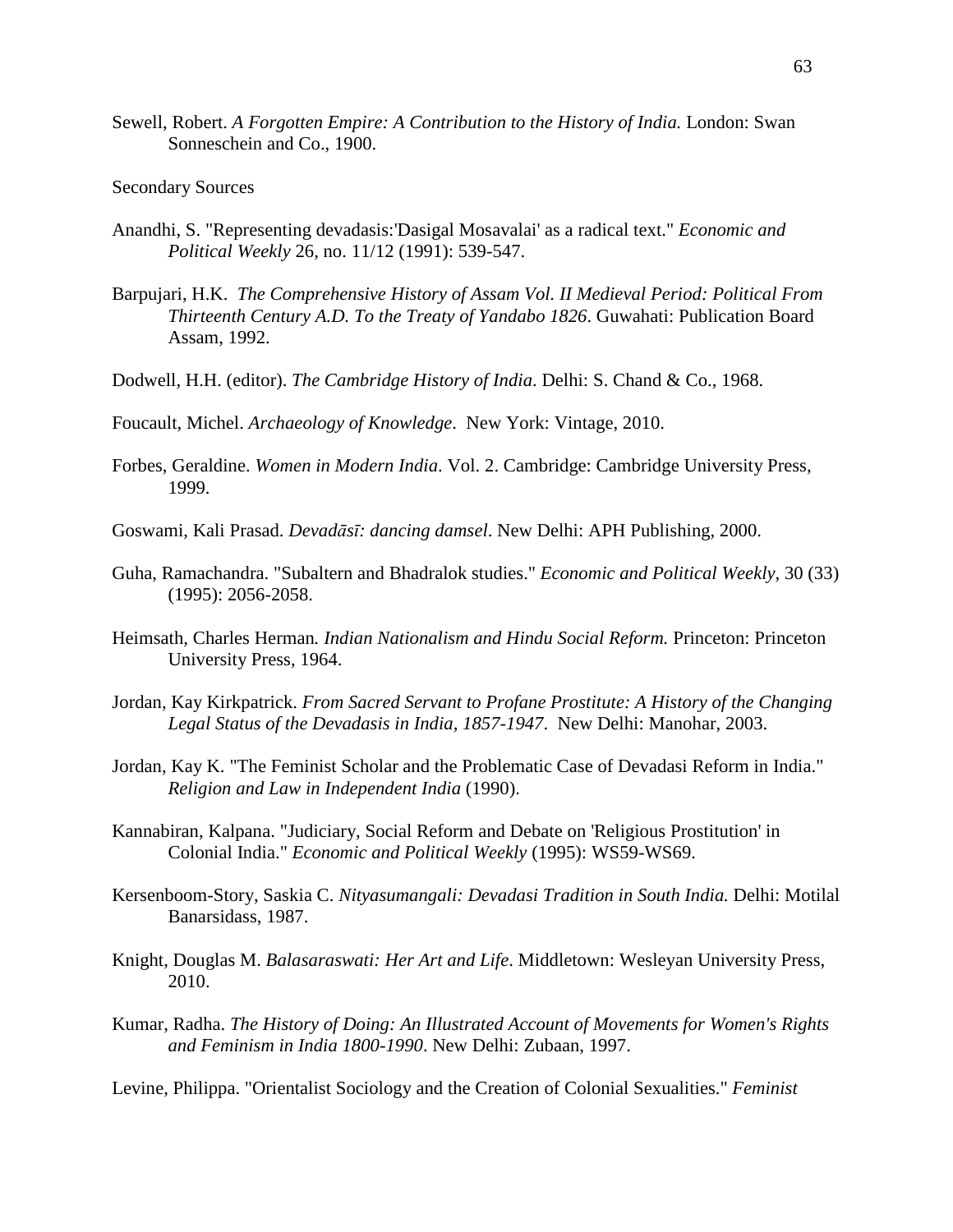*Review*, 65 (2000): 5-21.

- Ludden, David. "Orientalist Empiricism: Transformations of Colonial Knowledge." *Orientalism and the postcolonial predicament: perspectives on South Asia* (1993): 250-278.
- Marglin, Frédérique. *Wives of the God-King: Rituals of the Devadasis of Puri*. New York: Oxford University Press, 1985.
- Misra, Geetanjali, Ajay Mahal, and Rima Shah. "Protecting the rights of sex workers: the Indian experience." *Health and human rights* (2000): 88-115.
- Muthukumaraswamy, M. D., and Molly Kaushal, eds. *Folklore, Public Sphere And Civil Society*. New Delhi: Indira Gandhi National Centre for the Arts, 2004.
- Nair, Janaki. "'Imperial Reason', National Honour and New Patriarchal Compacts in early twentieth-century India." In *History Workshop Journal*, vol. 66, no. 1, 208-226. New York: Oxford University Press, 2008.
- Nair, Janaki. *Women and Law in Colonial India: A Social History*. New Delhi: Kali for Women, 1996.
- Oldenburg, Veena Talwar. "Lifestyle as Resistance: The Case of Courtesans of Lucknow, India." *Feminist Studies*, 16, no. 2 (1990): 259-287.
- Orr, Leslie C. *Donors, Devotees, and Daughters of God: temple women in medieval Tamilnadu*. New York: Oxford University Press, 2000.
- Palmer, Norman Dunbar. *The Indian Political System*. Boston: Houghton Mifflin, 1971.
- Parker, Kunal. "A Corporation of 'Superior Prostitutes:' Anglo-Indian Legal Conceptions of Temple Dancing Girls, 1800-1914." *Modern Asian Studies*, 32, no. 3 (1998): 559-633.
- Patnaik, Dhirendra Nath. *Odissi Dance*. Cuttack: Goswami Press, 1971.
- Penzer, N. M. "Appendix IV Sacred Prostitution. Charles Henry Tawney Junior and NM Penzer ed." *The Ocean of Story* 1 (1968).
- Philips, Cyril Henry, and Harischandra Lal Singh. *The Evolution of India and Pakistan, 1858 to 1947: select documents*. Vol. 4. London: Oxford University Press, 1962.
- Said, Edward. *Orientalism*. New York: Vintage, 1979.
- Sangari, Kumkum (editor) and Sudesh Vaid (editor). *Recasting Women: Essays in Indian Colonial History*. New Brunswick: Rutgers University Press, 1990.

Sharma, Arvind, and Katherine K. Young, editors. *Feminism and world religions*. Albany: